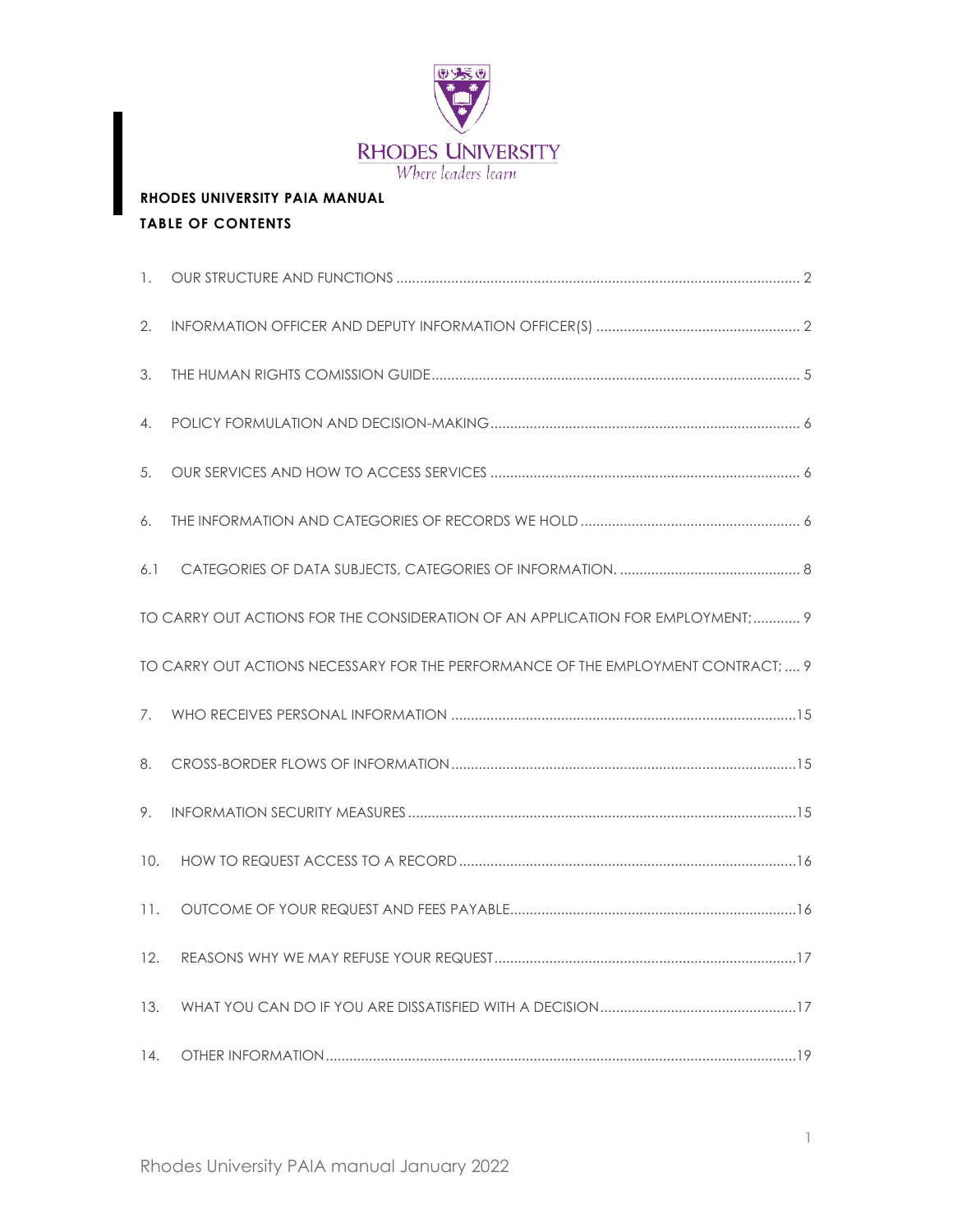This manual (the manual) has been compiled in accordance with the requirements of the Promotion of Access to Information Act, 2000 (**PAIA**), read with the relevant sections of Protection of Personal Information Act, 2013 (**POPIA**).

# <span id="page-1-0"></span>**1. OUR STRUCTURE AND FUNCTIONS**

Rhodes University is a public university situated in the Eastern Cape functioning in terms of the Higher Education Act, 101 of 1997 and the University's Institutional Statute which is available at: [https://www.ru.ac.za/media/rhodesuniversity/content/institutionalplanning/documents/Rhodes\\_Un](https://www.ru.ac.za/media/rhodesuniversity/content/institutionalplanning/documents/Rhodes_University_Statute.pdf) [iversity\\_Statute.pdf](https://www.ru.ac.za/media/rhodesuniversity/content/institutionalplanning/documents/Rhodes_University_Statute.pdf)

The University is organised in the following way:

- Council and Council Committees, including Board of Governors
- Senate
- Faculties
- Departments
- Research units
- Support structures (including, but not limited to library, IT Services, halls and residences, finances, human resources, student matters, archives, communication and advancement, administration and support, , campus security, infrastructure and operations, facility services).

# <span id="page-1-1"></span>**2. INFORMATION OFFICER AND DEPUTY INFORMATION OFFICER(S)**

#### **2.1. Information Officer**

The Vice-Chancellor, Professor Sizwe Mabizela is Rhodes University's Information Officer for purposes of POPIA.

| Name and surname        | Sizwe Mabizela           |
|-------------------------|--------------------------|
| <b>Postal Address</b>   | P O Box 94               |
|                         | <b>Rhodes University</b> |
|                         | Makhanda                 |
|                         | 6140                     |
|                         | <b>Eastern Cape</b>      |
|                         | South Africa             |
| <b>Physical Address</b> | 19 Somerset Street       |
|                         | Makhanda                 |
|                         | 6139                     |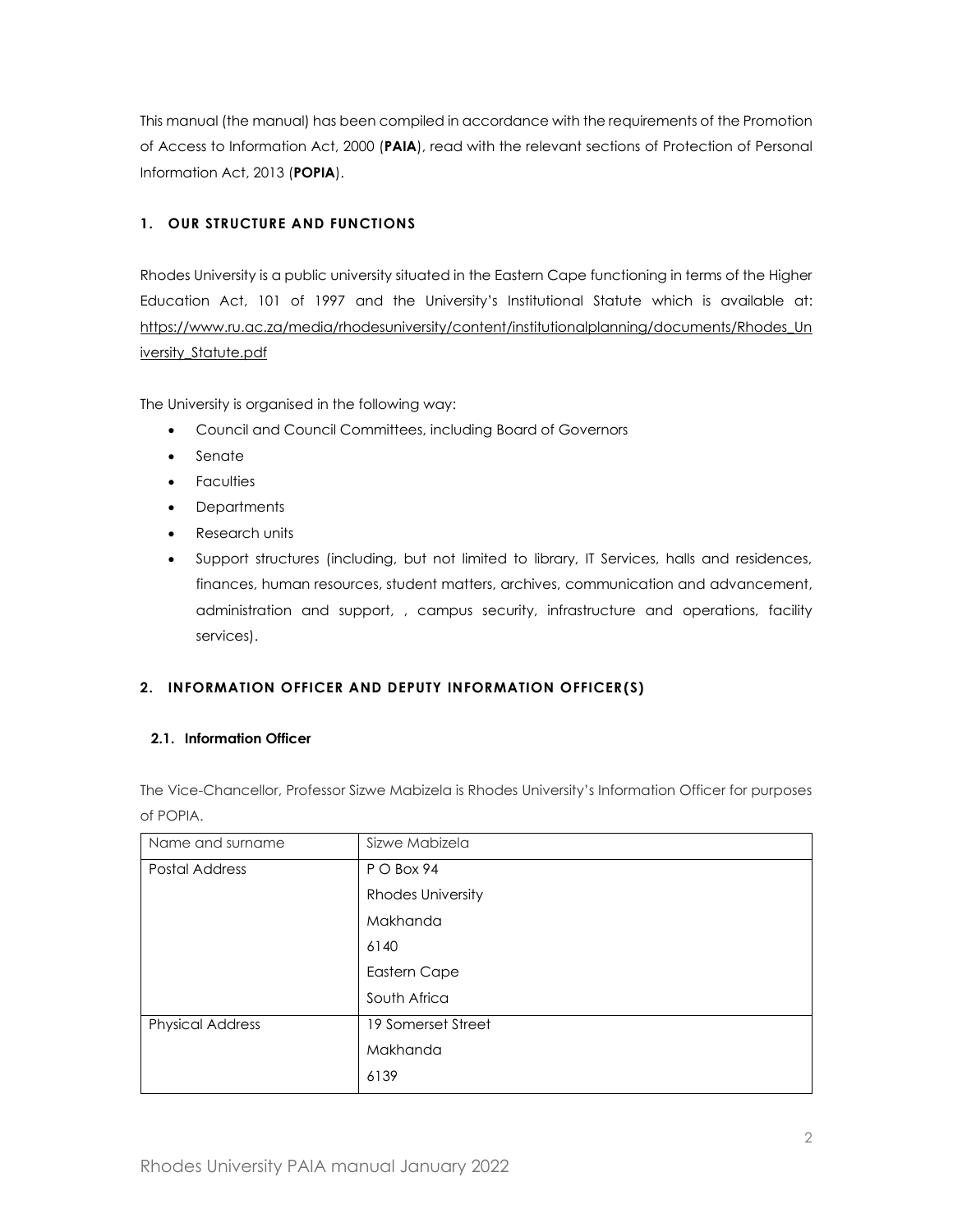|       | Eastern Cape |
|-------|--------------|
|       | South Africa |
| Phone | 0466038148   |
| Email | vc@ru.ac.za  |

### **2.2. Deputy Information Officer(s)**

The Vice--Chancellor has appointed the following Deputy Information Officers

| Name and surname        | Professor Adéle Moodly (student-related information) |
|-------------------------|------------------------------------------------------|
| Position                | Registrar                                            |
| Postal Address          | PO Box 94                                            |
|                         | Rhodes University                                    |
|                         | Makhanda                                             |
|                         | 6140                                                 |
|                         | Eastern Cape                                         |
|                         | South Africa                                         |
| <b>Physical Address</b> | 19 Somerset Street                                   |
|                         | Makhanda                                             |
|                         | 6139                                                 |
|                         | Eastern Cape                                         |
|                         | South Africa                                         |
| Phone                   | 046 6038101                                          |
| Email                   | registrar@ru.ac.za                                   |
| Fax                     | 046 6038127                                          |

| Name and surname        | Ms Susan Robertson (staff-related information) |  |  |
|-------------------------|------------------------------------------------|--|--|
| Position                | Acting Human Resources Director                |  |  |
| Postal Address          | P O Box 94                                     |  |  |
|                         | Rhodes University                              |  |  |
|                         | Makhanda                                       |  |  |
|                         | 6140                                           |  |  |
|                         | Eastern Cape                                   |  |  |
|                         | South Africa                                   |  |  |
| <b>Physical Address</b> | Administration Building                        |  |  |
|                         | Room 212                                       |  |  |
|                         | Rhodes Avenue                                  |  |  |
|                         | 19 Somerset Street                             |  |  |
|                         | Makhanda                                       |  |  |
|                         | 6139                                           |  |  |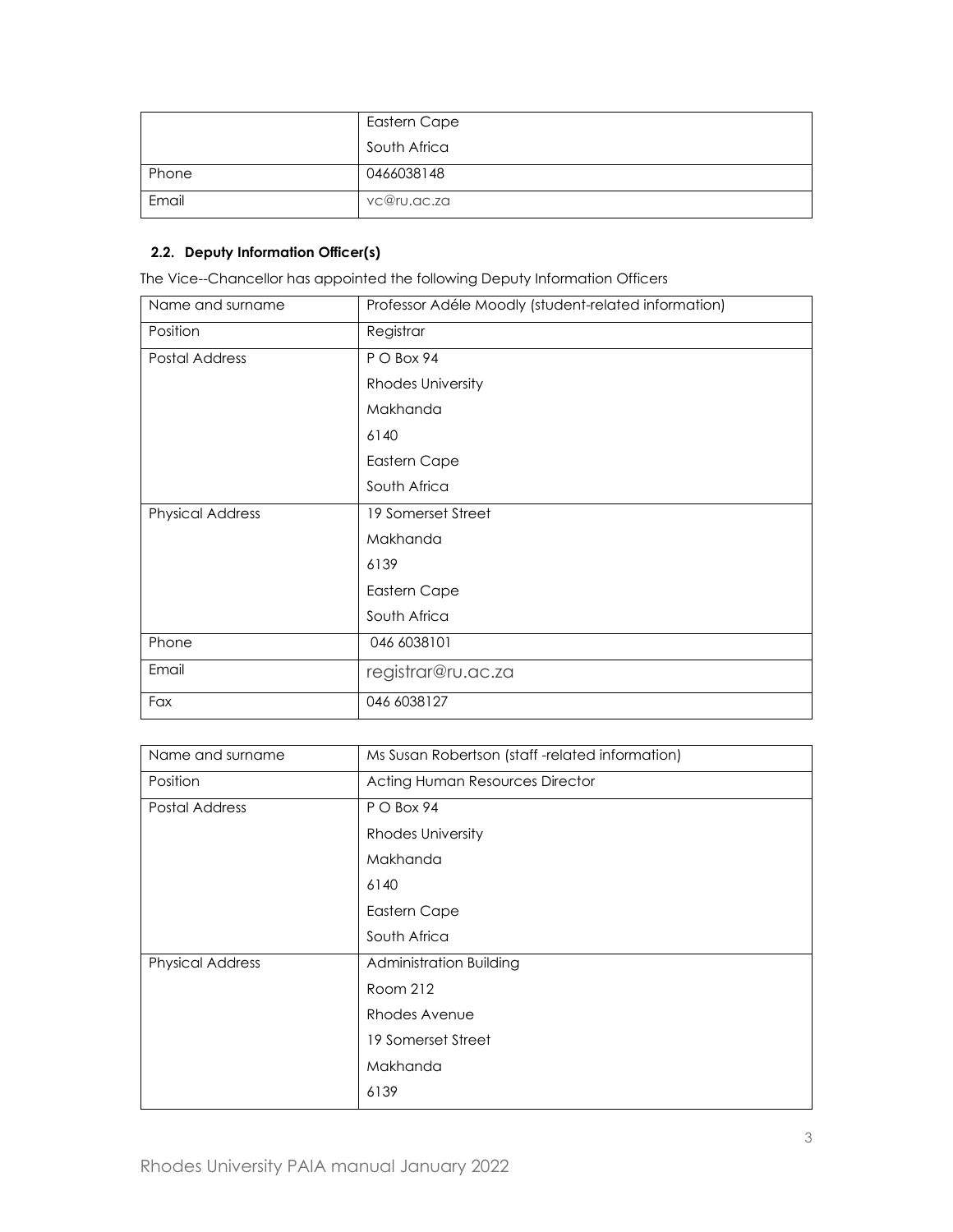|       | Eastern Cape        |
|-------|---------------------|
|       | South Africa        |
| Phone | 046 603 8792        |
| Email | z.dyibishe@ru.az.za |

| Name and surname        | Professor Peter Clayton (research-related information) |  |  |
|-------------------------|--------------------------------------------------------|--|--|
| Position                | Deputy Vice Chancellor: Research and Innovation        |  |  |
| Postal Address          | P O Box 94                                             |  |  |
|                         | Rhodes University                                      |  |  |
|                         | Makhanda                                               |  |  |
|                         | 6140                                                   |  |  |
|                         | Eastern Cape                                           |  |  |
|                         | South Africa                                           |  |  |
| <b>Physical Address</b> | 19 Somerset Street                                     |  |  |
|                         | Makhanda                                               |  |  |
|                         | 6139                                                   |  |  |
|                         | <b>Eastern Cape</b>                                    |  |  |
|                         | South Africa                                           |  |  |
| Phone                   | 046 603 8055                                           |  |  |
| Email                   | dvc.research@ru.ac.za                                  |  |  |
|                         |                                                        |  |  |
| Fax                     | 046 603 8822                                           |  |  |

| Name and surname        | Susan Smailes (legal-related information) |  |  |
|-------------------------|-------------------------------------------|--|--|
| Position                | Office of the Vice-Chancellor             |  |  |
| Postal Address          | P O Box 94                                |  |  |
|                         | <b>Rhodes University</b>                  |  |  |
|                         | Makhanda                                  |  |  |
|                         | 6140                                      |  |  |
|                         | Eastern Cape                              |  |  |
|                         | South Africa                              |  |  |
| <b>Physical Address</b> | 19 Somerset Street                        |  |  |
|                         | Makhanda                                  |  |  |
|                         | 6139                                      |  |  |
|                         | Eastern Cape                              |  |  |
|                         | South Africa                              |  |  |
| Phone                   | 046 603 7561                              |  |  |
| Email                   | c.ngamale@ru.ac.za                        |  |  |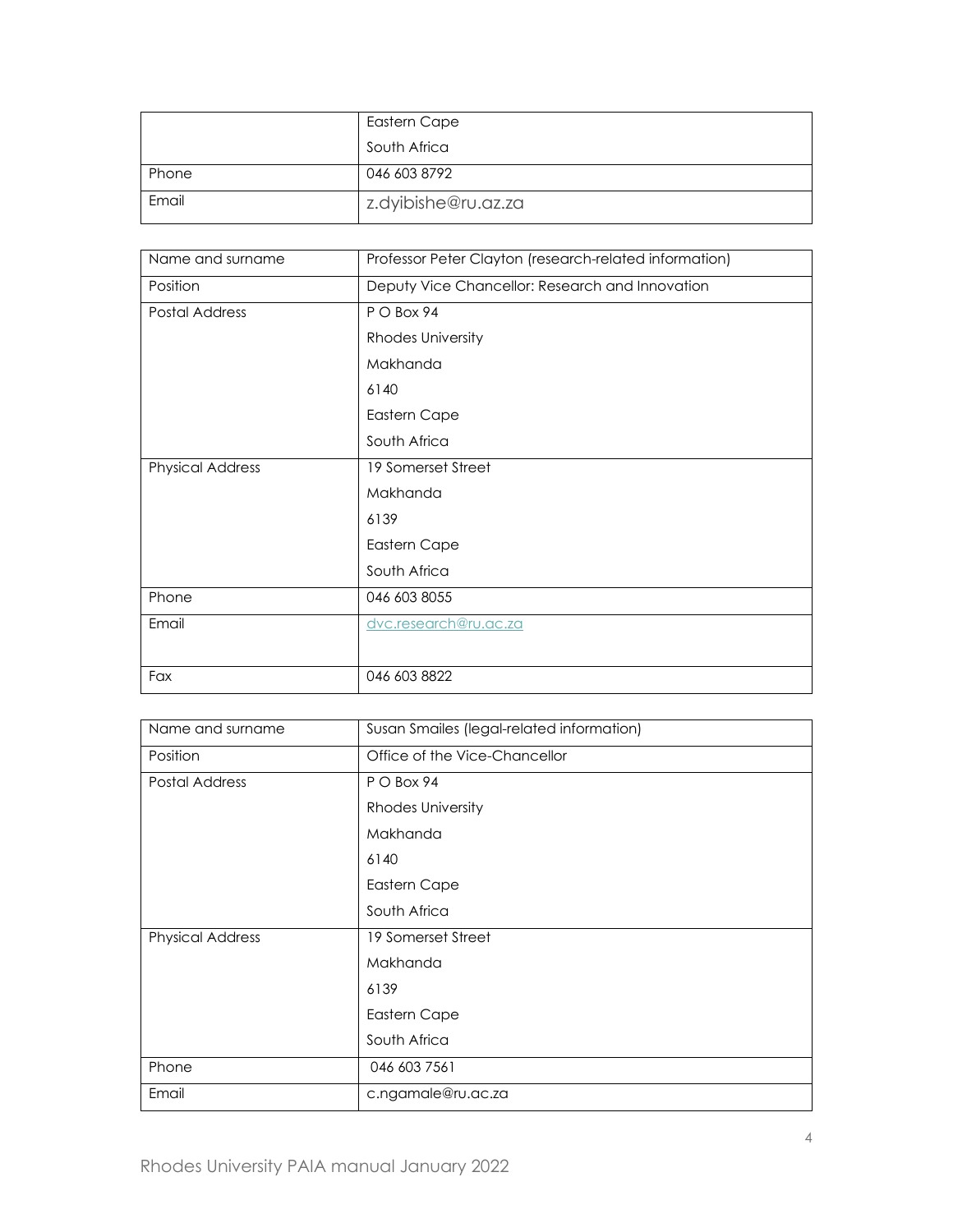| Name and surname        | Ms Natalie Ripley (Information Technology related information) |  |  |
|-------------------------|----------------------------------------------------------------|--|--|
| Position                | Director Information and Technology Services                   |  |  |
| Postal Address          | P O Box 94                                                     |  |  |
|                         | <b>Rhodes University</b>                                       |  |  |
|                         | Makhanda                                                       |  |  |
|                         | 6140                                                           |  |  |
|                         | Eastern Cape                                                   |  |  |
|                         | South Africa                                                   |  |  |
| <b>Physical Address</b> | 19 Somerset Street                                             |  |  |
|                         | Makhanda                                                       |  |  |
|                         | 6139                                                           |  |  |
|                         | Eastern Cape                                                   |  |  |
|                         | South Africa                                                   |  |  |
| Phone                   | 046 603 7456                                                   |  |  |
| Email                   | support@ru.ac.za                                               |  |  |

Requests in terms of the Promotion of Access to Information Act should be sent to the relevant deputy information officer.

# <span id="page-4-0"></span>**3. THE HUMAN RIGHTS COMISSION GUIDE**

With effect from 1 July 20201, enforcement of PAIA will fall under the jurisdiction of the Information Regulator established in terms of POPIA. The contact details for the Information Regulator are (at present) as follows:

The Information Regulator (South Africa) 33 Hoofd Street, Forum III, 3rd Floor Braampark Postal Address: P.O Box 31533, Braamfontein, Johannesburg, 2017 Telephone number: +27 (0)10 023-5200 / +27 (0)82 746-4173 Website[: https://www.justice.gov.za/inforeg/index.html](https://www.justice.gov.za/inforeg/index.html) E-mail[: inforeg@justice.gov.za](mailto:inforeg@justice.gov.za) / [complaints.IR@justice.gov.za](mailto:complaints.IR@justice.gov.za)

This manual is available on our website and at our offices during business hours. We will provide you with a copy of the manual on request on payment of the prescribed fee.

The manual sets out to provide anyone who wants to access information in terms of PAIA with the necessary contact details and procedures to ask for that information from the University. It provides a clear overview of the structure, functions, services, and index of information of the University to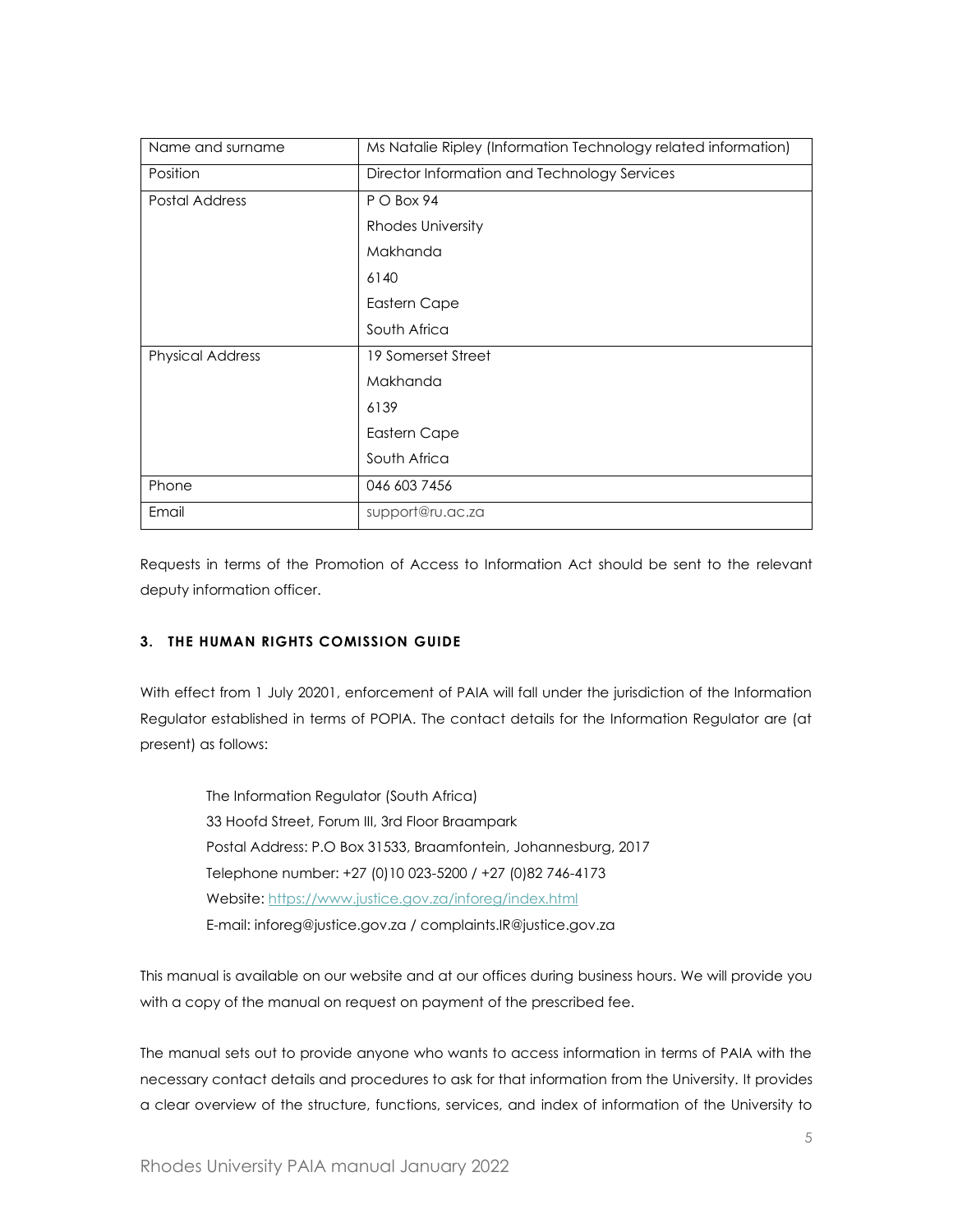help identify where the required information could be. It also provides the forms and prescribed fees we require to assist you.

It also sets out how we ensure the privacy of personal information that we hold and process.

# <span id="page-5-0"></span>**4. POLICY FORMULATION AND DECISION-MAKING**

Policy is determined by the University Council. The University's decision-making processes involve wide consultation, and students and staff participate in formulating policies and making decisions at the University as regulated by the Higher Education Act 101 of 1997, as amended, and internal procedures agreed upon from time to time with the relevant representative bodies.

Interested parties may submit comments and suggestions in writing to the Registrar at the following address: Professor Moodly a[t registrar@ru.ac.za.](mailto:registrar@ru.ac.za)

### <span id="page-5-1"></span>**5. OUR SERVICES AND HOW TO ACCESS SERVICES**

The University provides education (tertiary, research, teaching and learning), student services (housing, IT, finances, student matters, marketing, admin and support, campus security, infrastructure).

Information pertaining to these services is available at Rhodes University's website at <https://www.ru.ac.za/>

# <span id="page-5-2"></span>**6. THE INFORMATION AND CATEGORIES OF RECORDS WE HOLD**

#### **(a) Automatically available or voluntarily disclosed records:**

All information or records published on the Rhodes website are automatically available voluntarily, without having to submit PAIA requests. These include:-

- 1. Reports including the annual reports;
- 2. Current year academic calendar.
- 3. Newsletters, media statements;
- 4. Publicly available records relating to donors and funders; and

5. Information about the University details of the above may be found at the website or on application to the deputy information officer.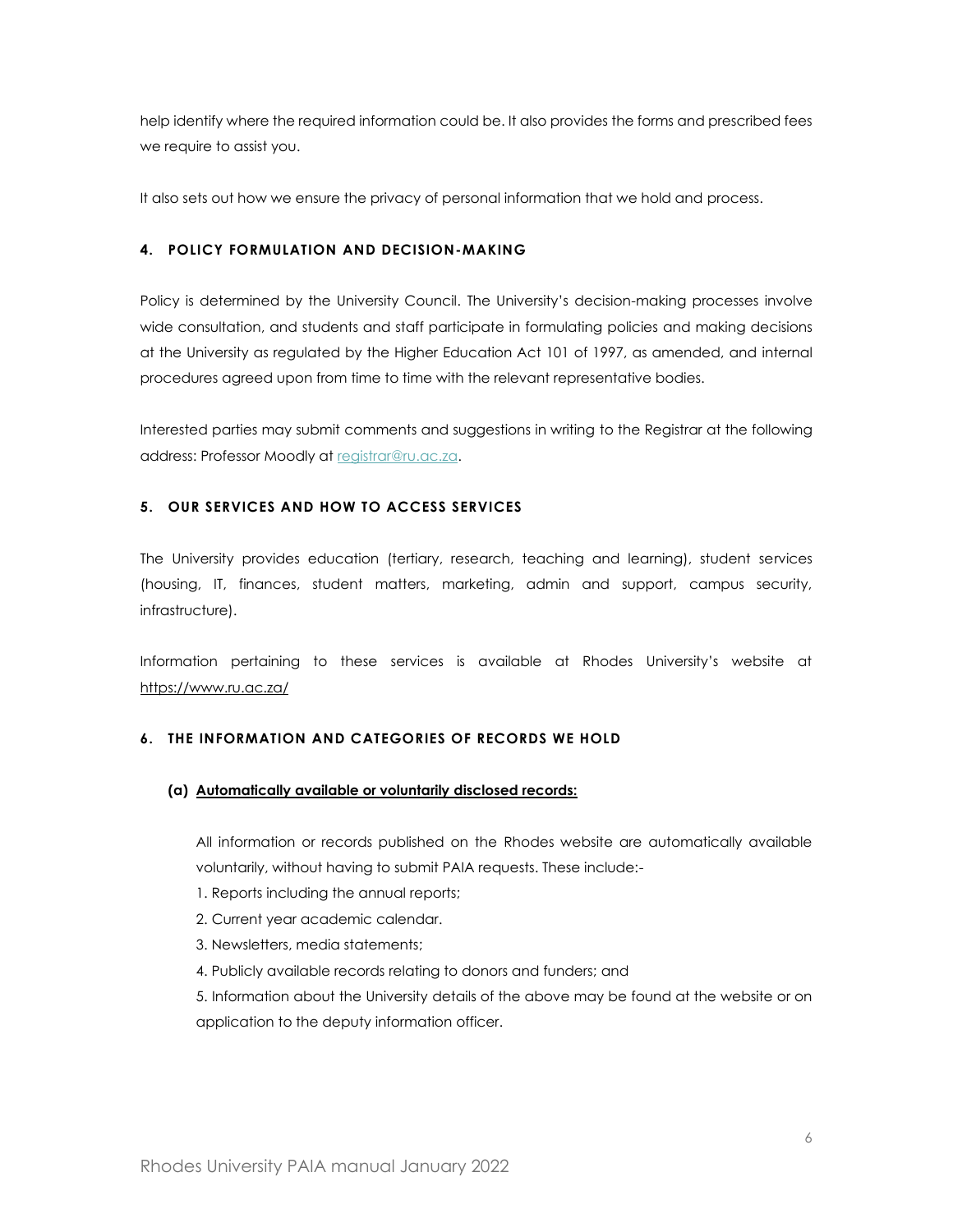# **(b) Categories of records held by the University that may be requested in terms of PAIA but may be subject to privacy constraints:**

- 1. Records of organs of internal governance (the Council, the Senate, the Institutional Forum, the Students' Representative Council, the Convocation and of University committees);
- 2. Records pertaining to prospective students and student applicants;
- 3. Records of individual students (any student or past student may obtain their student record on request without having to make a request in terms of PAIA; where transcripts are required a fee may be charged.)
- 4. Records relating to the responsible fee payer;
- 5. Records relating to employment candidates;
- 6. Records of individual personnel and their dependents. (any staff member of past staff member may obtain their employment record on request without having to make a request in terms of PAIA)
- 7. Records relating to service providers and partnership organisations;
- 8. Records relating to committee members, including external committee members;
- 9. Records relating to visiting members of the public;
- 10. Research, scientific and technical records; and
- 11. Financial records, reports, contracts, and asset registers.

# **(c) Categories of records available without a person having to request access thereto (section 15):**

No notice has been published to date.

# **(d) Records held in terms of any other legislation**

The University holds information pertaining to its employees as required in terms of applicable employment legislation including the Basic Conditions of Employment Act, 1997, the Employment Equity Act, 1998, the Compensation for Occupational Injuries and Diseases Act, 1993, and the Income Tax Act.

The University has a number of reporting requirements in terms of the Higher Education Act, 1997 (the **Act**). In this respect, the University reports on the following:

1. The Council keeps records of all its proceedings and implements an external audit. It keeps complete accounting records of all assets, liabilities, income and expenses and any other financial transactions.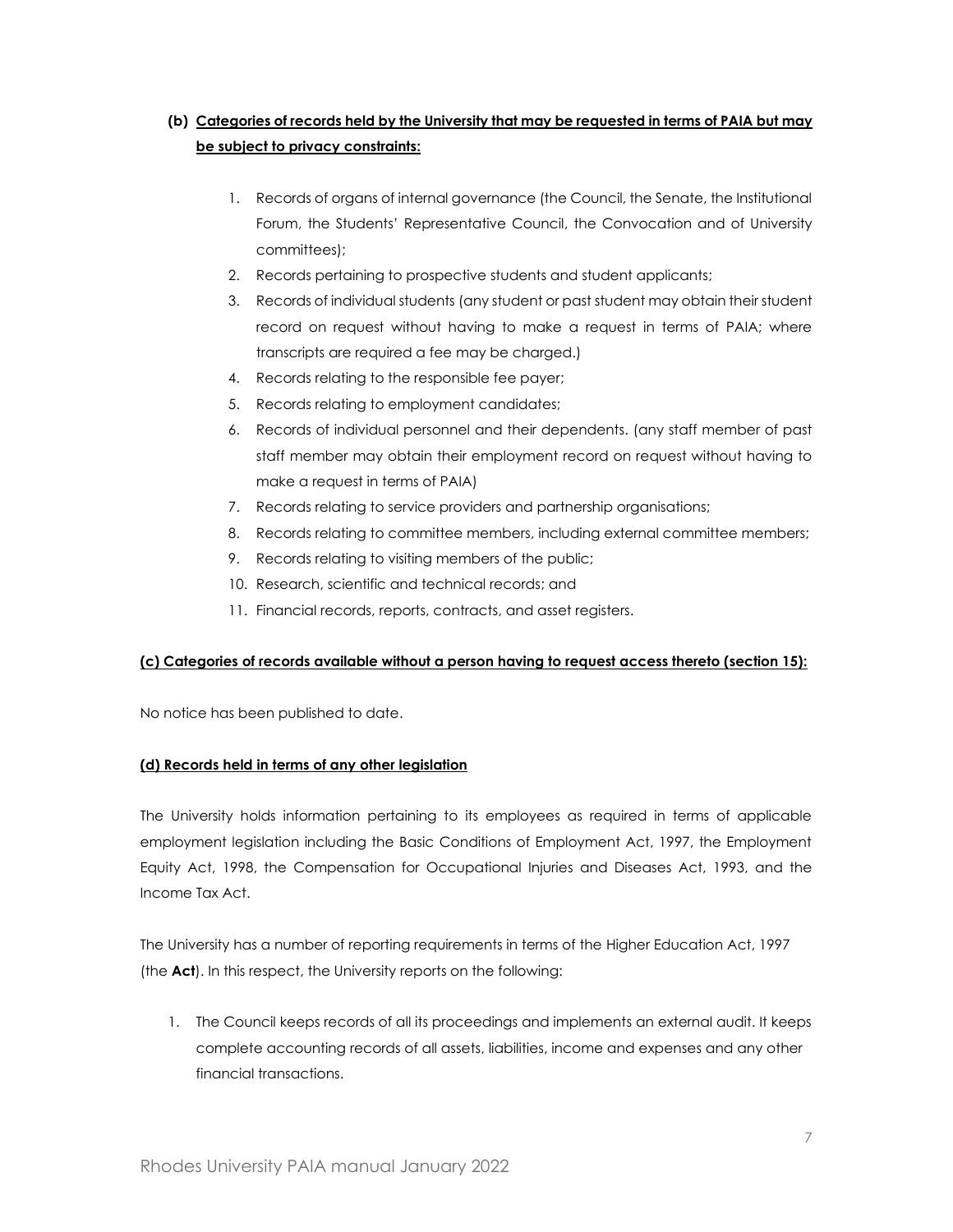- 2. The Board submits an annual report to the Minister which includes a financial statement on the performance of its functions during the preceding financial year.
- 3. The University further:
	- a. produces a **Strategic Plan** and updates it every five years which includes goals and objectives for the institution, focussing on each of its main service delivery areas supported by the financial plan.
	- b. Submits an **Annual Performance Plan** to the Department of Higher Education and Training, which report covers planning and budgeting and containing performance targets.
	- c. Submits a **Mid-Year Performance Report**.
	- d. Submits an **Annual Report** which provides information on the performance of the public higher education institution for the preceding calendar and financial year.

# <span id="page-7-0"></span>**6.1 CATEGORIES OF DATA SUBJECTS, CATEGORIES OF INFORMATION.**

Here is a description of the categories of data subjects whose information we collect, hold and process and the categories of information we collect and use and which may be requested in terms of PAIA and POPIA:

| Category       | <b>Description (which</b> | Format     | <b>Maintained by</b> | Retention         | Purpose of           |
|----------------|---------------------------|------------|----------------------|-------------------|----------------------|
|                | includes but is not       |            |                      |                   | processing           |
|                | limited to the            |            |                      |                   |                      |
|                | following information)    |            |                      |                   |                      |
| Finance and    | Bank account              | Hard copy  | Finance Division     | Indefinite / as   | To process           |
| administration | records;                  | and        |                      | required in terms | payment of fees;     |
|                | Books and records of      | electronic |                      | of applicable     | to report to         |
|                | account and               | copy       |                      | legislation / as  | relevant             |
|                | financial statements:     |            |                      | required in terms | government           |
|                | Annual budget;            |            |                      | of applicable     | departments in       |
|                | VAT, SITE and PAYE        |            |                      | contracts         | terms of legislation |
|                | records;                  |            |                      |                   | (to comply with      |
|                | Asset registers;          |            |                      |                   | legal obligations),  |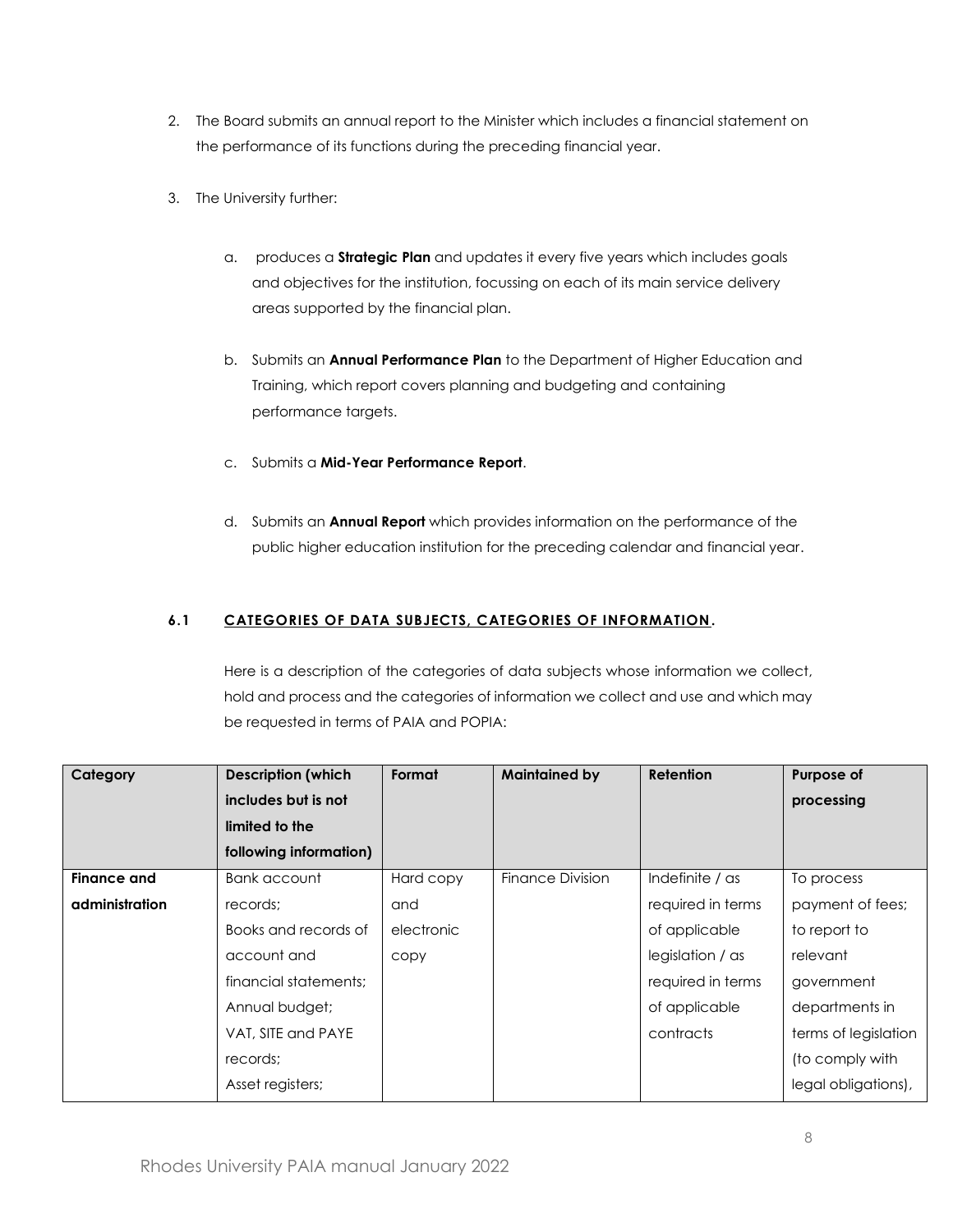<span id="page-8-1"></span><span id="page-8-0"></span>

| Category               | <b>Description (which</b> | Format     | <b>Maintained by</b> | Retention      | Purpose of           |
|------------------------|---------------------------|------------|----------------------|----------------|----------------------|
|                        | includes but is not       |            |                      |                | processing           |
|                        | limited to the            |            |                      |                |                      |
|                        | following information)    |            |                      |                |                      |
|                        | Details of auditors;      |            |                      |                | to pursue the        |
|                        | External auditor          |            |                      |                | legitimate interests |
|                        | reports;                  |            |                      |                | of the University.   |
|                        | Information               |            |                      |                |                      |
|                        | pertaining to             |            |                      |                |                      |
|                        | students;                 |            |                      |                |                      |
|                        | Minutes of the            |            |                      |                |                      |
|                        | meetings of the           |            |                      |                |                      |
|                        | Council (non-             |            |                      |                |                      |
|                        | confidential)             |            |                      |                |                      |
|                        | Minutes of the            |            |                      |                |                      |
|                        | meetings of               |            |                      |                |                      |
|                        | committees/               |            |                      |                |                      |
|                        | subcommittees (non-       |            |                      |                |                      |
|                        | confidential);            |            |                      |                |                      |
|                        | Minutes of staff          |            |                      |                |                      |
|                        | meetings and/or           |            |                      |                |                      |
|                        | management                |            |                      |                |                      |
|                        | meetings;                 |            |                      |                |                      |
|                        | Internal                  |            |                      |                |                      |
|                        | correspondence;           |            |                      |                |                      |
|                        | Resolutions and           |            |                      |                |                      |
|                        | directives; internal      |            |                      |                |                      |
|                        | investigation reports;    |            |                      |                |                      |
|                        | Policies, procedures,     |            |                      |                |                      |
|                        | and codes;                |            |                      |                |                      |
| <b>Human Resources</b> | Organisational            | Hard copy  | Human Resources      | As required in | To carry out         |
|                        | information               | and        | Division             | terms of       | actions for the      |
|                        | (organisational           | electronic |                      | applicable     | consideration of     |
|                        | structure, etc.);         | copy       |                      | legislation /  | an application for   |
|                        | Personnel files;          |            |                      | contracts of   | employment;          |
|                        | Contracts, conditions     |            |                      | employment     | To carry out         |
|                        | of service and other      |            |                      |                | actions necessary    |
|                        | agreements;               |            |                      |                | for the              |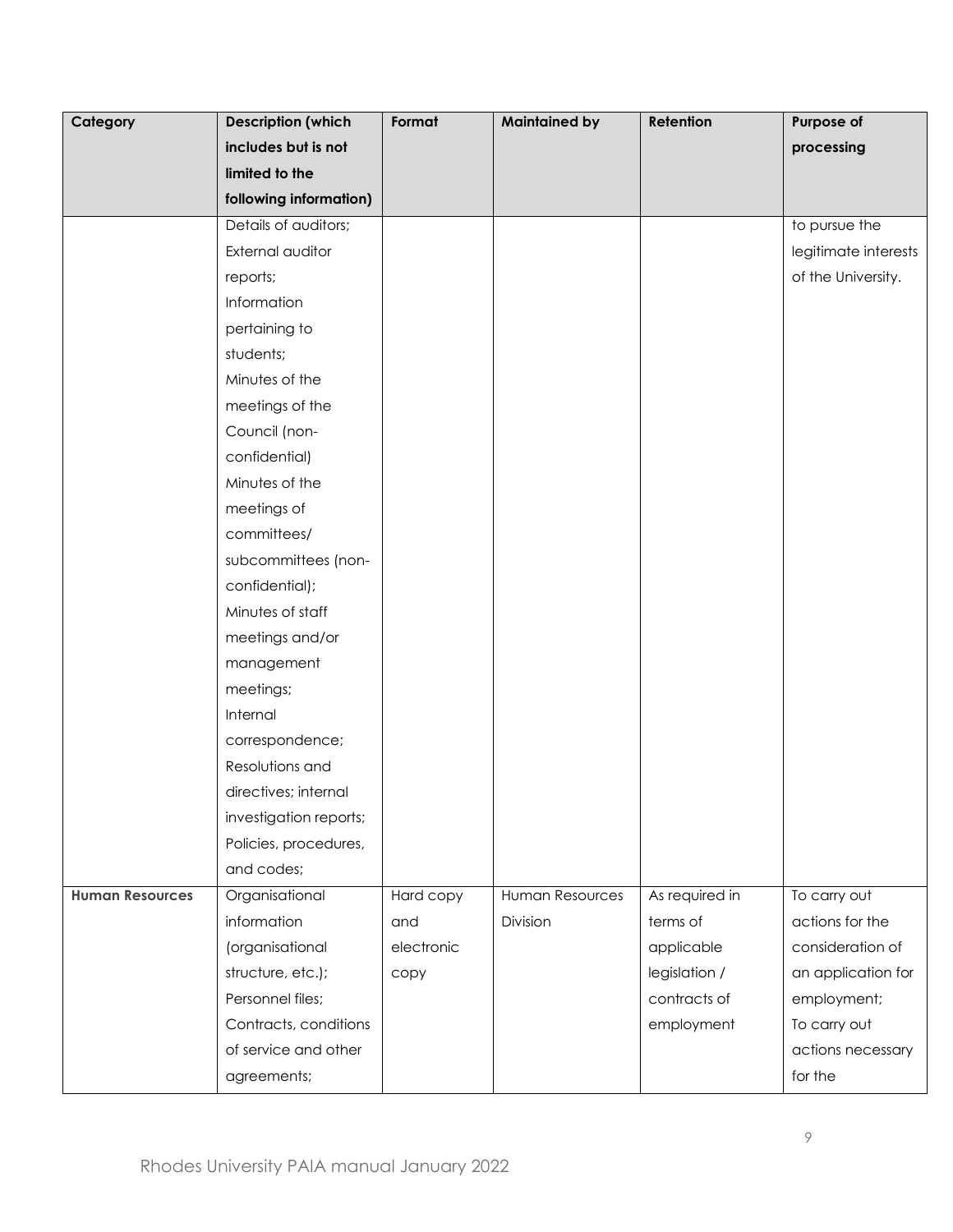| Category | <b>Description (which</b>    | Format | <b>Maintained by</b> | Retention | Purpose of           |
|----------|------------------------------|--------|----------------------|-----------|----------------------|
|          | includes but is not          |        |                      |           | processing           |
|          | limited to the               |        |                      |           |                      |
|          | following information)       |        |                      |           |                      |
|          | Statutory employee           |        |                      |           | performance of       |
|          | records;                     |        |                      |           | the employment       |
|          | Records of                   |        |                      |           | contract;            |
|          | background checks            |        |                      |           | To ensure            |
|          | (including                   |        |                      |           | compliance with      |
|          | qualification, credit        |        |                      |           | an obligation        |
|          | and criminal record          |        |                      |           | imposed by law       |
|          | checks);                     |        |                      |           | on the company;      |
|          | Retirement fund              |        |                      |           | To pursue the        |
|          | records;                     |        |                      |           | legitimate interests |
|          | Medical aid records;         |        |                      |           | of the company       |
|          | <b>Budget projections in</b> |        |                      |           | or a third party to  |
|          | respect of staff;            |        |                      |           | whom the             |
|          | Employee leave               |        |                      |           | information is       |
|          | records;                     |        |                      |           | supplied             |
|          | Employee payments            |        |                      |           |                      |
|          | and benefits                 |        |                      |           |                      |
|          | (statutory and               |        |                      |           |                      |
|          | contractual);                |        |                      |           |                      |
|          | Correspondence with          |        |                      |           |                      |
|          | or about employees;          |        |                      |           |                      |
|          | Performance                  |        |                      |           |                      |
|          | management                   |        |                      |           |                      |
|          | records;                     |        |                      |           |                      |
|          | Records of                   |        |                      |           |                      |
|          | disciplinary hearings        |        |                      |           |                      |
|          | and findings;                |        |                      |           |                      |
|          | Records of                   |        |                      |           |                      |
|          | incapacity                   |        |                      |           |                      |
|          | proceedings,                 |        |                      |           |                      |
|          | including medical            |        |                      |           |                      |
|          | information                  |        |                      |           |                      |
|          | Records of                   |        |                      |           |                      |
|          | occupational injuries        |        |                      |           |                      |
|          | and diseases;                |        |                      |           |                      |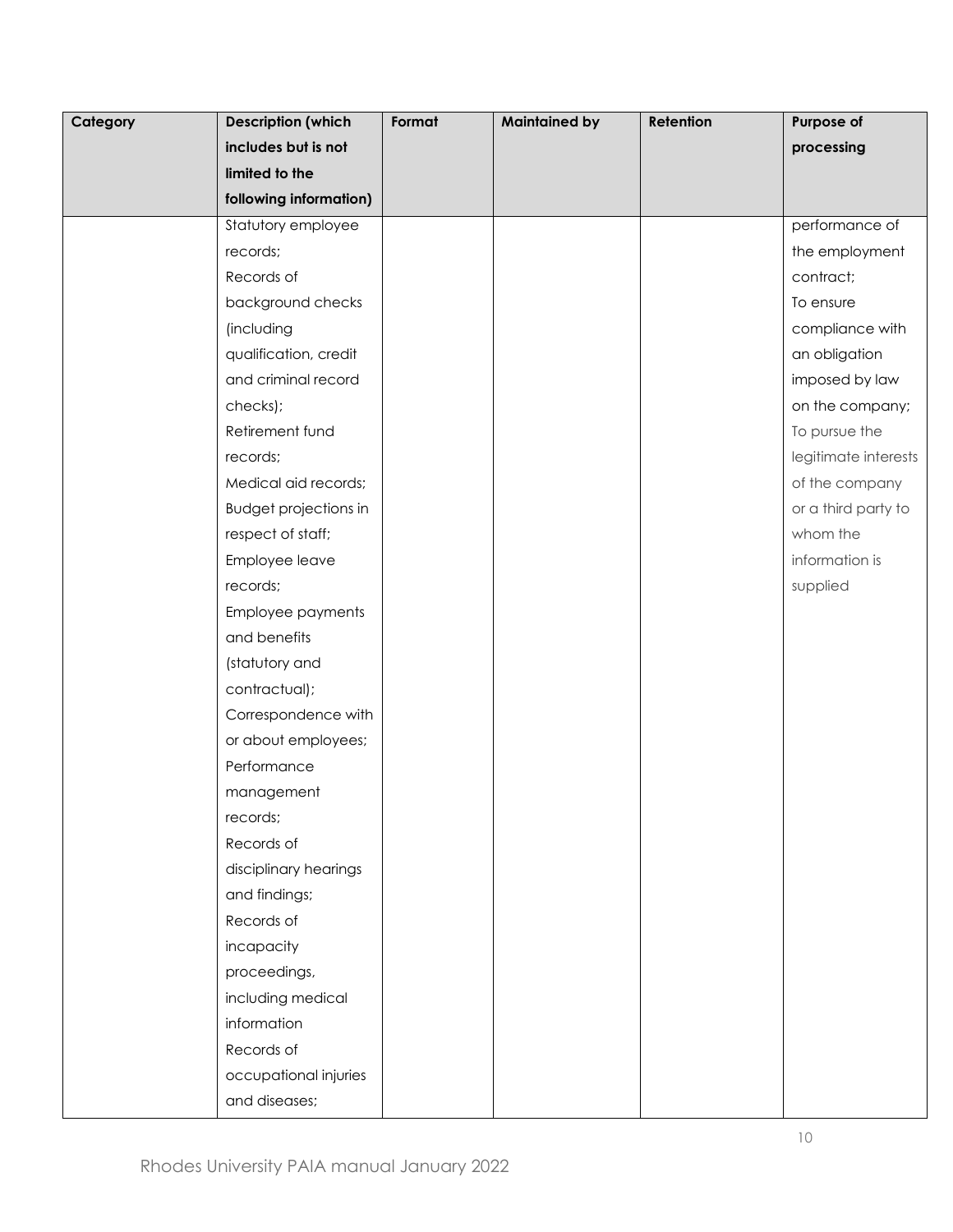| Category                 | <b>Description (which</b> | Format     | <b>Maintained by</b> | Retention       | Purpose of           |
|--------------------------|---------------------------|------------|----------------------|-----------------|----------------------|
|                          | includes but is not       |            |                      |                 | processing           |
|                          | limited to the            |            |                      |                 |                      |
|                          | following information)    |            |                      |                 |                      |
|                          | Employee                  |            |                      |                 |                      |
|                          | declarations in terms     |            |                      |                 |                      |
|                          | of the EEA.               |            |                      |                 |                      |
| Prospective student      | Information require to    | Hard copy  | Student Bureau       | 12 months       | To respond to        |
| relations                | contact prospective       | and        | and Academic         |                 | requests for         |
|                          | students (name,           | electronic | Administration       |                 | information          |
|                          | contact details)          | copy       |                      |                 | pertaining the       |
|                          |                           |            |                      |                 | University's         |
|                          |                           |            |                      |                 | facilities, courses, |
|                          |                           |            |                      |                 | degrees,             |
|                          |                           |            |                      |                 | diplomas,            |
|                          |                           |            |                      |                 | activities and       |
|                          |                           |            |                      |                 | related general      |
|                          |                           |            |                      |                 | information.         |
|                          |                           |            |                      |                 | To pursue the        |
|                          |                           |            |                      |                 | legitimate interests |
|                          |                           |            |                      |                 | of the University.   |
| <b>Student relations</b> | Personal information      | Hard copy  | Student Bureau       | As required in  | To register          |
|                          | provided by student       | and        | and international    | terms of        | students for         |
|                          | applicants in terms of    | electronic | office               | applicable      | degrees,             |
|                          | application<br>to<br>an   | copy       |                      | legislation /   | diplomas, to         |
|                          | study at the university   |            |                      | agreements with | monitor              |
|                          | (first name, last name,   |            |                      | students        | performance, to      |
|                          | maiden<br>name,           |            |                      |                 | provide              |
|                          | identity/<br>passport     |            |                      |                 | assistance, to       |
|                          | number,<br>gender,        |            |                      |                 | render services to   |
|                          | education<br>history,     |            |                      |                 | students.            |
|                          | employment<br>history,    |            |                      |                 |                      |
|                          | choice of<br>degree,      |            |                      |                 | To comply with       |
|                          | financial<br>aid          |            |                      |                 | legal obligations    |
|                          | requirements,             |            |                      |                 | and to pursue the    |
|                          | hobbies,<br>interests,    |            |                      |                 | legitimate interests |
|                          | community                 |            |                      |                 | of the University.   |
|                          | involvement,              |            |                      |                 |                      |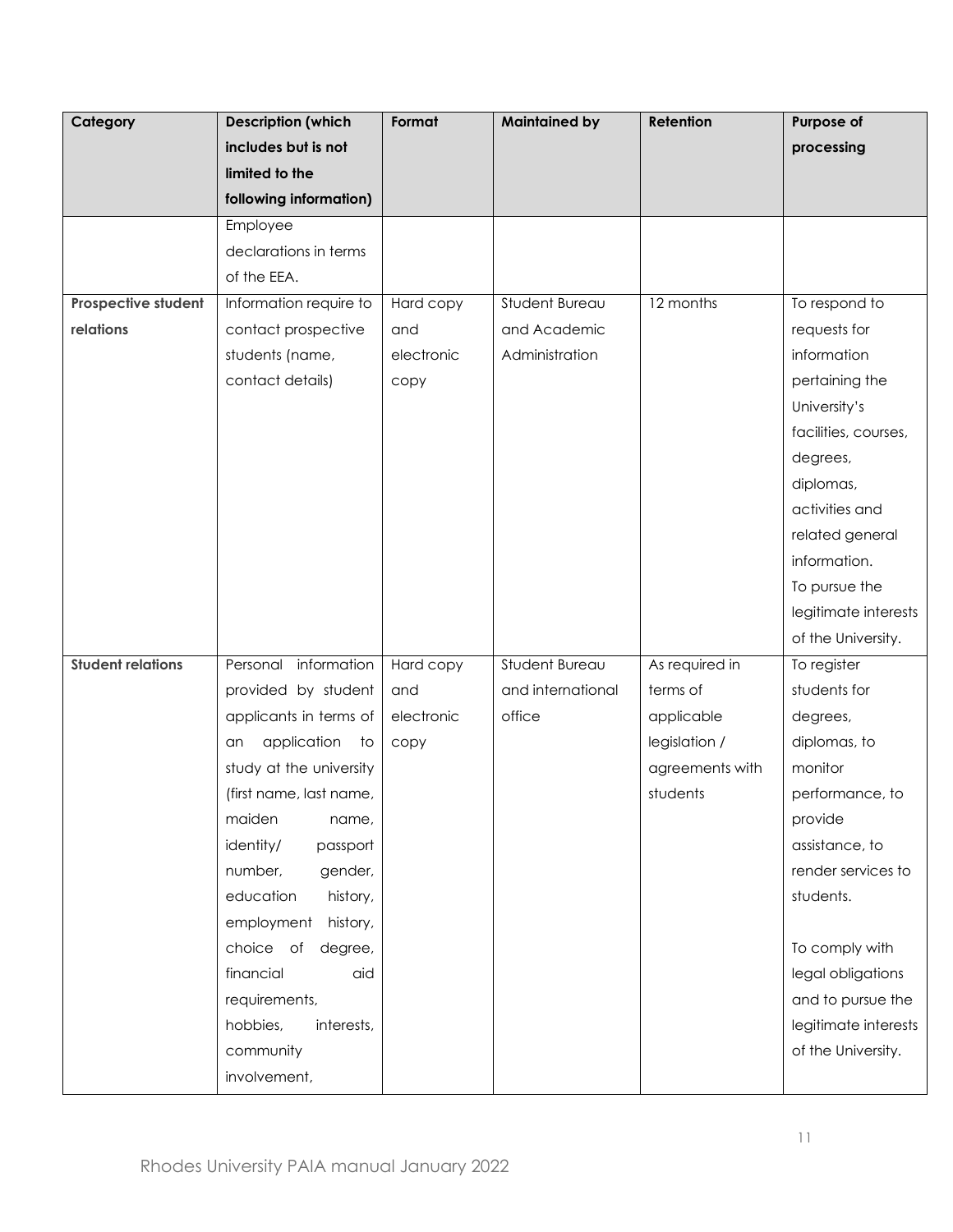| Category | <b>Description (which</b> | Format     | <b>Maintained by</b> | Retention      | Purpose of          |
|----------|---------------------------|------------|----------------------|----------------|---------------------|
|          | includes but is not       |            |                      |                | processing          |
|          | limited to the            |            |                      |                |                     |
|          | following information)    |            |                      |                |                     |
|          | occupation, contact       |            |                      |                |                     |
|          | details, disabilities)    |            |                      |                |                     |
|          |                           |            |                      |                |                     |
|          | Personal information is   |            |                      |                |                     |
|          | processed to register     |            |                      |                |                     |
|          | the student on the        |            |                      |                |                     |
|          | University's systems for  |            |                      |                |                     |
|          | enrolment into a          |            |                      |                |                     |
|          | degree or course. The     |            |                      |                |                     |
|          | information includes      |            |                      |                |                     |
|          | personal information      |            |                      |                |                     |
|          | obtained<br>from          |            |                      |                |                     |
|          | application<br>forms,     |            |                      |                |                     |
|          | account information       |            |                      |                |                     |
|          | regarding fees owed;      |            |                      |                |                     |
|          | health<br>information;    |            |                      |                |                     |
|          | medical<br>Aid            |            |                      |                |                     |
|          | Information; bursary      |            |                      |                |                     |
|          | information;<br>student   |            |                      |                |                     |
|          | number; disciplinary      |            |                      |                |                     |
|          | academic<br>records;      |            |                      |                |                     |
|          | transcripts;              |            |                      |                |                     |
|          | attendance registers;     |            |                      |                |                     |
|          | Visa<br>student<br>(if    |            |                      |                |                     |
|          | applicable); place of     |            |                      |                |                     |
|          | residence.                |            |                      |                |                     |
|          |                           |            |                      |                |                     |
| Alumni   | contact<br>Name,          | Hard copy  | Alumni Office:       | As required in | To respond to       |
|          | details<br>(telephone,    | and        | Communications       | terms of       | requests for        |
|          | address,<br>email;        | electronic | and                  | applicable     | confirmation of     |
|          | education<br>history      | copy       | Advancement          | legislation.   | education history   |
|          | (transcripts, degrees).   |            |                      |                | (academic           |
|          |                           |            |                      |                | transcript,         |
|          |                           |            |                      |                | registration at the |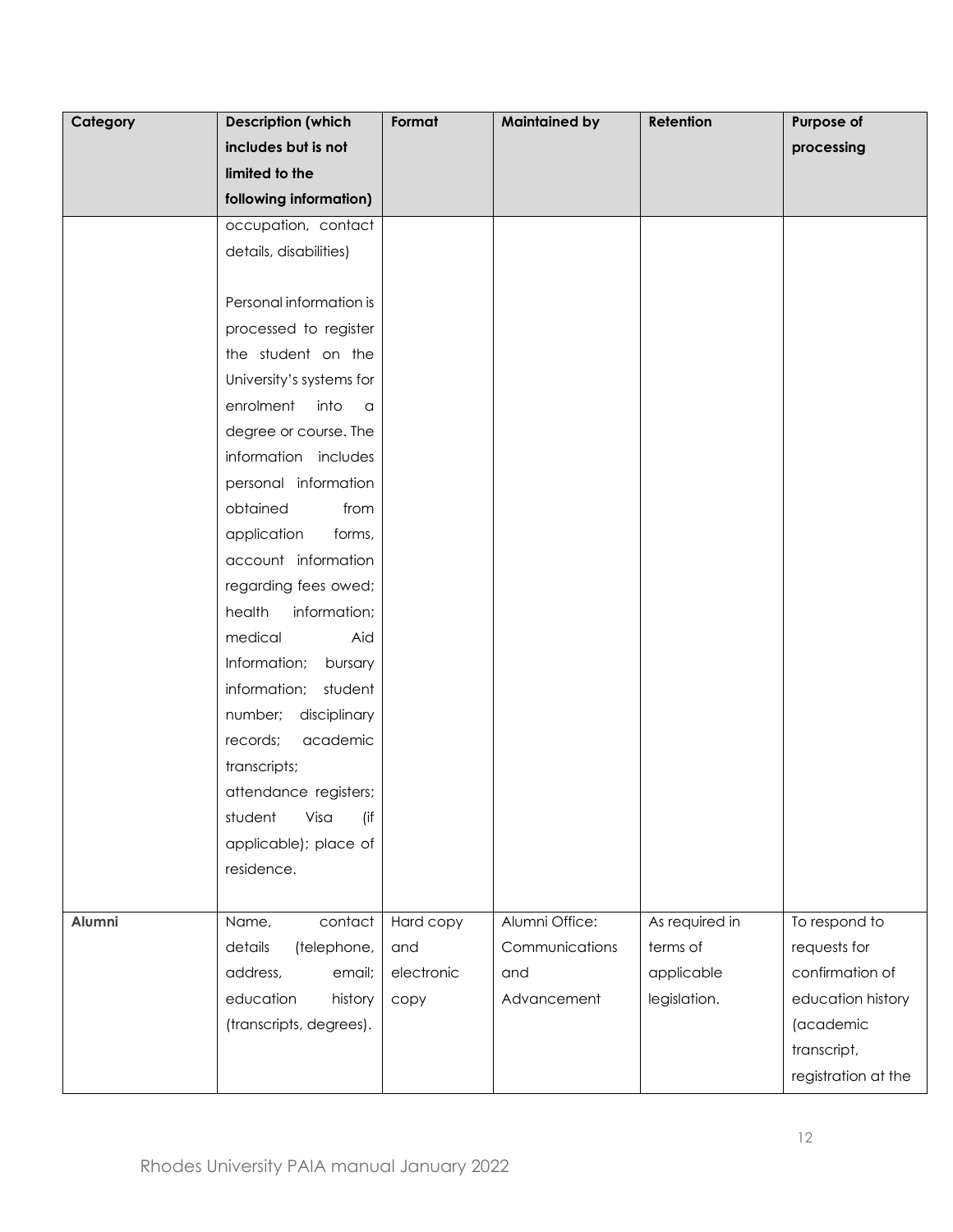| Category                  | <b>Description (which</b> | Format     | <b>Maintained by</b>     | Retention         | Purpose of           |
|---------------------------|---------------------------|------------|--------------------------|-------------------|----------------------|
|                           | includes but is not       |            |                          |                   | processing           |
|                           | limited to the            |            |                          |                   |                      |
|                           | following information)    |            |                          |                   |                      |
|                           |                           |            |                          |                   | University (with the |
|                           |                           |            |                          |                   | alumni's consent),   |
|                           |                           |            |                          |                   | to communicate       |
|                           |                           |            |                          |                   | on activities and    |
|                           |                           |            |                          |                   | news at the          |
|                           |                           |            |                          |                   | University.          |
| <b>Council members</b>    | Name,<br>contact          | Hard copy  | Governance and           | As required in    | To comply with       |
|                           | details<br>(telephone,    | and        | Secretariat              | terms of          | the University's     |
|                           | address,<br>email),       | electronic | (Registrar's             | applicable        | legal obligations    |
|                           | identity number; race     | copy       | Division)                | legislation / as  | and to pursue the    |
|                           | and gender.               |            |                          | required in terms | legitimate interests |
|                           |                           |            |                          | of applicable     | of the University.   |
|                           |                           |            |                          | contracts         |                      |
| <b>Research</b>           | The<br>personal           | Hard copy  | <b>Research Division</b> | As required in    | To pursue the        |
|                           | information depends       | and        |                          | terms of          | legitimate interests |
|                           | on the nature of the      | electronic |                          | applicable        | of the University.   |
|                           | research project and      | copy       |                          | legislation / as  |                      |
|                           | researcher.               |            |                          | required in terms |                      |
|                           |                           |            |                          | of applicable     |                      |
|                           |                           |            |                          | contracts with    |                      |
|                           |                           |            |                          | research          |                      |
|                           |                           |            |                          | participants or   |                      |
|                           |                           |            |                          | researchers       |                      |
| <b>Relationships with</b> | Agreements with           | Hard copy  | Research Division        | As required in    | To enhance           |
| third parties             | stakeholders;             | and        | and Registrar's          | terms of          | stakeholder          |
|                           | Service level             | electronic | Division                 | applicable        | relations, to        |
|                           | agreements with           | copy       |                          | legislation / as  | procure services,    |
|                           | suppliers;                |            |                          | required in terms | and to comply        |
|                           | Contact details of        |            |                          | of applicable     | with contractual     |
|                           | suppliers;                |            |                          | contracts         | obligations.         |
|                           | Tender and bid            |            |                          |                   |                      |
|                           | documentation; and        |            |                          |                   |                      |
|                           | Service level             |            |                          |                   |                      |
|                           | agreements.               |            |                          |                   |                      |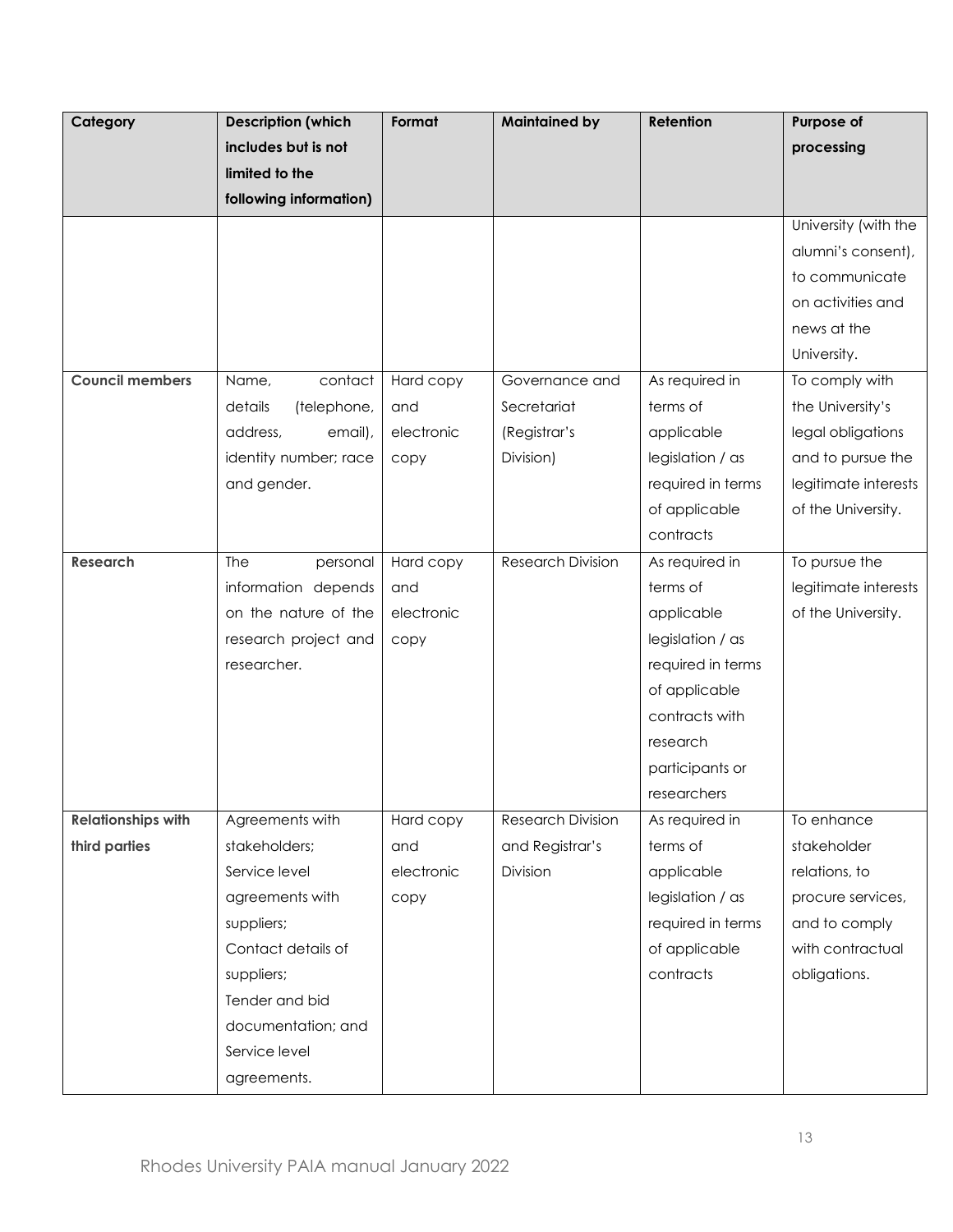| Category    | <b>Description (which</b> | Format     | <b>Maintained by</b>    | Retention         | Purpose of           |
|-------------|---------------------------|------------|-------------------------|-------------------|----------------------|
|             | includes but is not       |            |                         |                   | processing           |
|             | limited to the            |            |                         |                   |                      |
|             | following information)    |            |                         |                   |                      |
|             | Company name,             |            |                         |                   |                      |
|             | copy of identity          |            |                         |                   |                      |
|             | document of               |            |                         |                   |                      |
|             | directors or members,     |            |                         |                   |                      |
|             | address, contact          |            |                         |                   |                      |
|             | details; bank             |            |                         |                   |                      |
|             | verification and          |            |                         |                   |                      |
|             | credit checks; VAT        |            |                         |                   |                      |
|             | registration numbers      |            |                         |                   |                      |
|             |                           |            |                         |                   |                      |
| Information | Computer software;        | Hard copy  | Information             | As required in    | To pursue the        |
| technology  | Support and               | and        | Technology and          | terms of          | legitimate interests |
|             | maintenance               | electronic | <b>Support Division</b> | applicable        | of the University in |
|             | agreements;               | copy       |                         | legislation / as  | providing access     |
|             | Licensing                 |            |                         | required in terms | to information       |
|             | agreements;               |            |                         | of applicable     | technology to its    |
|             | Records regarding         |            |                         | contracts         | students and         |
|             | computer systems          |            |                         |                   | employees.           |
|             | and programmes.           |            |                         |                   |                      |
| Property    | Asset registers;          | Hard copy  | Office of the CFO       | As required in    | To maintain a        |
|             | Lease agreements in       | and        |                         | terms of          | record of the        |
|             | respect of                | electronic |                         | applicable        | University's assets, |
|             | immoveable                | copy       |                         | legislation / as  | as required in       |
|             | property;                 |            |                         | required in terms | terms of             |
|             | Records regarding         |            |                         | of applicable     | legislation.         |
|             | insurance in respect      |            |                         | contracts         |                      |
|             | of movable or             |            |                         |                   |                      |
|             | immoveable                |            |                         |                   |                      |
|             | property.                 |            |                         |                   |                      |
| Legal       | Litigation;               | Hard copy  | Registrar's Division    | As required in    | To pursue the        |
|             | Appeals;                  | and        | and Director in the     | terms of          | University's         |
|             | Contracts and             | electronic | Office of the Vice-     | applicable        | legitimate           |
|             | memoranda of              | сору       | Chancellor              | legislation / as  | interests.           |
|             | understanding;            |            |                         | required in terms |                      |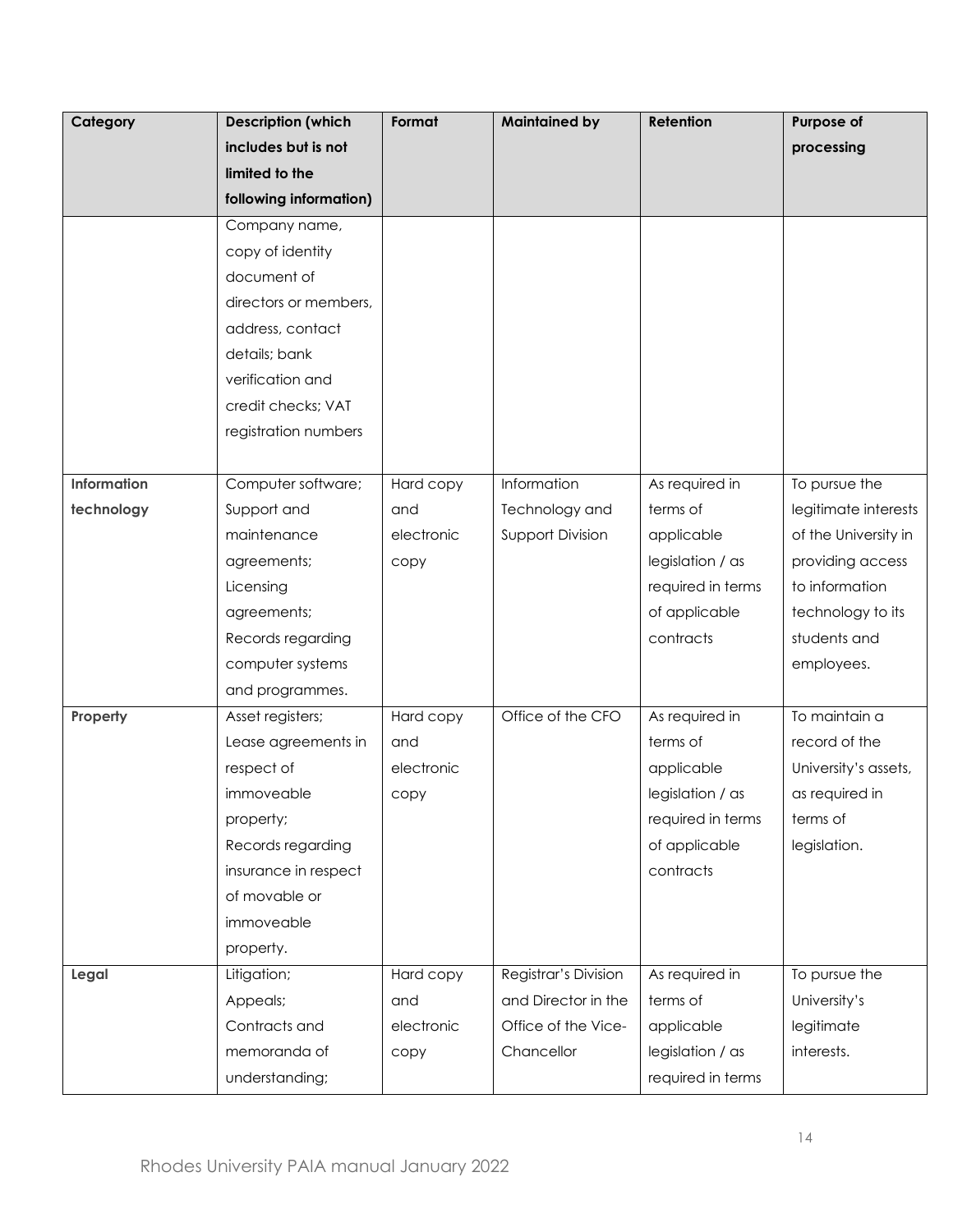| Category | <b>Description (which</b> | Format | <b>Maintained by</b> | <b>Retention</b> | Purpose of |
|----------|---------------------------|--------|----------------------|------------------|------------|
|          | includes but is not       |        |                      |                  | processing |
|          | limited to the            |        |                      |                  |            |
|          | following information)    |        |                      |                  |            |
|          | Regulatory                |        |                      | of applicable    |            |
|          | permissions, licenses,    |        |                      | contracts        |            |
|          | and/or exemptions.        |        |                      |                  |            |

# <span id="page-14-0"></span>**7. WHO RECEIVES PERSONAL INFORMATION**

We share personal information with third parties, if required to do so in terms of any legislation, alternatively with a data subject's consent:

- The Department of Higher Education and Training (as required in terms of legislation);
- Service providers (operators that process personal information on the University's behalf such as payroll providers);
- The South African Revenue Service (as required in terms of legislation);
- The Department of Labour (as required in terms of legislation);
- Third parties requesting verification of education history at the University (with a data subject's consent);
- The Department of Home Affairs (in relation to international students, and as required in terms of legislation);
- The National Student Financial Aid Scheme, for those students applying for funding, and as required in terms of legislation.

# <span id="page-14-1"></span>**8. CROSS-BORDER FLOWS OF INFORMATION**

We only transfer personal information outside the borders of South Africa if we have satisfied and complied with the requirements of POPIA or if we have a data subject's consent to do so. Parties that we may share personal information with that are outside the borders of South Africa are:

- Funders:
- Researchers; and
- Service providers that supply the University with software to store procurement information.

# <span id="page-14-2"></span>**9. INFORMATION SECURITY MEASURES**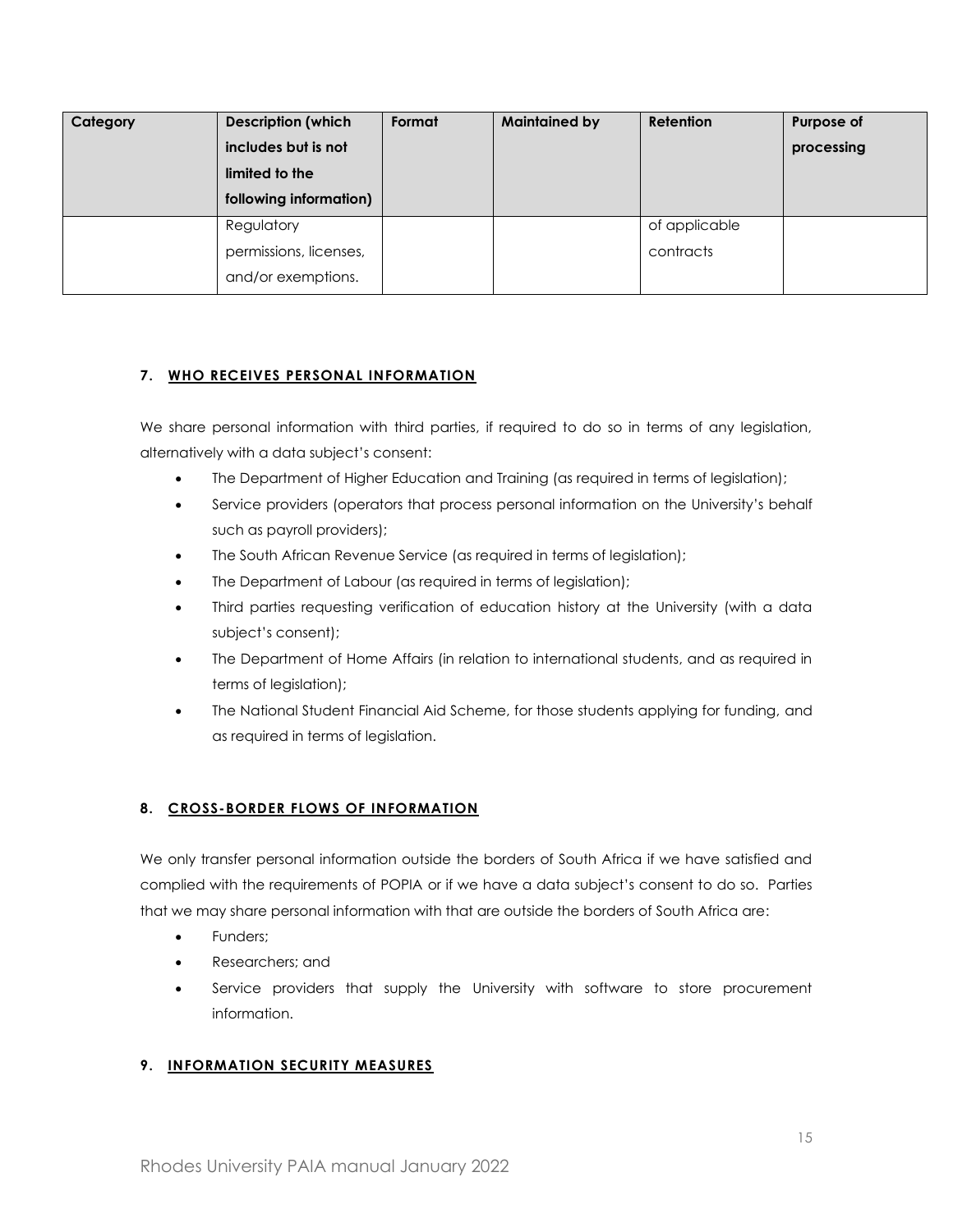We have implemented appropriate, reasonable, technical, and organisational measures to secure the integrity and confidentiality of personal information.

As a responsible party, the University's security measures includes but is not limited to:

- Access Control;
- Data Encryption;
- Robust Monitoring;
- Data Backups;
- Security and data protection policies and procedures;
- Anti-virus and Anti-malware Solutions; and
- Awareness and Vigilance.

### <span id="page-15-0"></span>**10. HOW TO REQUEST ACCESS TO A RECORD**

You can request access to records by completing Form 2. If you cannot write or read, or are disabled, and verbally request a record, we will complete Form 2 on your behalf and give you a copy.

You must complete Form 2 and submit it to registrar@ru.ac.za, together with any other information we regard as necessary to consider your request. Any request that does not comply with the formalities in this manual will be sent back to you with advice on the steps you should take to comply with the formalities. If you are making a request on behalf of someone else, you must submit reasonable proof of authority.

You must provide us with proof of identity before we can process any request.

# <span id="page-15-1"></span>**11. OUTCOME OF YOUR REQUEST AND FEES PAYABLE**

We will decide whether to grant or decline your request within 30 days of receiving your request. We will notify you of our decision and provide reasons for accepting or refusing your request.

We will also inform you of the fees payable. We may require that you pay a deposit before we process your request. Deposits and fees are payable at the Student Bureau, Eden Grove Building, Rhodes University, Makhanda/Grahamstown or Rhodes University, First National Bank Grahamstown/Makhanda Account 621 4550 3076 Branch Code 210 717 Swift Code: FIRNZAJJ Reference: Name and Surname PAIA.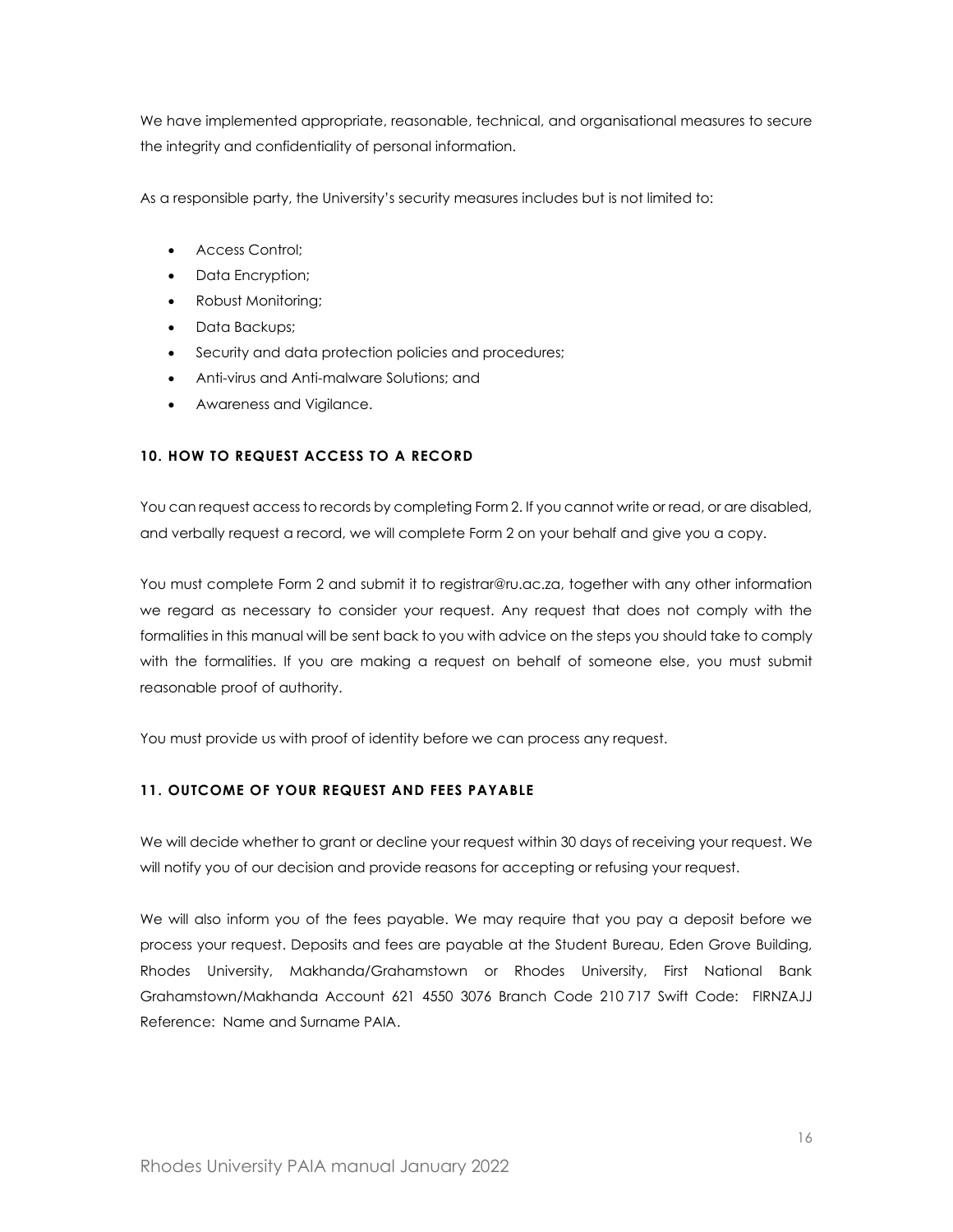If you request large quantities of information or if we cannot reasonably obtain the information you request within the original 30-day period, we might have to extend the period with another 30 days. We will notify you in writing if we require an extension.

If we do not give you a decision on a request for access to records within the period stipulated above, it means that we refused your request in terms of section 27 of PAIA.

# <span id="page-16-0"></span>**12. REASONS WHY WE MAY REFUSE YOUR REQUEST**

If the record does not exist we will inform you.

If there are records that we cannot find despite a reasonable and diligent search, we will notify you with an affidavit explaining the measures we have taken to locate the record. If, after we have issued such an affidavit, we find the records, we will grant you access to the records unless the processing of the records would result in a substantial and unreasonable diversion of our resources, or unless your request is clearly frivolous or vexatious, or unless one of the grounds for refusal of access to a record as set in the PAIA applied.

For further grounds for refusal of access to records please refer to Chapter 4 of Part 2 of PAIA.

# <span id="page-16-1"></span>**13. WHAT YOU CAN DO IF YOU ARE DISSATISFIED WITH A DECISION**

You may appeal or complain about any of the following:

- our refusal to grant you access to a record;
- the access fee that we charge;
- our decision to extend the 30 days for responding to your request; and
- the way in which access is granted.

You may lodge an internal appeal or complaint against a decision as follows

- A member of the public may lodge a complaint in writing with the Registrar of the University at Professor Moodly at [registrar@ru.ac.za.](mailto:registrar@ru.ac.za)
- The University's internal grievance procedure may be utilised by staff members.
- Procedures for student complaints and appeals are set out in full in the student disciplinary code in the University Calendar which may be seen at [Rhodes\\_Calendar\\_2022\\_DIGITAL\\_V2.pdf \(ru.ac.za\)](https://www.ru.ac.za/media/rhodesuniversity/content/registrar/documents/calendar/Rhodes_Calendar_2022_DIGITAL_V2.pdf)

If the complaint is that we have failed to provide access as the PAIA legislation requires, (i.e. a failure to act in terms of the Promotion of Access to Information Act, Act 2 of 2000) and we fail to resolve this though one of the above channels for complaint you may take such steps as provided for in sections 74 to 82 of the PAIA Act. This provides for you to: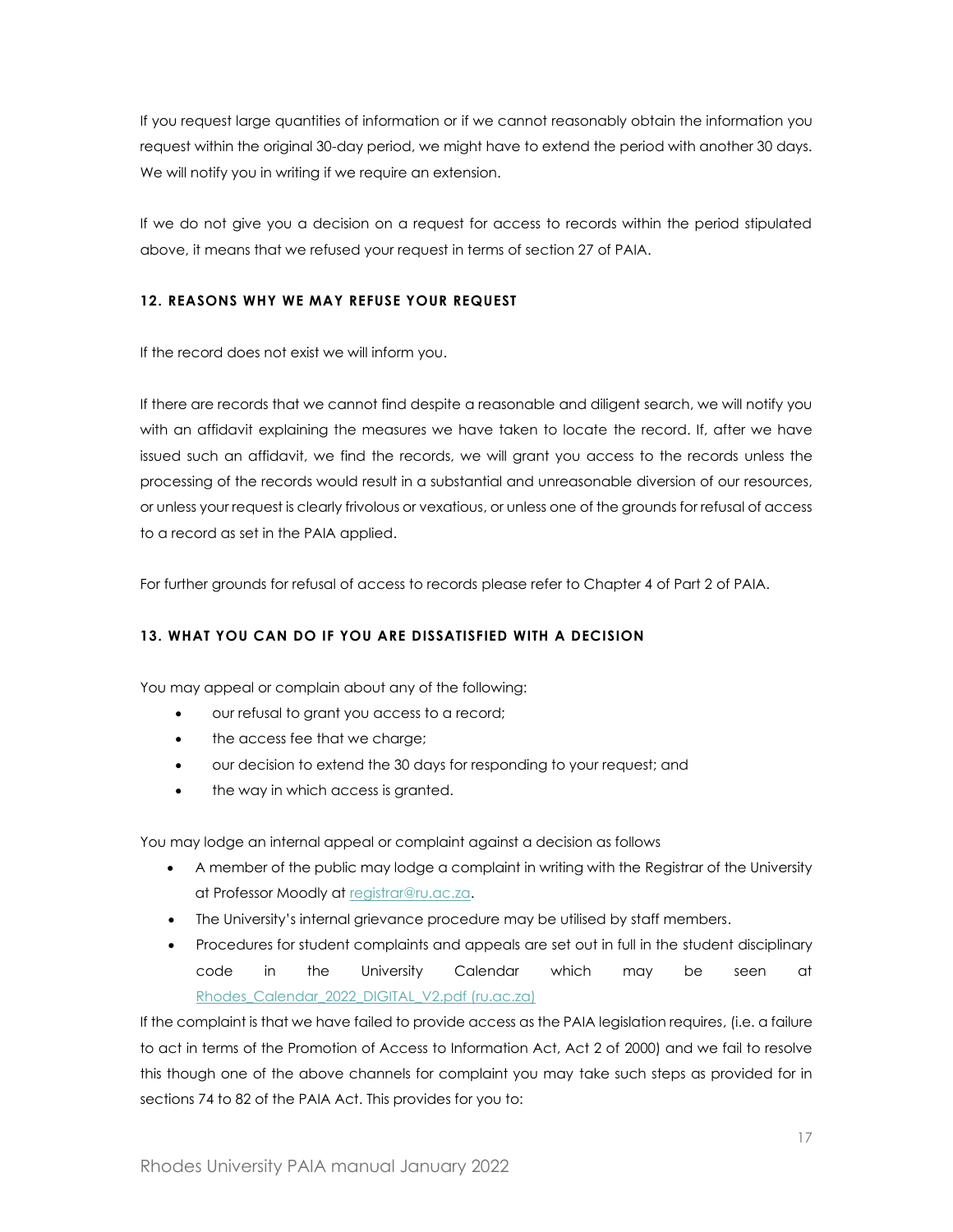- complain about our decision to the Information Regulator; and
- apply to court after following the appeal process.

We would however recommend that you make provision for an internal complaints process to resolve any complaints that do not have merit. You don't want every complaint to be lodged with the Information Regulator. The above may suffice or you may wish to follow the following more formal process.

You may appeal or complain about any of the following:

- our refusal to grant you access to a record;
- the access fee that we charge;
- our decision to extend the 30 days for responding to your request; and
- the way in which access is granted.

You may lodge an internal appeal or complaint against a decision as follows:

- you must lodge the internal appeal by completing Form 4
	- o if we have failed to respond or if notice to a third party is required within 60 days of making your request; or
	- o within 30 days after our decision was communicated you; or
	- o within 30 days after the decision was taken if notice to you is not required;
- you must deliver or send Form 4 to the address, or email address of registrar@ru.ac.za
- you must identify the subject of the appeal and state the reasons for the appeal, and you may include any other relevant information;
- you must pay the prescribed appeal fee at the Student Bureau, Eden Grove Building, Rhodes University, Makhanda/Grahamstown or Rhodes University, First National Bank Grahamstown/Makhanda Account 621 4550 3076 Branch Code 210 717 Swift Code: FIRNZAJJ Reference: Name and Surname PAIA; and
- you must specify a postal address, fax number, or email address for the return of the decision.

# **13.1. Complain to the Information Regulator**

You may submit a complaint to the Information Regulator if you are dissatisfied with the decision of our Information Officer:

to refuse your request for access;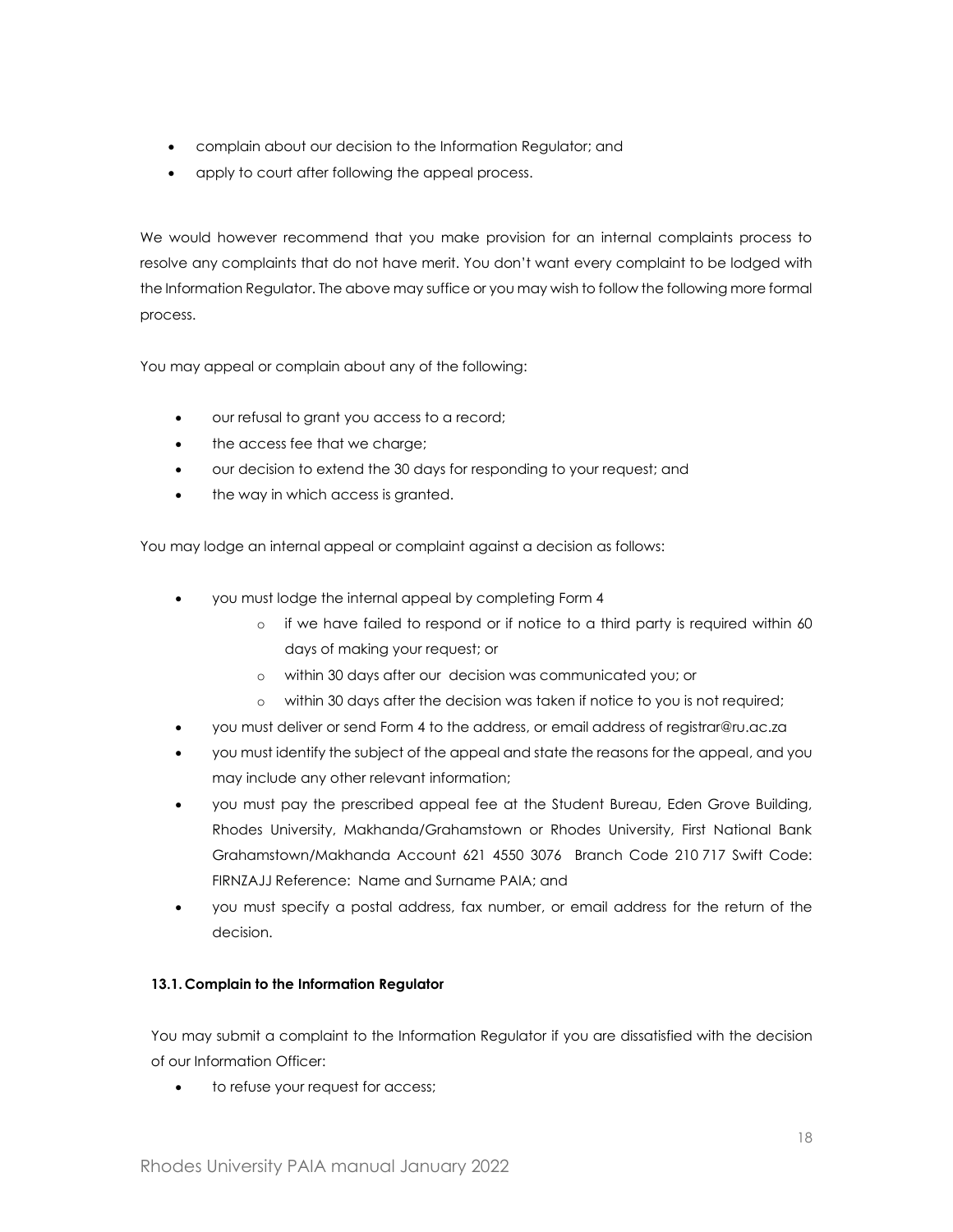- regarding the access fee charged;
- to extend the 30 days for responding to your request; or
- the way in which access is granted.

You must submit your complaint within 180 days of our decision.

You must use Form 5 to submit your complaint to [complaints.IR@justice.gov.za.](mailto:complaints.IR@justice.gov.za)

# **13.2. Applications to court**

You may apply for appropriate relief from a court if you are dissatisfied with the Information Regulator's decision or by the decision of our Information Officer:

- to refuse your request for access;
- regarding the access fee charged;
- to extend the 30 days for responding to your request; or
- the way in which access is granted.

You can only apply to a court after you have exhausted the complaints procedure to the Information Regulator.

You must apply to a court within 180 days.

# <span id="page-18-0"></span>**14. OTHER INFORMATION**

For any other information not contained in this manual, kindly contact the Information Officer, or a Deputy Information Officer.

Contact details of which are given in paragraph 2 above. Alternatively visit the University's website at <https://www.ru.ac.za/> This version of the manual is dated 01 December 2021.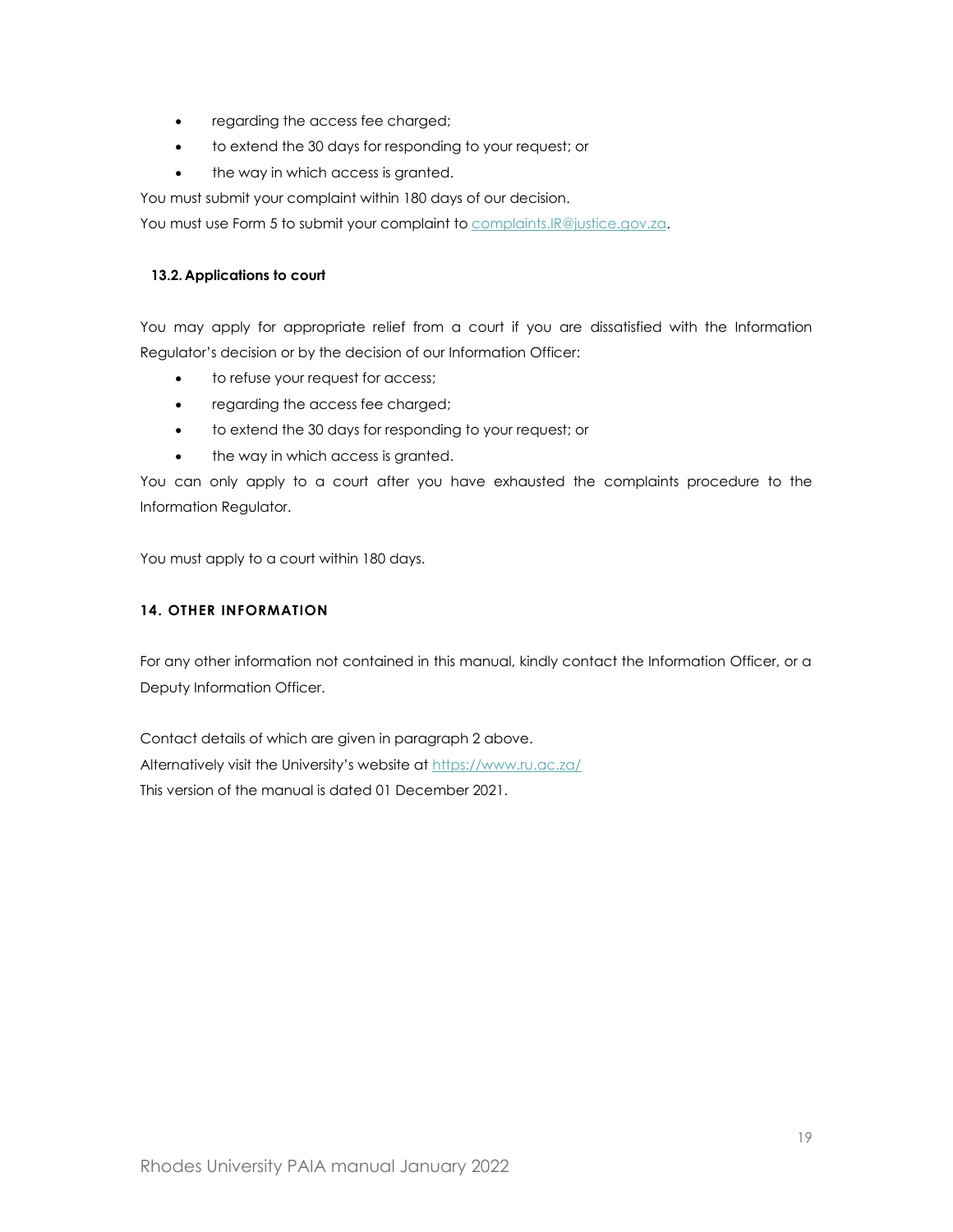# **FORMS**

These are the relevant forms in the draft regulations for comments to PAIA:

- Form 1: Request for copy of the guide
- Form 2: Request for access to a record
- Form 3: Outcome of request and of fees payable
- Form 4: Lodge an internal appeal [or a form for your internal complaint process]
- Form 5: Lodge a complaint to the Information Regulator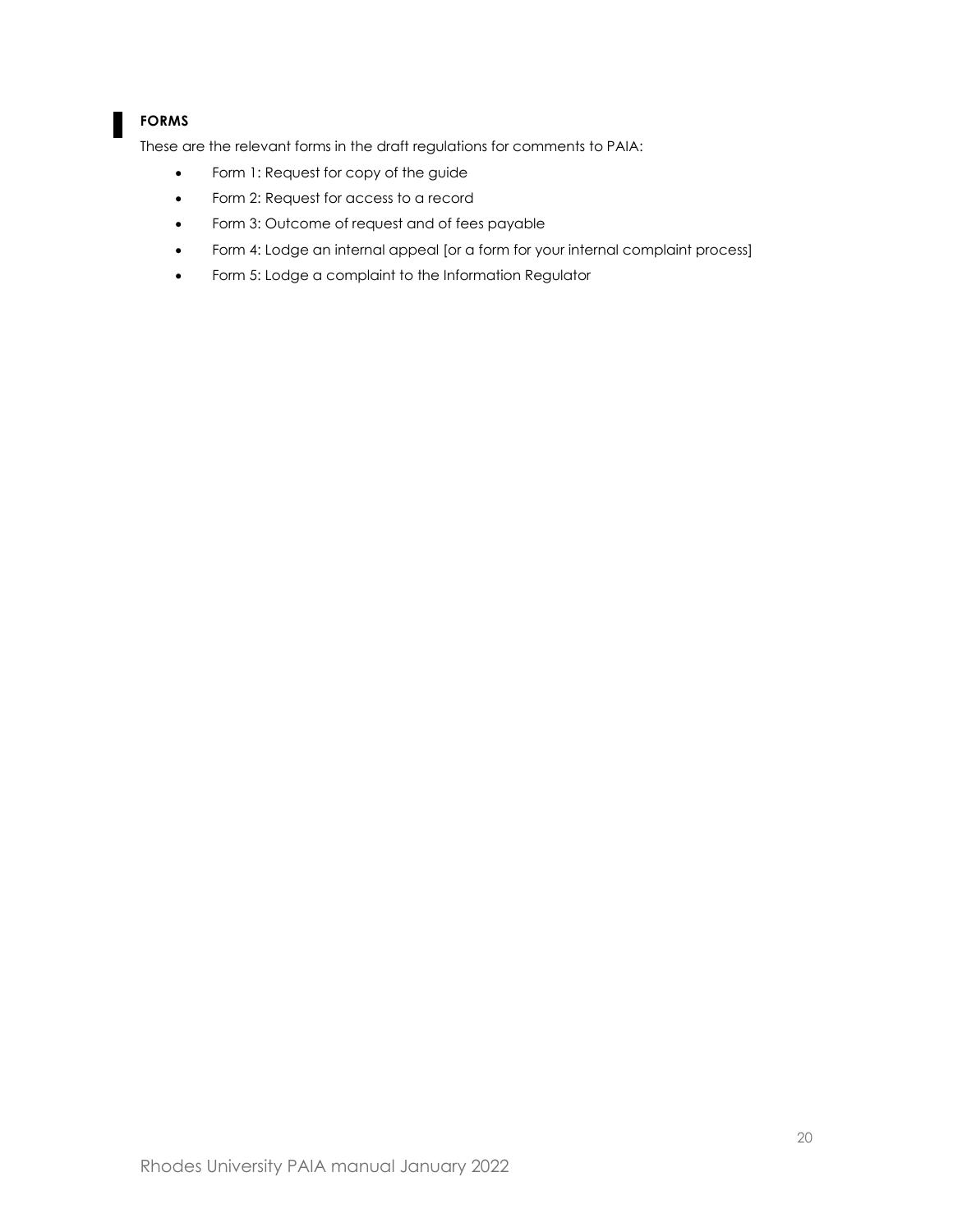# **FORM 1 REQUEST FOR A COPY OF THE GUIDE**

[Regulations 2 and 3.]

\*The Information Regulator

P.O Box 31533

Braamfontein,

2017

**TO:**

E-mail address: inforeg@justice.gov.za Tel number: +27 (0) 10 023 5200

**OR**

\*The information officer

............................................. ............................................. .............................................

I,

| Full names:                      |             |           |       |  |
|----------------------------------|-------------|-----------|-------|--|
|                                  |             |           |       |  |
| In my capacity as (mark with     | Information |           |       |  |
| "x"):                            | officer     |           | Other |  |
| Name of *public/private body (if |             |           |       |  |
| applicable)                      |             |           |       |  |
| <b>Postal Address:</b>           |             |           |       |  |
| <b>Street Address:</b>           |             |           |       |  |
| E-mail Address:                  |             |           |       |  |
| Facsimile:                       |             |           |       |  |
| Contact numbers:                 | Tel(B):     | Cellular: |       |  |

hereby request the following copy(ies) of the guide:

| Language (mark with "X") | No of copies | Language (mark with "X") | No of copies |
|--------------------------|--------------|--------------------------|--------------|
| Sepedi                   |              | Sesotho                  |              |
| Setswana                 |              | siSwati                  |              |
| <b>Tshivenda</b>         |              | Xitsonga                 |              |
| Afrikaans                |              | English                  |              |
| isiNdebele               |              | isiXhosa                 |              |
| isiZulu                  |              |                          |              |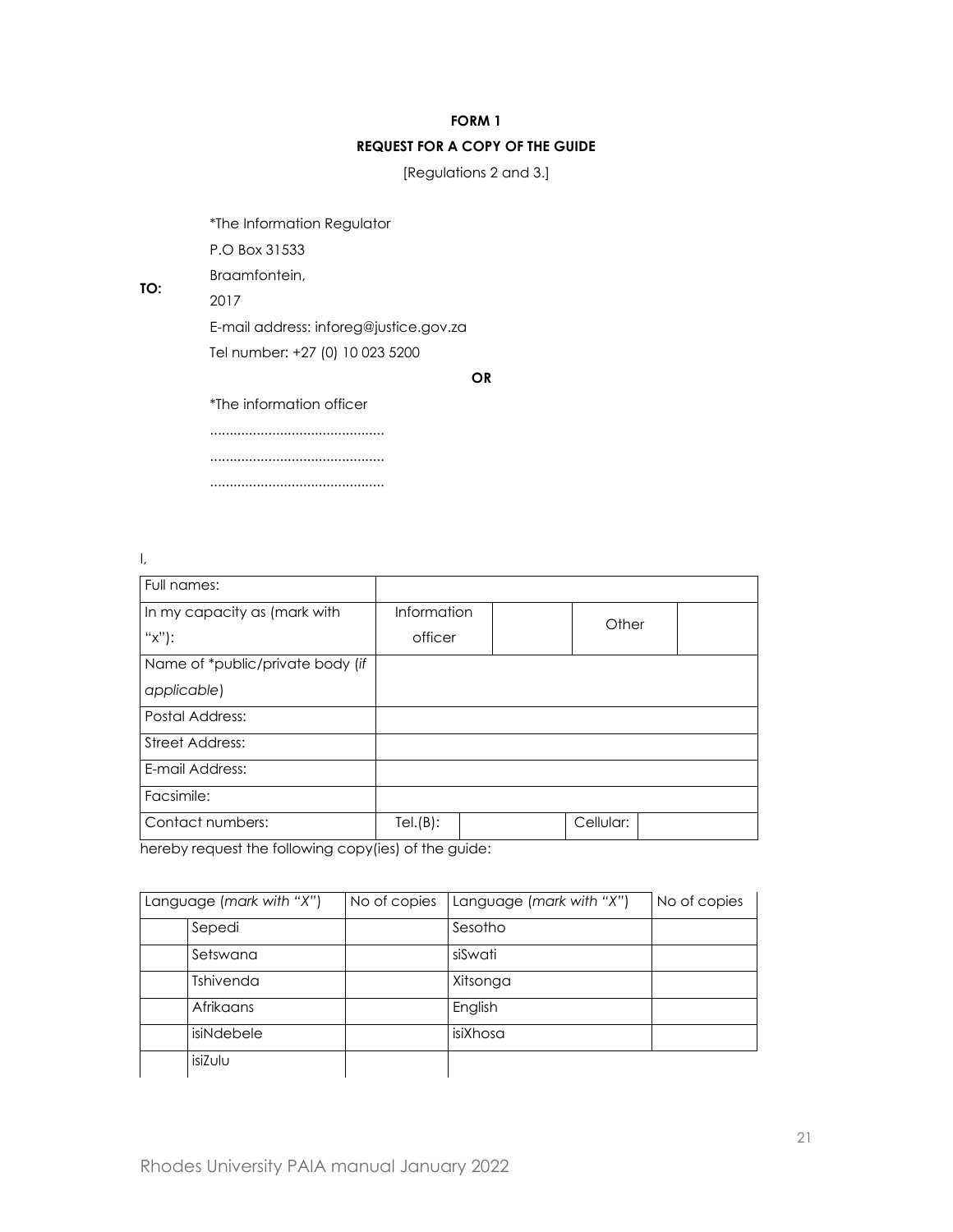Manner of collection (*mark with "x"*)*:*

| Personal   | Postal address | Facsimile | Electronic communication |
|------------|----------------|-----------|--------------------------|
| collection |                |           | (Please specify)         |
|            |                |           |                          |

Signed at ................................ this ................. day of ................. 20 .................

.......................................

*Signature of requester*

\* Delete whichever is not applicable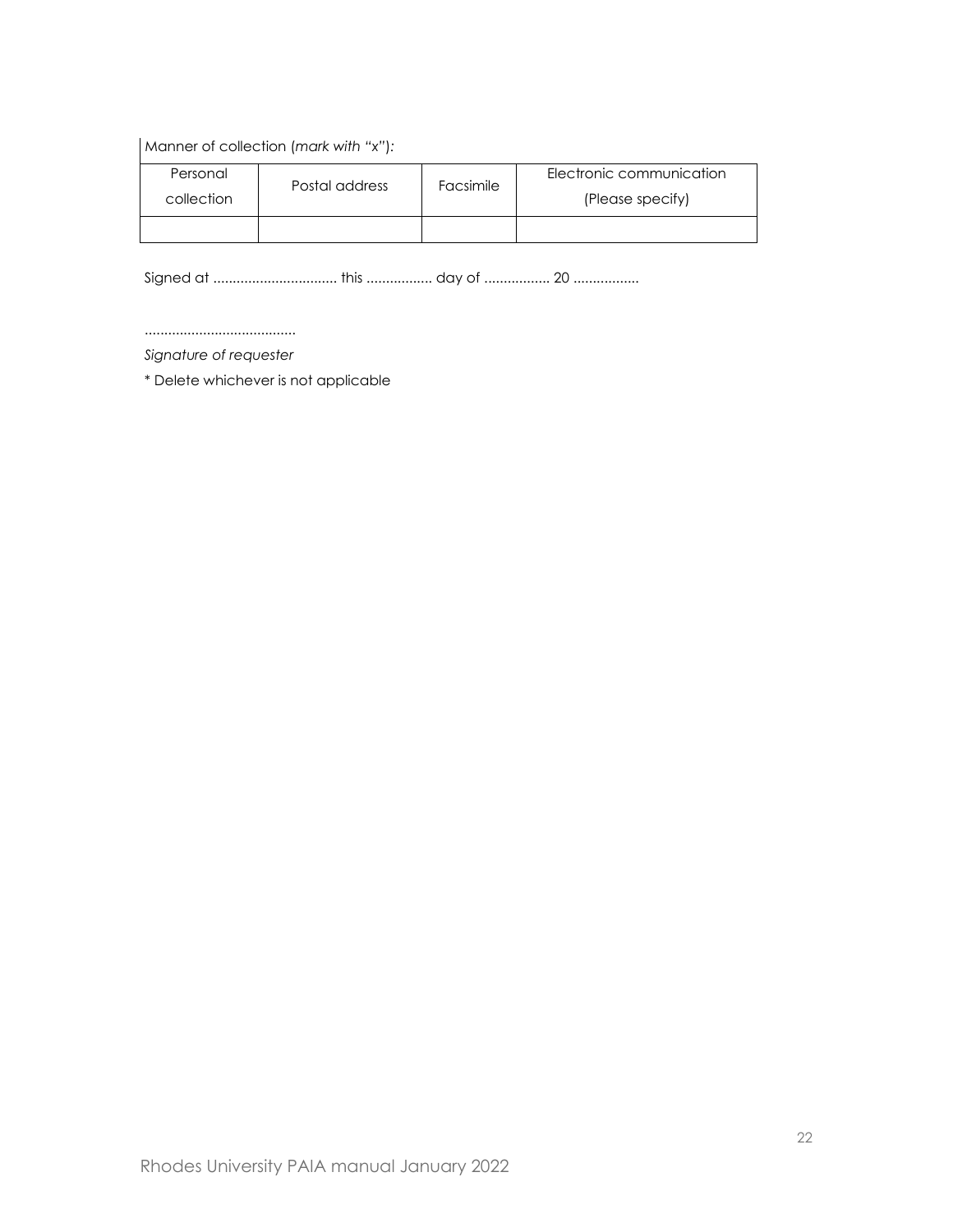#### **FORM 2**

# **REQUEST FOR ACCESS TO RECORD**

[Regulation 7.]

*Note:*

*1.*

*Proof of identity must be attached by the requester.*

*2.*

*If requests made on behalf of another person, proof of such authorisation, must be attached to this form.*

**TO:**

| The information officer |           |  |  |  |
|-------------------------|-----------|--|--|--|
|                         |           |  |  |  |
|                         |           |  |  |  |
|                         |           |  |  |  |
|                         |           |  |  |  |
|                         | (Address) |  |  |  |
| E-mail address:         |           |  |  |  |
| Fax number:             |           |  |  |  |
| Mark with an "X"        |           |  |  |  |

□ Request is made in my own name □ Request is made on behalf of another person.

| <b>PERSONAL INFORMATION</b>          |              |  |            |  |  |
|--------------------------------------|--------------|--|------------|--|--|
| Full names:                          |              |  |            |  |  |
| Identity number:                     |              |  |            |  |  |
| Capacity in which request is made    |              |  |            |  |  |
| (when made on behalf of another      |              |  |            |  |  |
| person):                             |              |  |            |  |  |
| Postal Address:                      |              |  |            |  |  |
| <b>Street Address:</b>               |              |  |            |  |  |
| E-mail Address:                      |              |  |            |  |  |
|                                      | Tel. $(B)$ : |  | Facsimile: |  |  |
| Contact numbers:                     | Cellular:    |  |            |  |  |
| Full names of person on whose behalf |              |  |            |  |  |
| request is made (if applicable):     |              |  |            |  |  |
| Identity number:                     |              |  |            |  |  |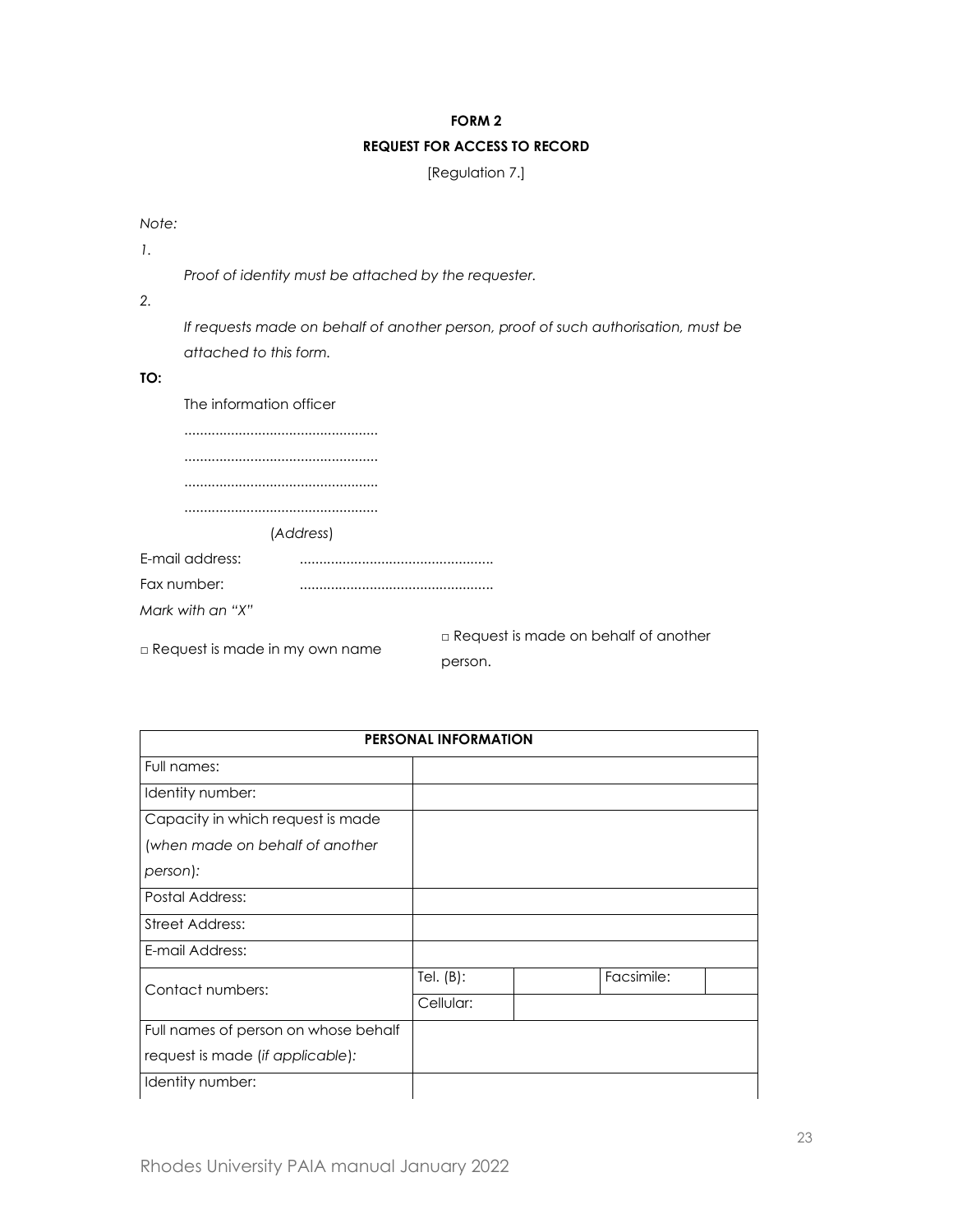| <b>Postal Address:</b>                                                                                                                                                                                                                                                                                               |                                        |           |  |
|----------------------------------------------------------------------------------------------------------------------------------------------------------------------------------------------------------------------------------------------------------------------------------------------------------------------|----------------------------------------|-----------|--|
| <b>Street Address:</b>                                                                                                                                                                                                                                                                                               |                                        |           |  |
| E-mail Address:                                                                                                                                                                                                                                                                                                      |                                        |           |  |
| Contact numbers:                                                                                                                                                                                                                                                                                                     | Tel. $(B)$ :<br>Cellular:              | Facsimile |  |
|                                                                                                                                                                                                                                                                                                                      | <b>PARTICULARS OF RECORD REQUESTED</b> |           |  |
| Provide full particulars of the record to which access is requested, including the reference<br>number if that is known to you, to enable the record to be located. (If the provided space<br>is inadequate, please continue on a separate page and attach it to this form. All additional<br>pages must be signed.) |                                        |           |  |
| Description of record or relevant part<br>of the record:                                                                                                                                                                                                                                                             |                                        |           |  |
| Reference number, if available:                                                                                                                                                                                                                                                                                      |                                        |           |  |
| Any further particulars of record:                                                                                                                                                                                                                                                                                   |                                        |           |  |
|                                                                                                                                                                                                                                                                                                                      | <b>TYPE OF RECORD</b>                  |           |  |
|                                                                                                                                                                                                                                                                                                                      | (Mark the applicable box with an "X")  |           |  |
| Record is in written or printed form                                                                                                                                                                                                                                                                                 |                                        |           |  |
| Record comprises virtual images (this includes photographs, slides, video recordings,                                                                                                                                                                                                                                |                                        |           |  |
| computer-generated images, sketches, etc)                                                                                                                                                                                                                                                                            |                                        |           |  |
| Record consists of recorded words or information which can be reproduced in                                                                                                                                                                                                                                          |                                        |           |  |
| sound                                                                                                                                                                                                                                                                                                                |                                        |           |  |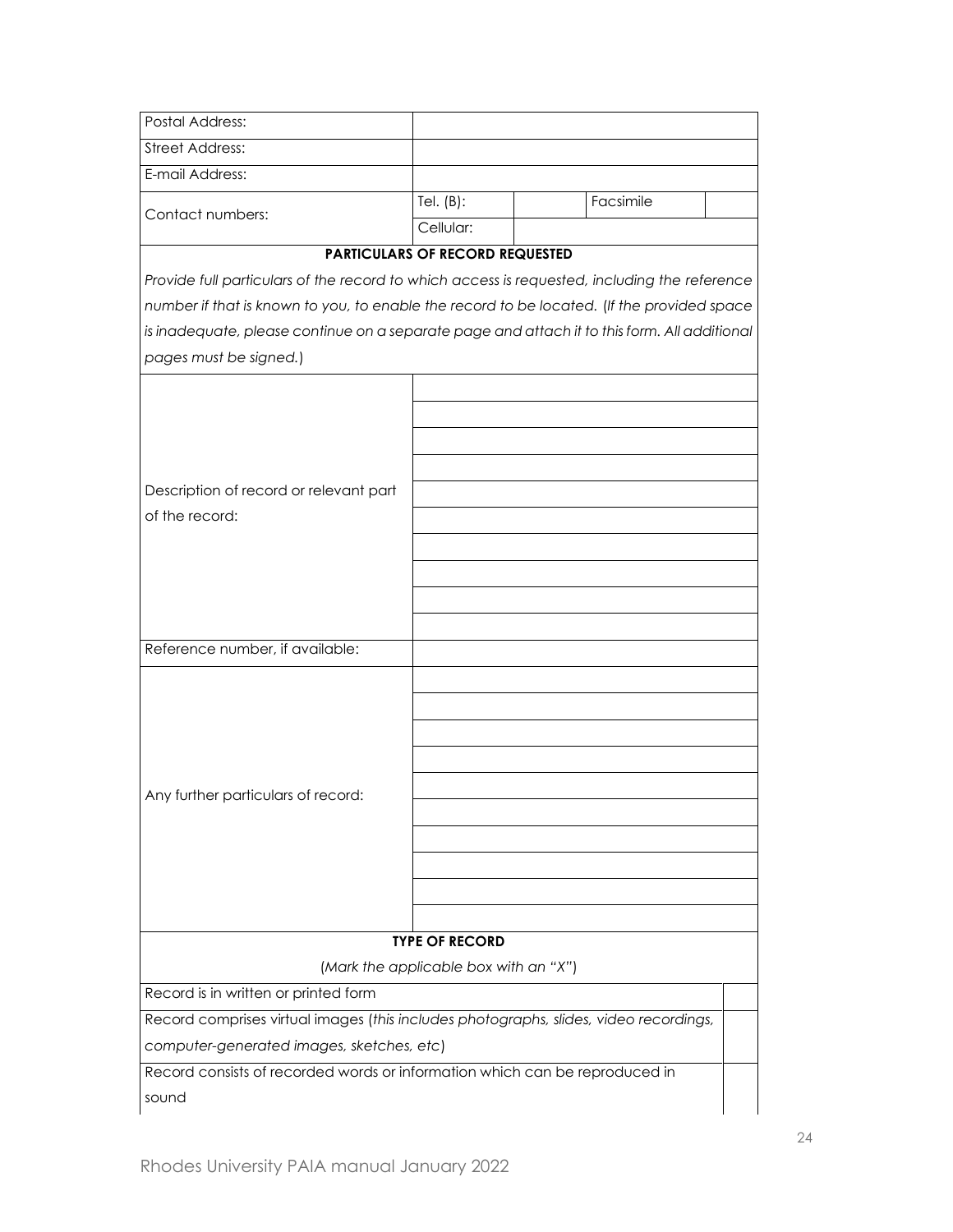| Record is held on a computer or in an electronic, or machine-readable form             |  |
|----------------------------------------------------------------------------------------|--|
| <b>FORM OF ACCESS</b>                                                                  |  |
| (Mark the applicable box with an "X")                                                  |  |
| Printed copy of record (including copies of any virtual images, transcriptions and     |  |
| information held on computer or in an electronic or machine-readable form)             |  |
| Written or printed transcription of virtual images (this includes photographs, slides, |  |
| video recordings, computer-generated images, sketches, etc)                            |  |
| Transcription of soundtrack (written or printed document)                              |  |
| Copy of record on flash drive (including virtual images and soundtracks)               |  |
| Copy of record on compact disc drive (including virtual images and soundtracks)        |  |
| Copy of record saved on cloud storage server                                           |  |
|                                                                                        |  |

| <b>MANNER OF ACCESS</b>                                                               |  |
|---------------------------------------------------------------------------------------|--|
| (Mark the applicable box with an "X")                                                 |  |
| Personal inspection of record at registered address of public/private body (including |  |
| listening to recorded words, information which can be reproduced in sound, or         |  |
| information held on computer or in an electronic or machine-readable form)            |  |
| Postal services to postal address                                                     |  |
| Postal services to street address                                                     |  |
| Courier service to street address                                                     |  |
| Facsimile of information in written or printed format (including transcriptions)      |  |
| E-mail of information (including soundtracks if possible)                             |  |
| Cloud share/file transfer                                                             |  |
| Preferred language:                                                                   |  |
| (Note that if the record is not available in the language you prefer, access may be   |  |
| granted in the language in which the record is available)                             |  |
|                                                                                       |  |

# **PARTICULARS OF RIGHT TO BE EXERCISED OR PROTECTED** If the provided space is inadequate, please continue on a separate page and attach it *to this Form. The requester must sign all the additional pages.* Indicate which right is to be exercised or protected: Explain why the record requested is required for the exercise or protection of the aforementioned right: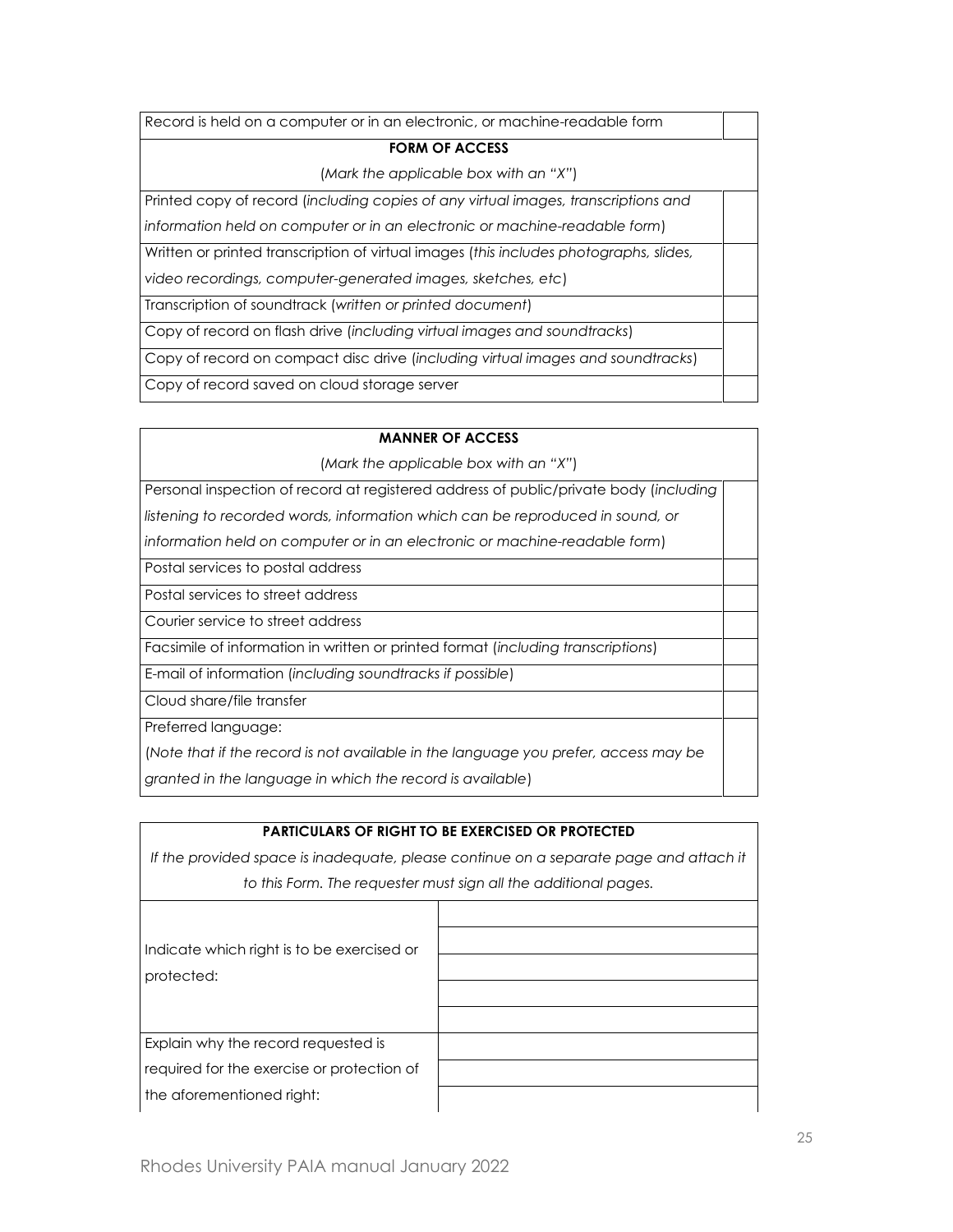|           |                                                                                     |  | <b>FEES</b> |  |  |  |  |
|-----------|-------------------------------------------------------------------------------------|--|-------------|--|--|--|--|
| $\alpha$  |                                                                                     |  |             |  |  |  |  |
|           | A request fee must be paid before the request will be considered.                   |  |             |  |  |  |  |
| b)        |                                                                                     |  |             |  |  |  |  |
|           | You will be notified of the amount of the access fee to be paid.                    |  |             |  |  |  |  |
| $\subset$ |                                                                                     |  |             |  |  |  |  |
|           | The fee payable for access to a record depends on the form in which access is       |  |             |  |  |  |  |
|           | required and the reasonable time required to search for and prepare a record.       |  |             |  |  |  |  |
| d)        |                                                                                     |  |             |  |  |  |  |
|           | If you qualify for exemption of the payment of any fee, please state the reason for |  |             |  |  |  |  |
|           | exemption                                                                           |  |             |  |  |  |  |
|           |                                                                                     |  |             |  |  |  |  |
| Reason:   |                                                                                     |  |             |  |  |  |  |
|           |                                                                                     |  |             |  |  |  |  |
|           |                                                                                     |  |             |  |  |  |  |
|           |                                                                                     |  |             |  |  |  |  |
|           |                                                                                     |  |             |  |  |  |  |
|           |                                                                                     |  |             |  |  |  |  |
|           |                                                                                     |  |             |  |  |  |  |

т

You will be notified in writing whether your request has been approved or denied and if approved the costs relating to your request, if any. Please indicate your preferred manner of correspondence:

| Postal address | Facsimile | Electronic communication<br>(Please specify) |  |  |  |
|----------------|-----------|----------------------------------------------|--|--|--|
|                |           |                                              |  |  |  |
|                |           |                                              |  |  |  |

*Signature of requester / person on whose behalf request is made*

.......................................

Г

# **FOR OFFICIAL USE**

................................................................................................................................................

| Reference number:                      |  |
|----------------------------------------|--|
| Request received by: (state rank, name |  |
| and surname of information officer)    |  |
| Date received:                         |  |
| Access fees:                           |  |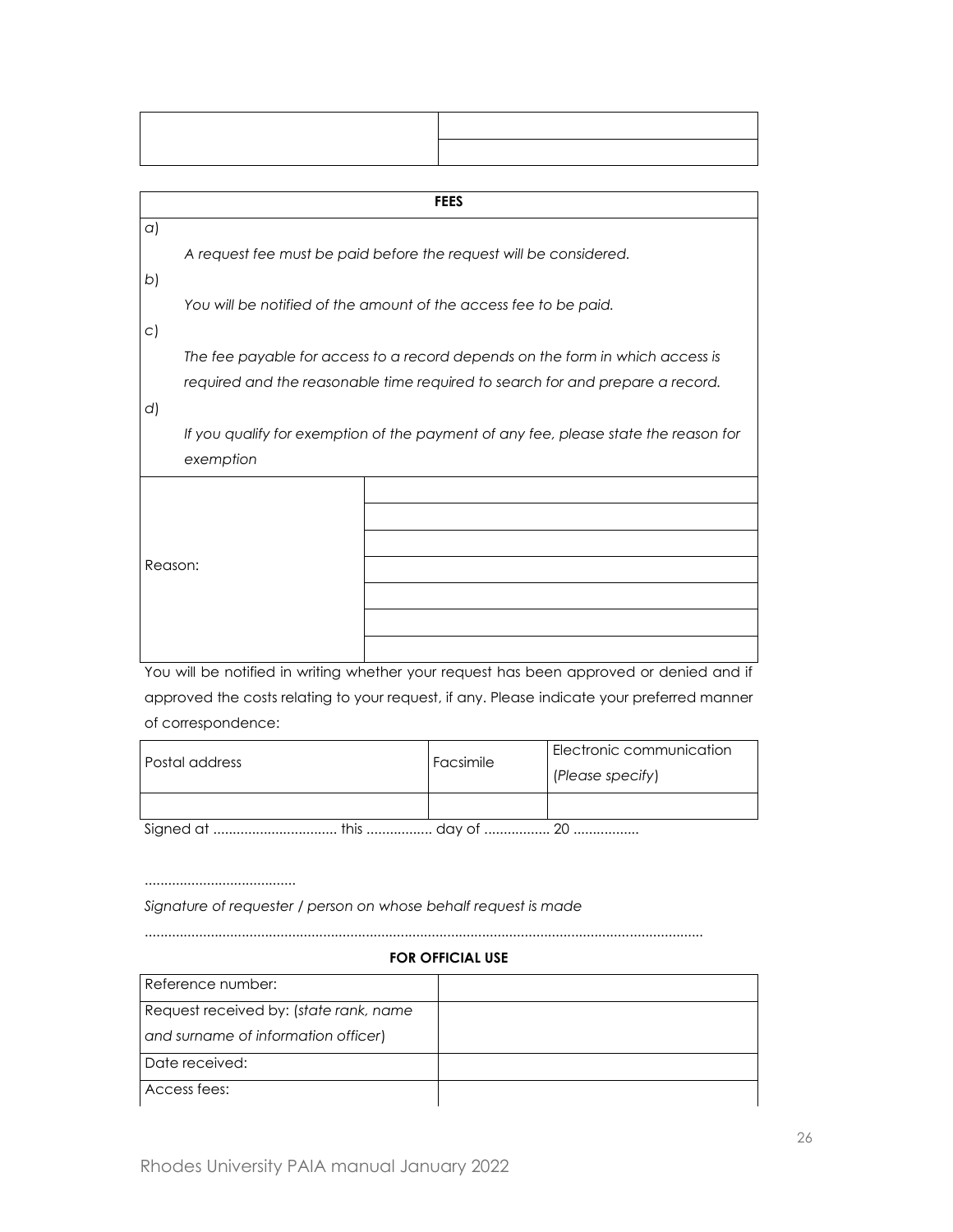|  | $\cdots$<br>Deposit<br>$\cap$<br><br><b>IIT</b><br>- 91 |  |
|--|---------------------------------------------------------|--|
|--|---------------------------------------------------------|--|

.....................................................................

*Signature of information officer*

# **FORM 3 OUTCOME OF REQUEST AND OF FEES PAYABLE**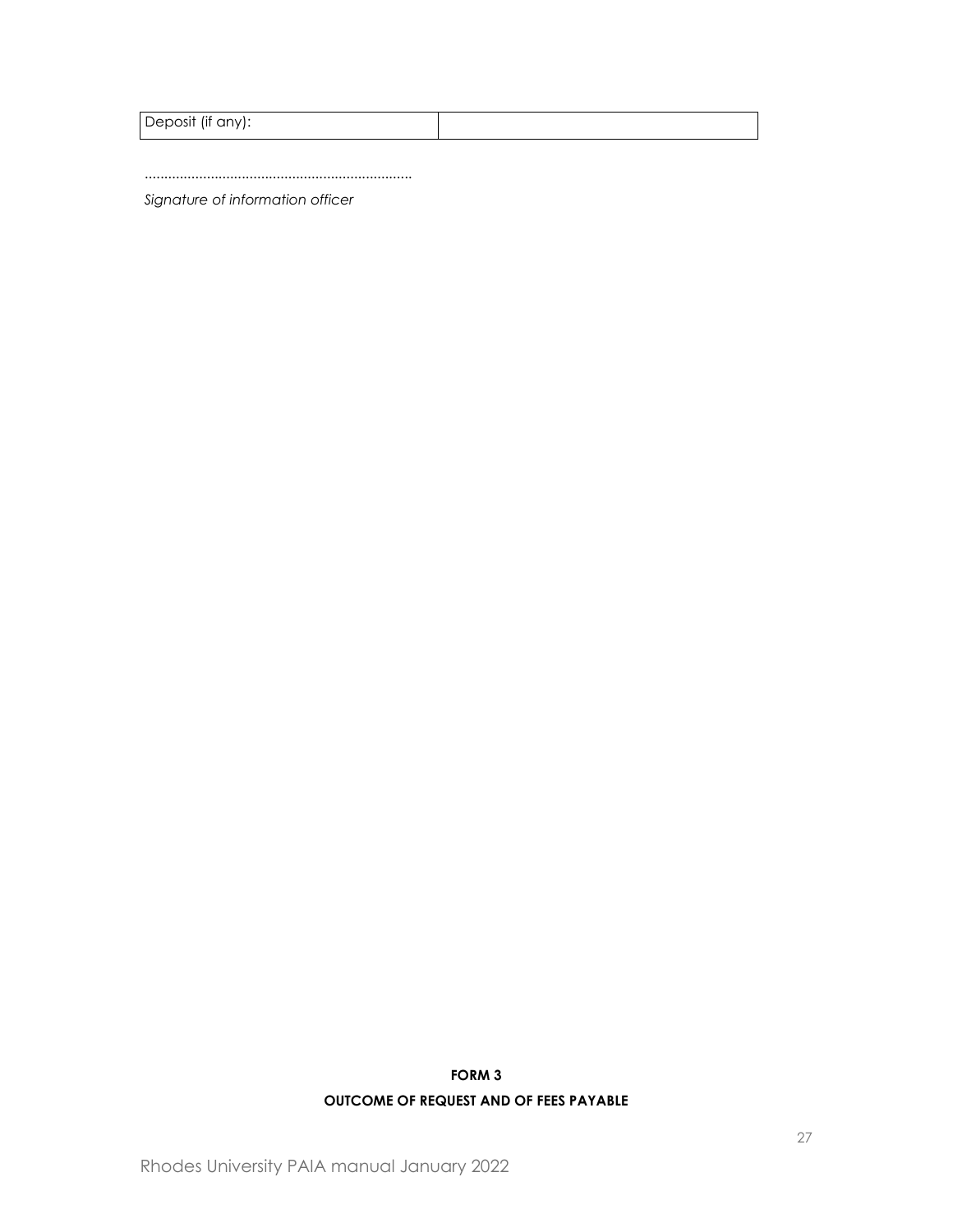### [Regulation 8.]

#### *Note:*

*1.*

*If your request is granted the—*

(*a*)

*amount of the deposit,* (*if any*)*, is payable before your request is processed; and*

(*b*)

*requested record/portion of the record will only be released once proof of full payment is received.*

*2.*

*Please use the reference number hereunder in all future correspondence.*

Reference number: .........................................

### **TO:**

**1.**

.................................................. .................................................. .................................................. .................................................. Your request dated ....................., refers.

# **You requested:**

Personal inspection of information at registered address of public/private body (*including listening to recorded words, information which can be reproduced in sound, or information held on computer or in an electronic or machine-readable form*) is free of charge. You are required to make an appointment for the inspection of the information and to bring this Form with you. If you then require any form of reproduction of the information, you will be liable for the fees prescribed in Annexure B.

**OR**

**2.**

# **You requested:**

Printed copies of the information (*including copies of any virtual images, transcriptions and information held on computer or in an electronic or machinereadable form*)

Written or printed transcription of virtual images (*this includes photographs, slides, video recordings, computer-generated images, sketches, etc*)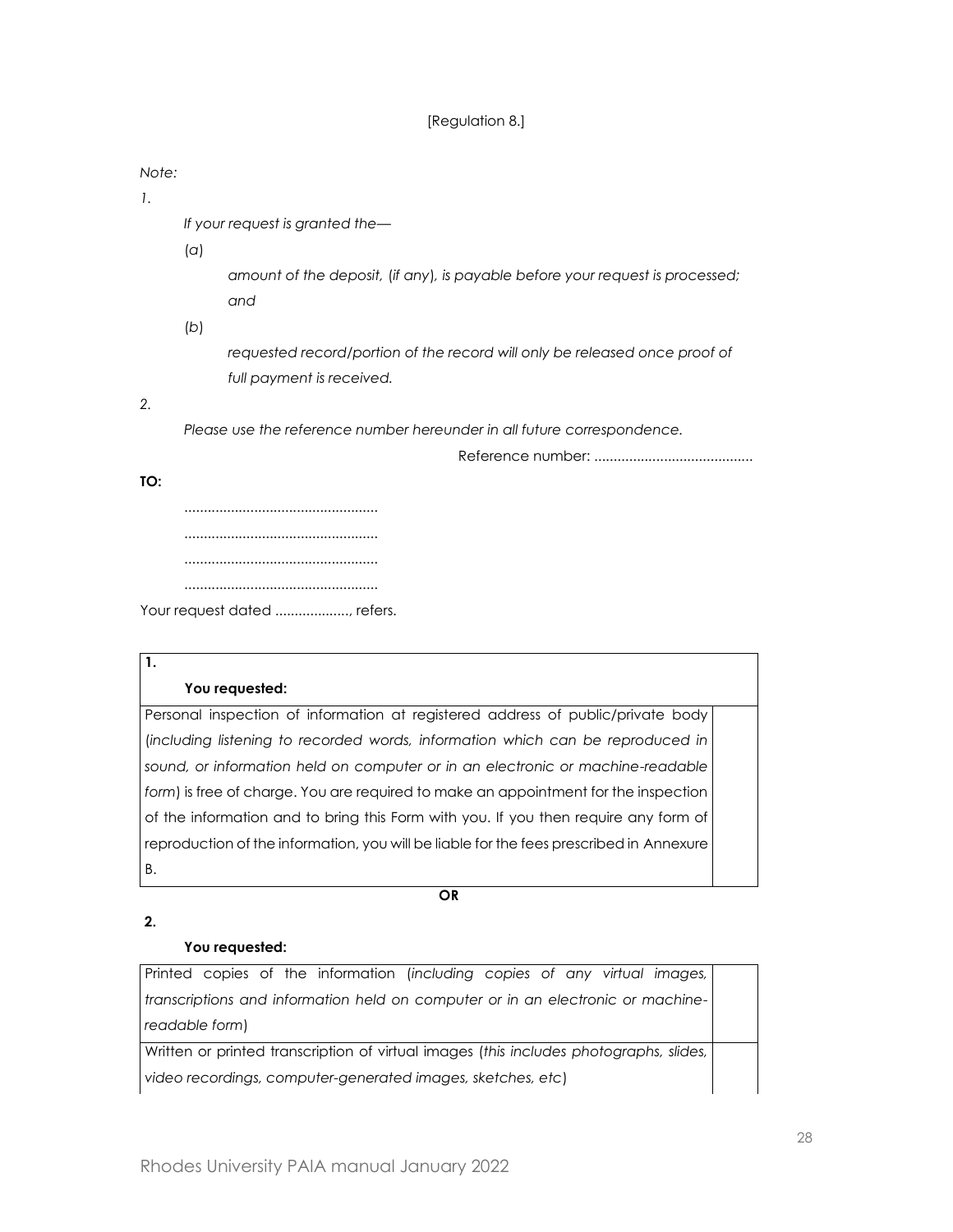| Transcription of soundtrack (written or printed document)                               |  |  |  |  |  |
|-----------------------------------------------------------------------------------------|--|--|--|--|--|
| Copy of information on flash drive (including virtual images and soundtracks)           |  |  |  |  |  |
| Copy of information on compact disc drive (including virtual images and<br>soundtracks) |  |  |  |  |  |
| Copy of record saved on cloud storage server                                            |  |  |  |  |  |

**3.**

#### **To be submitted:**

Postal services to postal address

Postal services to street address Courier service to street address

Facsimile of information in written or printed format (*including transcriptions*)

E-mail of information (*including soundtracks if possible*)

Cloud share/file transfer

Preferred language:

(*Note that if the record is not available in the language you prefer, access may be* 

*granted in the language in which the record is available*)

Kindly note that your request has been:

Approved

Denied, for the following reasons:

#### **4.**

#### **Fees payable with regards to your request:**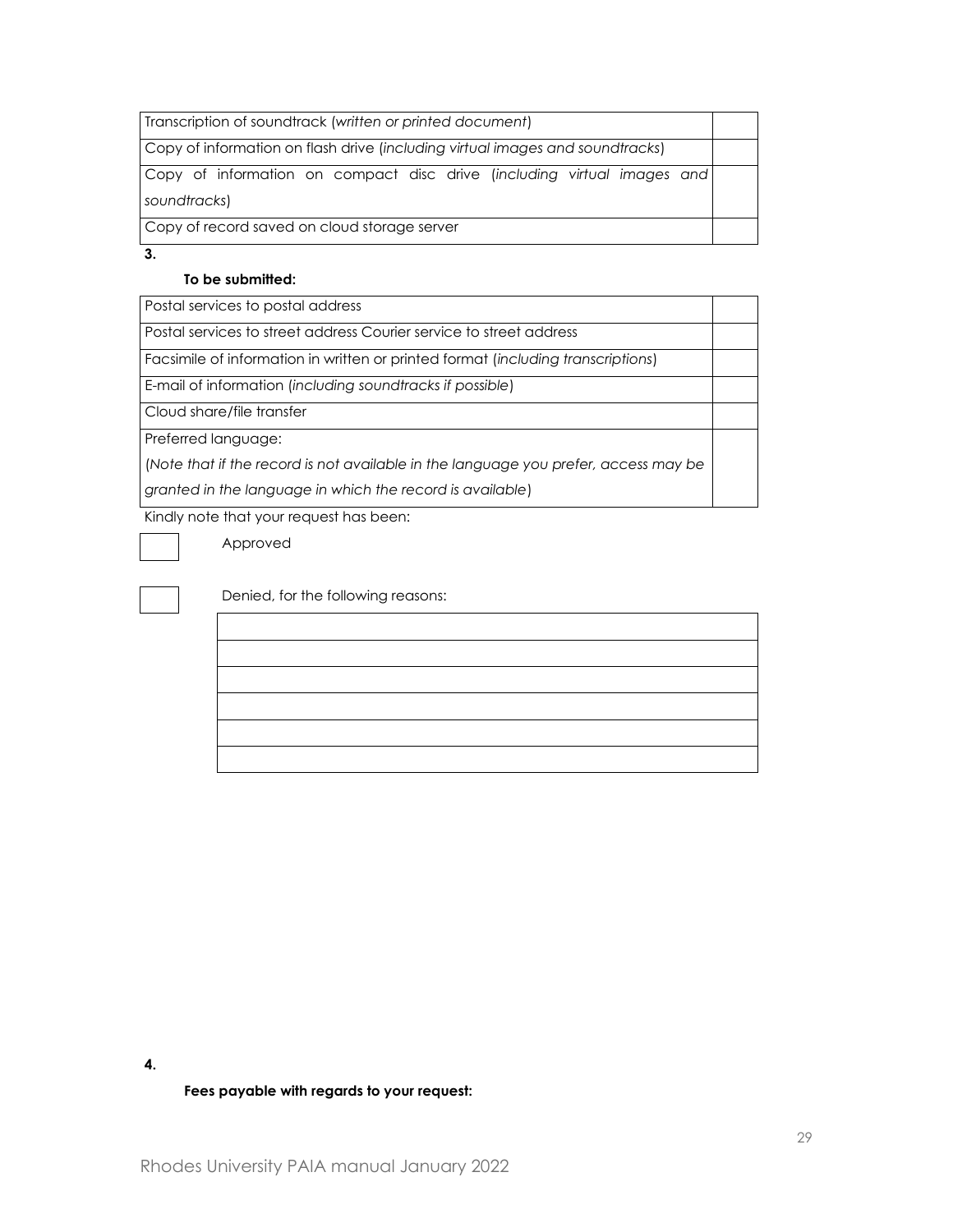| Item                          | Cost per A4-size page or part  | Number of   | <b>Total</b> |
|-------------------------------|--------------------------------|-------------|--------------|
|                               | thereof/item                   | pages/items |              |
| Photocopy                     |                                |             |              |
| Printed copy                  |                                |             |              |
| For a copy in a computer-     |                                |             |              |
| readable form on:             |                                |             |              |
| Flash drive<br>(i)            |                                |             |              |
|                               |                                |             |              |
| To be provided                |                                |             |              |
| by requestor                  | R40.00                         |             |              |
|                               |                                |             |              |
| (ii)                          |                                |             |              |
| Compact disc                  |                                |             |              |
|                               |                                |             |              |
| provided by<br>lf             |                                |             |              |
| requestor                     | R40.00                         |             |              |
|                               |                                |             |              |
| provided<br>lf<br>to          |                                |             |              |
| the requestor                 | R60.00                         |             |              |
| For a transcription of visual | Service to be outsourced. Will |             |              |
| images per A4-size page       | depend on the quotation of the |             |              |
| Copy of visual images         | service provider               |             |              |
| Transcription of an audio     |                                |             |              |
| record, per A4-size           | R24.00                         |             |              |
| Copy of an audio record       |                                |             |              |
|                               |                                |             |              |
| (i)<br>Flash drive            |                                |             |              |
|                               |                                |             |              |
|                               |                                |             |              |
| To be provided                |                                |             |              |
| by requestor                  | R40.00                         |             |              |
| (i)                           |                                |             |              |
| Compact disc                  |                                |             |              |
|                               |                                |             |              |
| If provided by                |                                |             |              |
| requestor                     | R40.00                         |             |              |
|                               |                                |             |              |
| provided<br>lf<br>to          |                                |             |              |
| the requestor                 | R60.00                         |             |              |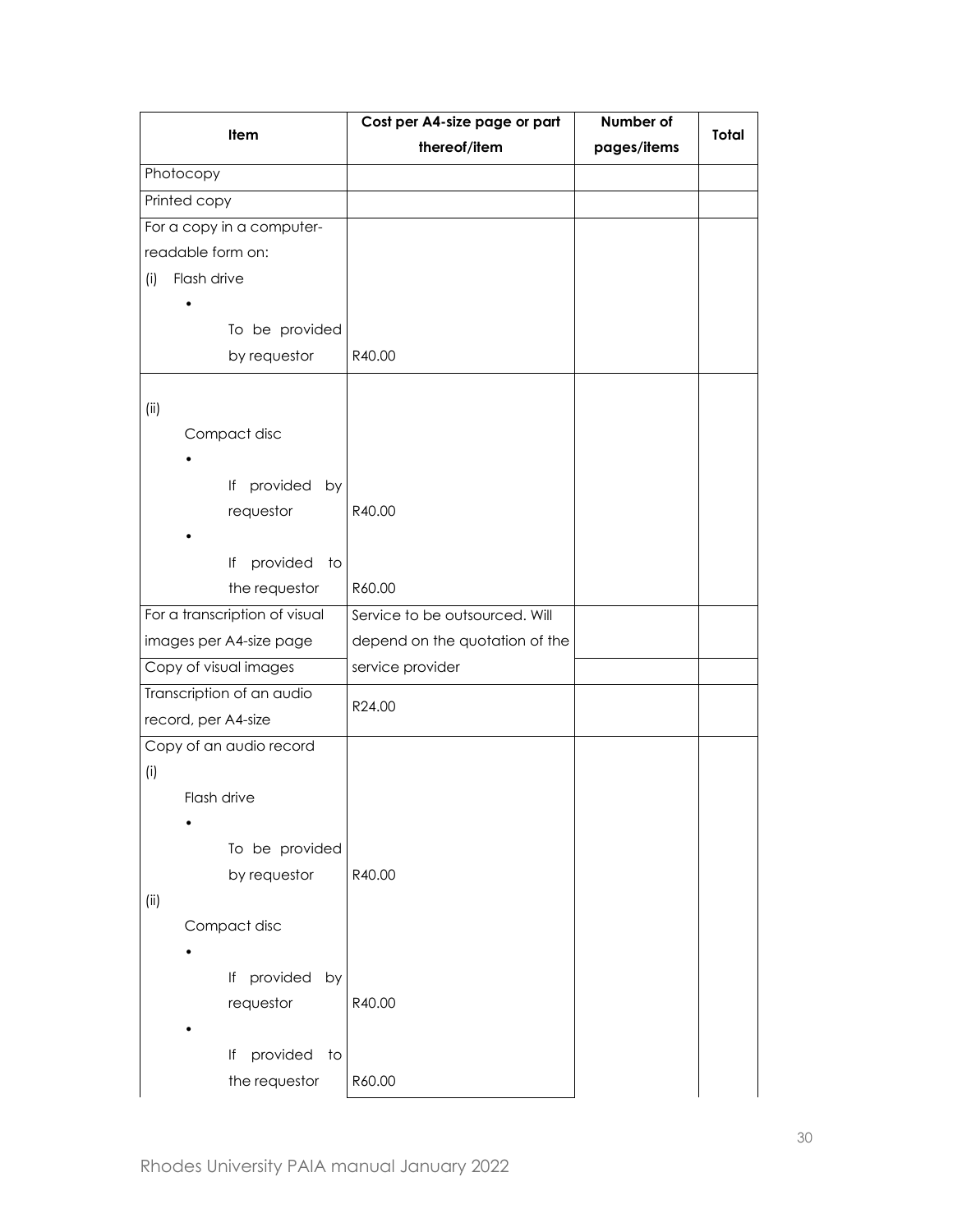|                      | Postage, e-mail or any other | Actual costs                                                           |  |  |
|----------------------|------------------------------|------------------------------------------------------------------------|--|--|
| electronic transfer: |                              |                                                                        |  |  |
| <b>TOTAL:</b>        |                              |                                                                        |  |  |
| 5.                   |                              |                                                                        |  |  |
|                      |                              | Deposit payable (if search exceeds six hours):                         |  |  |
| Yes                  |                              | <b>No</b>                                                              |  |  |
|                      |                              |                                                                        |  |  |
| Hours of             |                              | Amount of deposit                                                      |  |  |
| search               |                              | (calculated on one third of total amount per request)                  |  |  |
|                      |                              | The amount must be paid into the following Bank account: Name of Bank: |  |  |
| Name of account      |                              |                                                                        |  |  |
| holder:              |                              |                                                                        |  |  |
| Type of account:     |                              |                                                                        |  |  |
| Account number:      |                              |                                                                        |  |  |
| <b>Branch Code:</b>  |                              |                                                                        |  |  |
| Reference Nr:        |                              |                                                                        |  |  |
| Submit proof of      |                              |                                                                        |  |  |
| payment to:          |                              |                                                                        |  |  |
|                      |                              |                                                                        |  |  |
|                      |                              |                                                                        |  |  |

*Information officer*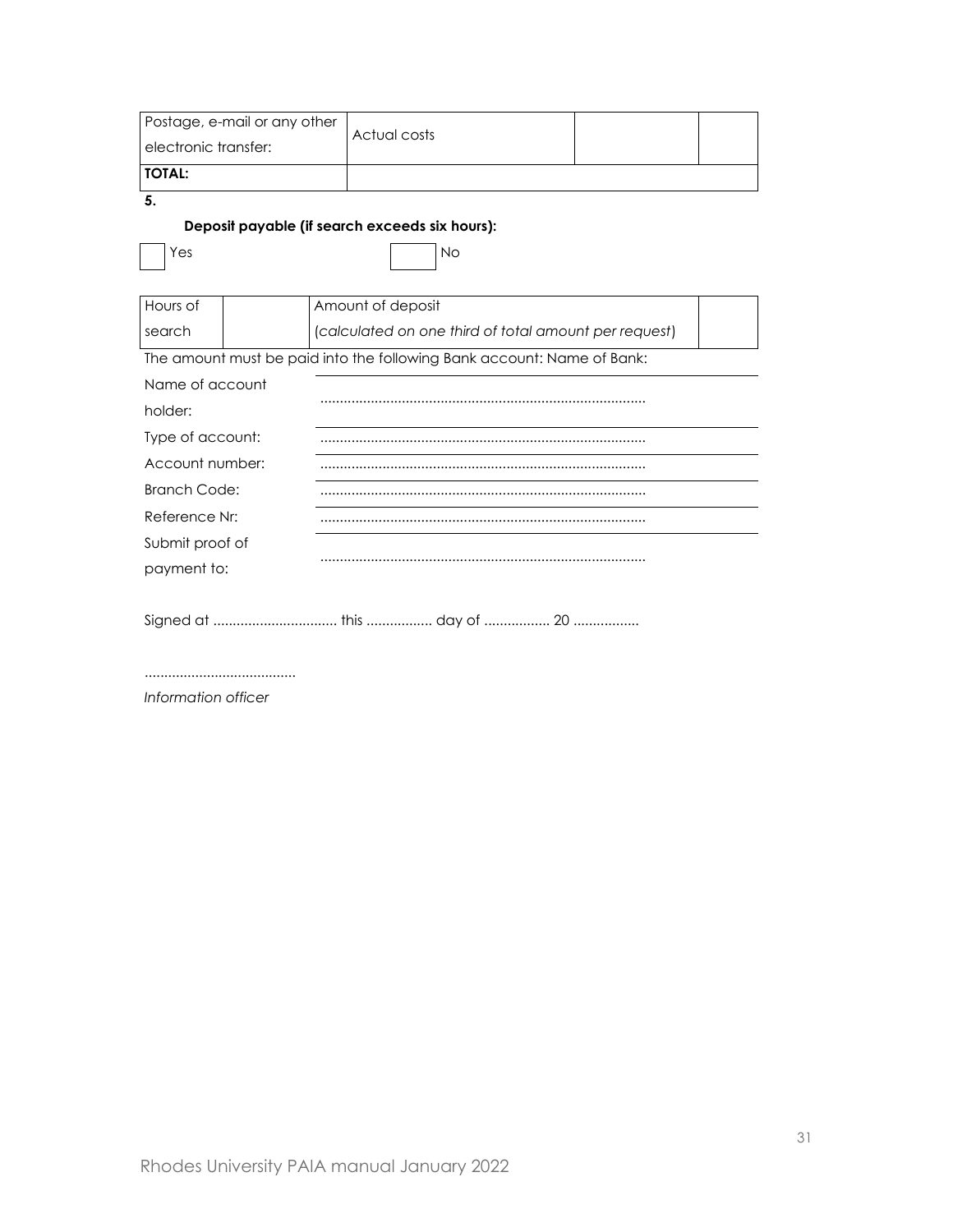#### **FORM 4**

### **LODGING OF AN INTERNAL APPEAL**

[Regulation 9.]

| Reference number:                                                               |              |                                                           |     |            |    |  |
|---------------------------------------------------------------------------------|--------------|-----------------------------------------------------------|-----|------------|----|--|
|                                                                                 |              | <b>PARTICULARS OF PUBLIC BODY</b>                         |     |            |    |  |
| Name of public body:                                                            |              |                                                           |     |            |    |  |
| Name and surname of information                                                 |              |                                                           |     |            |    |  |
| officer:                                                                        |              |                                                           |     |            |    |  |
|                                                                                 |              | PARTICULARS OF COMPLAINANT WHO LODGES THE INTERNAL APPEAL |     |            |    |  |
| Full names:                                                                     |              |                                                           |     |            |    |  |
| Identity number:                                                                |              |                                                           |     |            |    |  |
| Postal address:                                                                 |              |                                                           |     |            |    |  |
| Contact numbers:                                                                | Tel. $(B)$ : |                                                           |     | Facsimile: |    |  |
|                                                                                 | Cellular:    |                                                           |     |            |    |  |
| E-mail Address:                                                                 |              |                                                           |     |            |    |  |
| Is the internal appeal lodged on behalf of another                              |              |                                                           | Yes |            |    |  |
| person?                                                                         |              |                                                           |     |            | No |  |
| If answer is "yes", capacity in which an internal appeal on                     |              |                                                           |     |            |    |  |
| behalf of another person is lodged: (Proof of the capacity                      |              |                                                           |     |            |    |  |
| in which appeal is lodged, if applicable, must be                               |              |                                                           |     |            |    |  |
| attached.)                                                                      |              |                                                           |     |            |    |  |
| PARTICULARS OF PERSON ON WHOSE BEHALF THE INTERNAL APPEAL IS LODGED (If lodged  |              |                                                           |     |            |    |  |
| by a third party)                                                               |              |                                                           |     |            |    |  |
| Full names:                                                                     |              |                                                           |     |            |    |  |
| Identity number:                                                                |              |                                                           |     |            |    |  |
| Postal address:                                                                 |              |                                                           |     |            |    |  |
| Contact numbers:                                                                | Tel. $(B)$ : |                                                           |     | Facsimile: |    |  |
|                                                                                 | Cellular:    |                                                           |     |            |    |  |
| E-mail Address:                                                                 |              |                                                           |     |            |    |  |
|                                                                                 |              | DECISION AGAINST WHICH THE INTERNAL APPEAL IS LODGED      |     |            |    |  |
| (mark the appropriate box with an "X")                                          |              |                                                           |     |            |    |  |
| Refusal of request for access:                                                  |              |                                                           |     |            |    |  |
| Decision regarding fees prescribed in terms of section 22 of the Act:           |              |                                                           |     |            |    |  |
| Decision regarding the extension of the period within which the request must be |              |                                                           |     |            |    |  |
| dealt with in terms of section 26 (1) of the Act:                               |              |                                                           |     |            |    |  |
| Decision in terms of section 29 (3) of the Act to refuse access in the form     |              |                                                           |     |            |    |  |
| requested by the requester:                                                     |              |                                                           |     |            |    |  |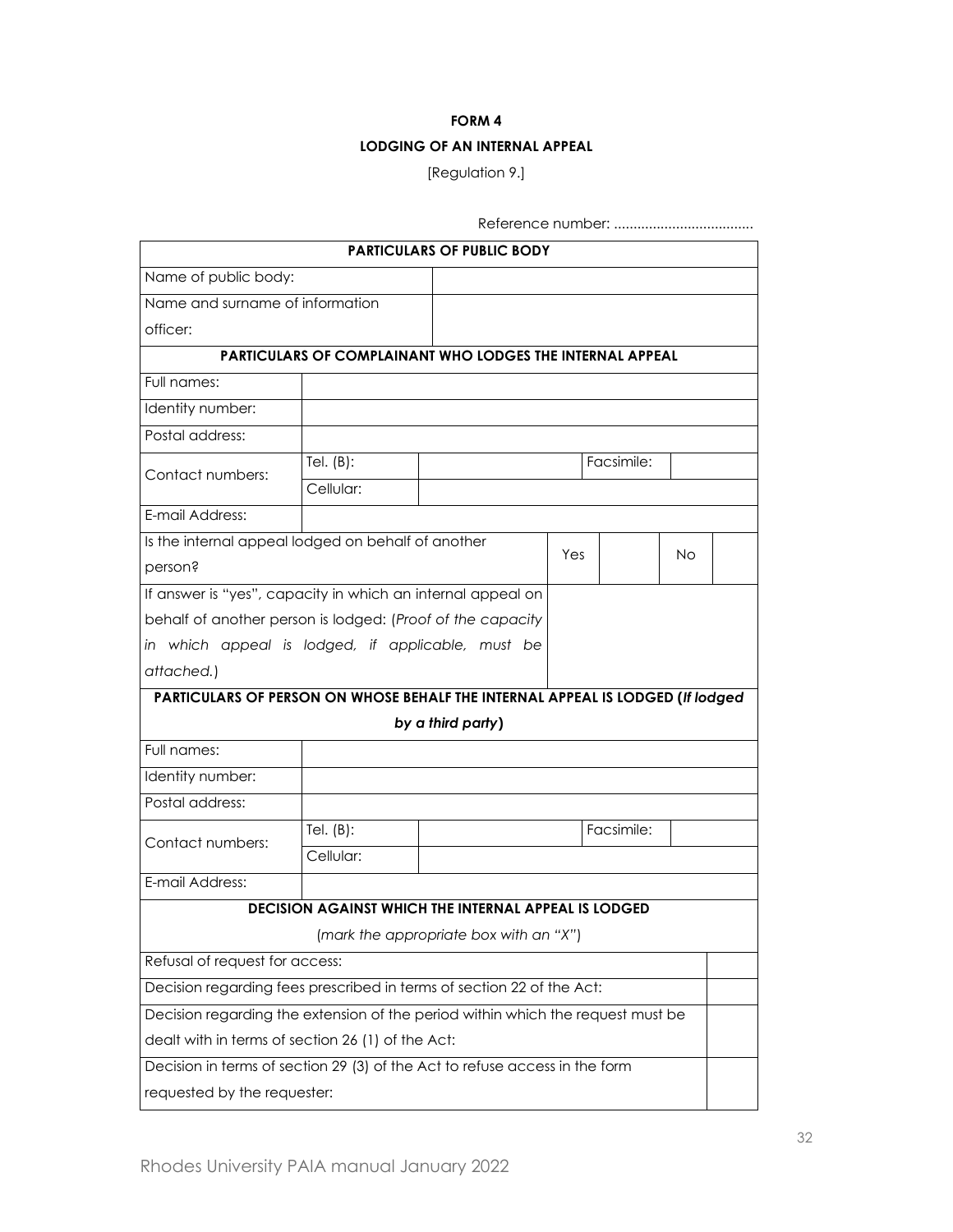| Decision to grant request for access: |                                                                                        |  |  |  |  |
|---------------------------------------|----------------------------------------------------------------------------------------|--|--|--|--|
|                                       | <b>GROUNDS FOR APPEAL</b>                                                              |  |  |  |  |
|                                       | (If the provided space is inadequate, please continue on a separate page and attach it |  |  |  |  |
|                                       | to this form, all the additional pages must be signed.)                                |  |  |  |  |
|                                       |                                                                                        |  |  |  |  |
|                                       |                                                                                        |  |  |  |  |
|                                       |                                                                                        |  |  |  |  |
| State the grounds                     |                                                                                        |  |  |  |  |
| on which the                          |                                                                                        |  |  |  |  |
| internal appeal is                    |                                                                                        |  |  |  |  |
| based:                                |                                                                                        |  |  |  |  |
|                                       |                                                                                        |  |  |  |  |
|                                       |                                                                                        |  |  |  |  |
|                                       |                                                                                        |  |  |  |  |
|                                       |                                                                                        |  |  |  |  |
|                                       |                                                                                        |  |  |  |  |
| State any other                       |                                                                                        |  |  |  |  |
| information that                      |                                                                                        |  |  |  |  |
| may be relevant in                    |                                                                                        |  |  |  |  |
| considering the                       |                                                                                        |  |  |  |  |
| appeal:                               |                                                                                        |  |  |  |  |
|                                       |                                                                                        |  |  |  |  |
|                                       |                                                                                        |  |  |  |  |

You will be notified in writing of the decision on your internal appeal. Please indicate your preferred manner of notification:

| Postal address | Facsimile | Electronic communication<br>(Please specify) |
|----------------|-----------|----------------------------------------------|
|                |           |                                              |

Signature of appellant/Third party

# **FOR OFFICIAL USE** OFFICIAL RECORD OF INTERNAL APPEAL Appeal received by: (state rank, name and surname of Information officer)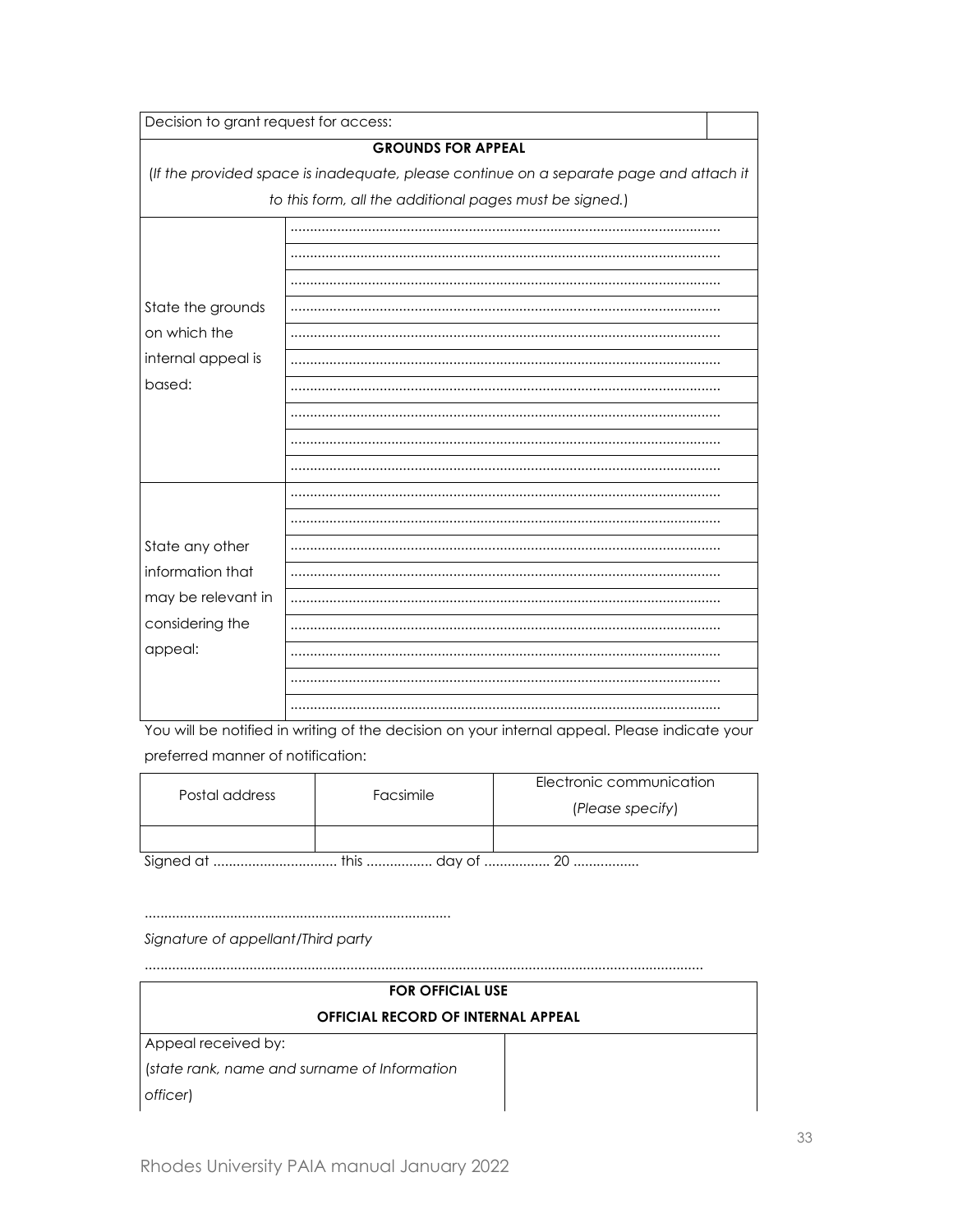| Date received:                                                                |           |                          |  |           |  |
|-------------------------------------------------------------------------------|-----------|--------------------------|--|-----------|--|
| Appeal accompanied by the reasons for the information officer's decision and, |           |                          |  | Yes       |  |
| where applicable, the particulars of any third party to whom or which the     |           |                          |  | <b>No</b> |  |
| record relates, submitted by the information officer:                         |           |                          |  |           |  |
|                                                                               |           | <b>OUTCOME OF APPEAL</b> |  |           |  |
|                                                                               | Yes       | <b>New</b>               |  |           |  |
| Refusal of request for                                                        |           | decision                 |  |           |  |
| access. Confirmed?                                                            | <b>No</b> | (if not                  |  |           |  |
|                                                                               |           | confirmed)               |  |           |  |
|                                                                               | Yes       | <b>New</b>               |  |           |  |
| Fees (Sec 22).                                                                |           | decision                 |  |           |  |
| Confirmed?                                                                    | <b>No</b> | (if not                  |  |           |  |
|                                                                               |           | confirmed)               |  |           |  |
|                                                                               | Yes       | New                      |  |           |  |
| Extension (Sec 26 (1)).                                                       |           | decision                 |  |           |  |
| Confirmed?                                                                    | <b>No</b> | (if not                  |  |           |  |
|                                                                               |           | confirmed)               |  |           |  |
|                                                                               | Yes       | New                      |  |           |  |
| Access (Sec 29 (3)).                                                          |           | decision                 |  |           |  |
| Confirmed?                                                                    | <b>No</b> | (if not                  |  |           |  |
|                                                                               |           | confirmed)               |  |           |  |
|                                                                               | Yes       | <b>New</b>               |  |           |  |
| Request for access                                                            |           | decision                 |  |           |  |
| granted. Confirmed?                                                           | <b>No</b> | (if not                  |  |           |  |
|                                                                               |           | confirmed)               |  |           |  |

Signed at ................................ this ................. day of ................. 20 .................

*Relevant authority*

.......................................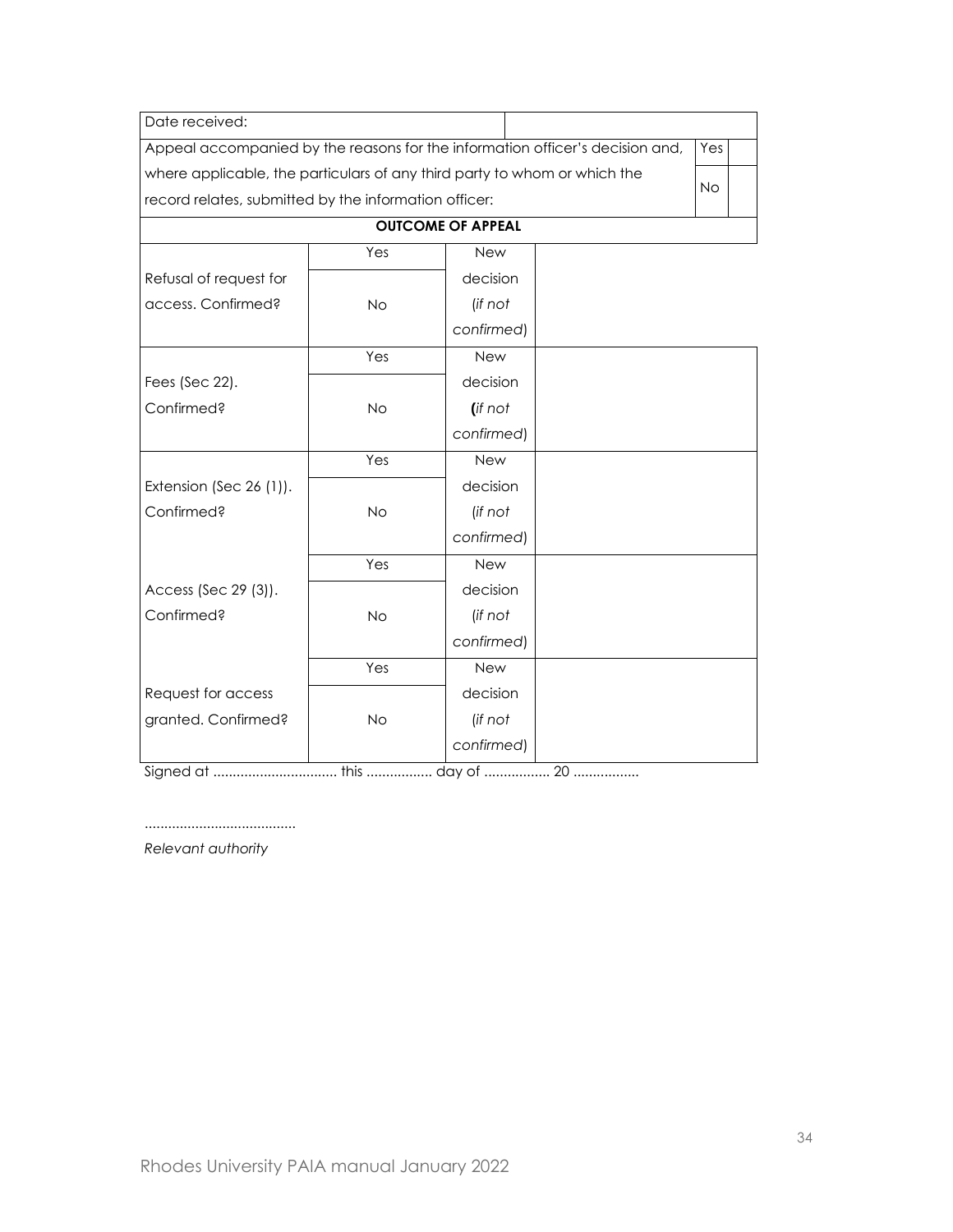# **FORM 5 LODGING OF COMPLAINT**

[Regulation 10.]

*Note:*

*1.*

*This form is designed to assist the Requester* (*hereinafter referred to as "the Complainant"*) *in requesting a review of a public or private body's response or nonresponse to a request for access to records under the Promotion of Access to Information Act, 2000* (*Act No. 2 of 2000*) (*"PAIA"*)*. Please fill out this form and send it*  to the Information Regulator or complete the online complaint form available *at https://www.justice.gov.za/inforeg/.*

*2.*

*PAIA gives a member of the public a right to file a complaint with the Information Regulator about any of the nature of complaints detailed in part E of this complaint form.*

*3.*

*It is the policy of the Information Regulator to defer investigating or to reject a complaint if the Complainant has not first given the public or private body* (*herein after referred to as "the Body"*) *an opportunity to respond to and attempt to resolve the issue. To help the Body address your concerns prior to approaching the Information Regulator, you are required to complete the prescribed PAIA form and submit it to the Body.*

*4.*

*A copy of this form will be provided to the Body that is the subject of your complaint. The information you provide on this form, attached to this form or that you supply later, will only be used to attempt to resolve your dispute, unless otherwise stated herein.*

*5.*

*The Information Regulator will only accept your complaint once you confirm having complied with the prerequisites below.*

*6.*

*Please attach copies of the following documents, if you have them:*

*Copy of the form to the Body requesting access to records;*

*•*

*•*

*The Body's response to your complaint or access request;*

*•*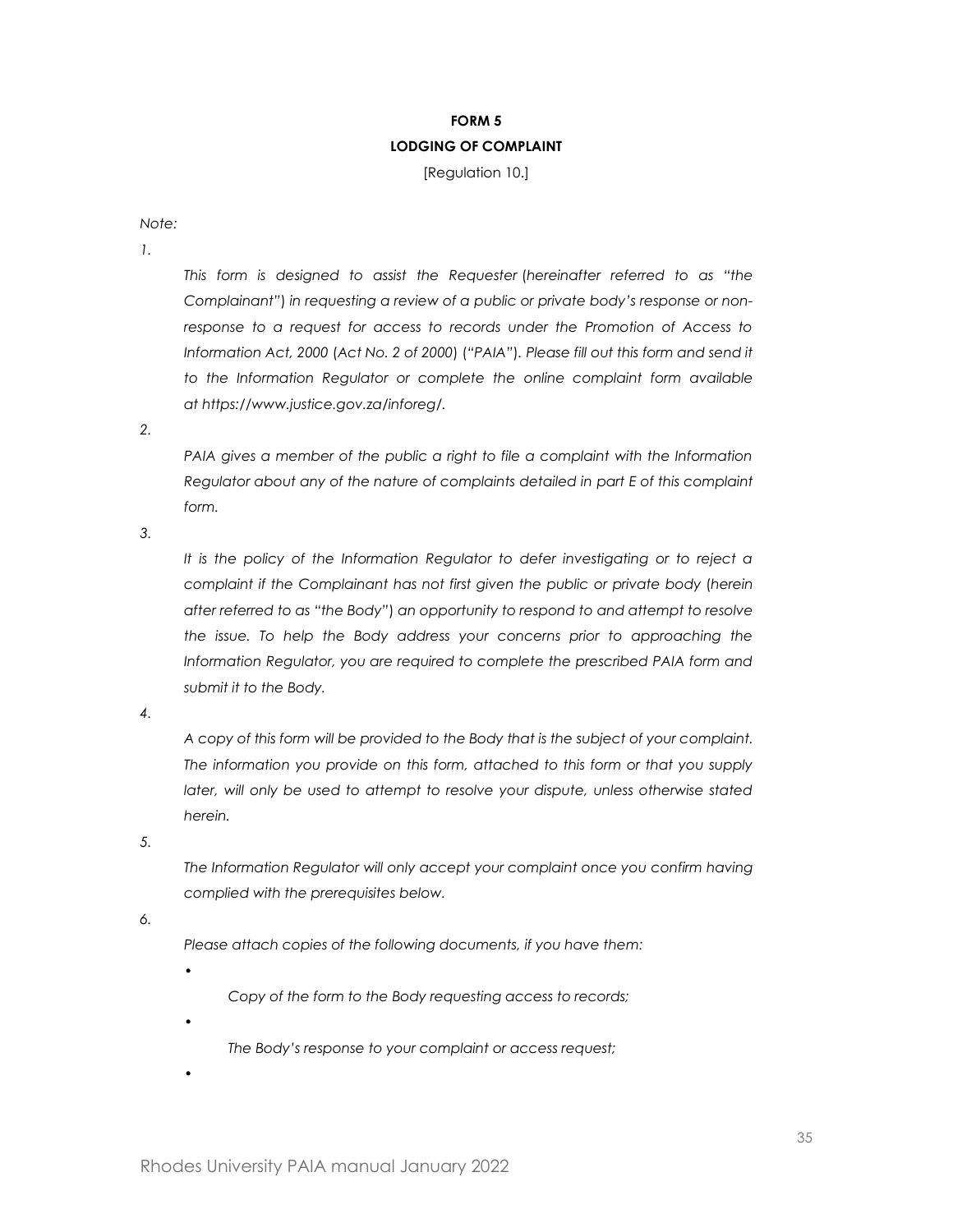*Any other correspondence between you and the Body regarding your request;*

*Copy of the appeal form, if your compliant relate to a public body;*

*The Body's response to your appeal;*

*•*

*•*

*•*

*Any other correspondence between you and the Body regarding your appeal;*

*•*

*•*

*Documentation authorizing you to act on behalf of another person* (*if applicable*)*;*

*Court order or court documents relevant to your complaint, if any.*

*7.*

*If the space provided for in this Form is inadequate, submit information as an Annexure to this Form and sign each page.*

**TO:**

The Information Regulator P.O Box 31533 Braamfontein, 2017 E-mail address: inforeg@justice.gov.za Tel number: +27 (0) 10 023 5200

# **CAPACITY OF PERSON/PARTY LODGING A COMPLAINT**

(Mark with an "X")

Complainant personally

Representative of complainant

Third party

| <b>PREREQUISITES</b>                                         |     |    |
|--------------------------------------------------------------|-----|----|
| Did you submit request (PAIA form) for access to record of a | Yes | Nс |
| public/private body?                                         |     |    |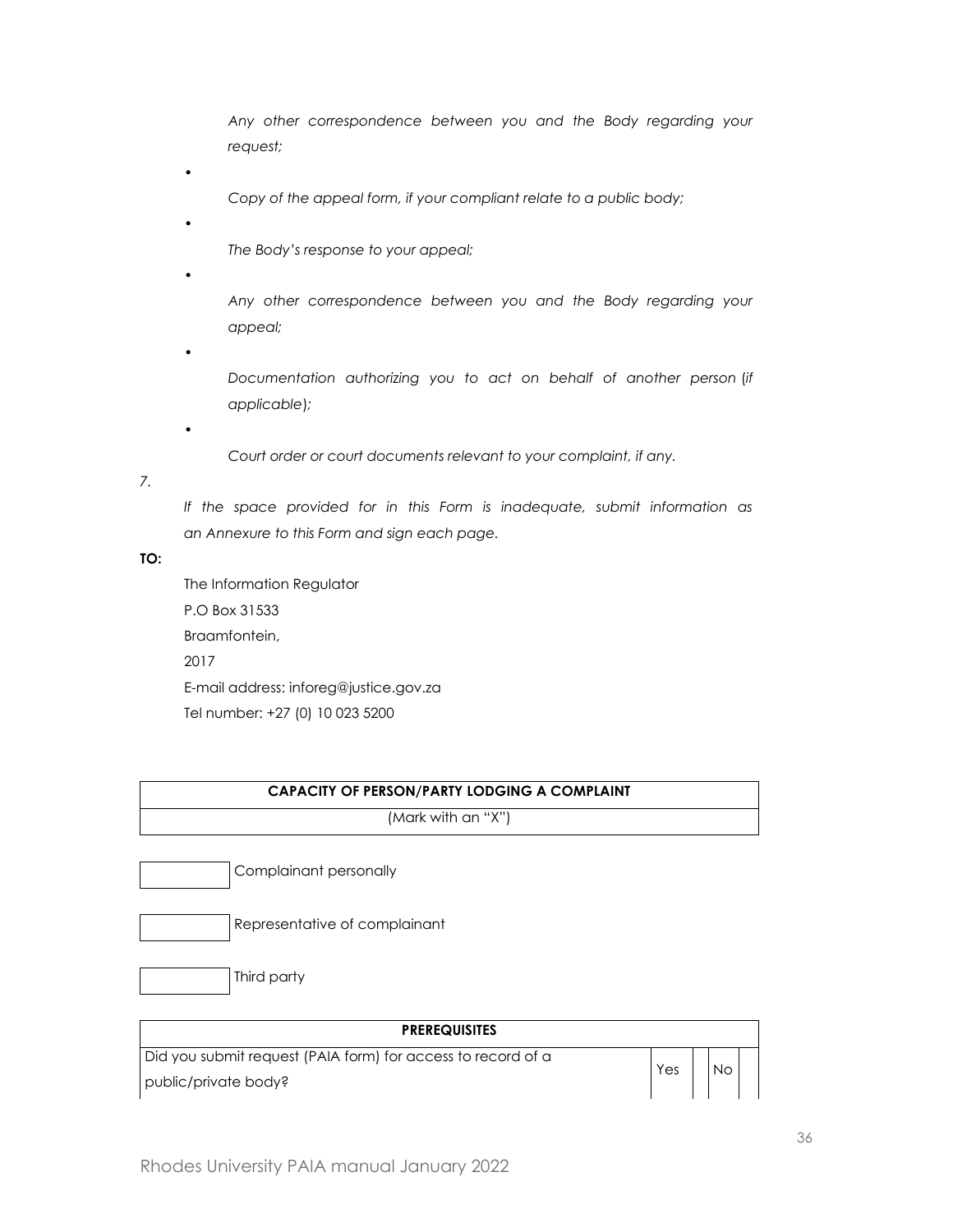| Has 30 days lapsed from the date on which you submitted your PAIA       | Yes | <b>No</b> |  |
|-------------------------------------------------------------------------|-----|-----------|--|
| form?                                                                   |     |           |  |
| Did you exhaust all the internal appeal procedure against a decision of | Yes | No        |  |
| the Information officer of a public body?                               |     |           |  |
| Have you applied to Court for appropriate relief regarding this matter? | Yes | <b>No</b> |  |

| <b>FOR INFORMATION REGULATOR'S USE ONLY</b> |     |  |           |  |
|---------------------------------------------|-----|--|-----------|--|
| Received by: (Full names)                   |     |  |           |  |
| Position:                                   |     |  |           |  |
| Signature:                                  |     |  |           |  |
| Complaint accepted:                         | Yes |  | <b>No</b> |  |
| Reference Number:                           |     |  |           |  |
| Date stamp                                  |     |  |           |  |

| Postal address | Facsimile | Other electronic communication<br>(Please specify) |
|----------------|-----------|----------------------------------------------------|
|                |           |                                                    |

|                           |              | <b>PARTA</b>                                                                       |           |  |
|---------------------------|--------------|------------------------------------------------------------------------------------|-----------|--|
|                           |              | PERSONAL INFORMATION OF COMPLAINANT                                                |           |  |
| Full names:               |              |                                                                                    |           |  |
| Identity number:          |              |                                                                                    |           |  |
| Postal Address:           |              |                                                                                    |           |  |
| Street Address:           |              |                                                                                    |           |  |
| E-mail Address:           |              |                                                                                    |           |  |
| Contact numbers:          | Tel. $(B)$ : |                                                                                    | Facsimile |  |
|                           | Cellular     |                                                                                    |           |  |
|                           |              | <b>PART B</b>                                                                      |           |  |
|                           |              | REPRESENTATIVE INFORMATION                                                         |           |  |
|                           |              | (Complete only if you will be represented. A Power of Attorney must be attached if |           |  |
|                           |              | complainant is represented, failing which the complaint will be rejected)          |           |  |
| Full names of             |              |                                                                                    |           |  |
| representative:           |              |                                                                                    |           |  |
| Nature of representation: |              |                                                                                    |           |  |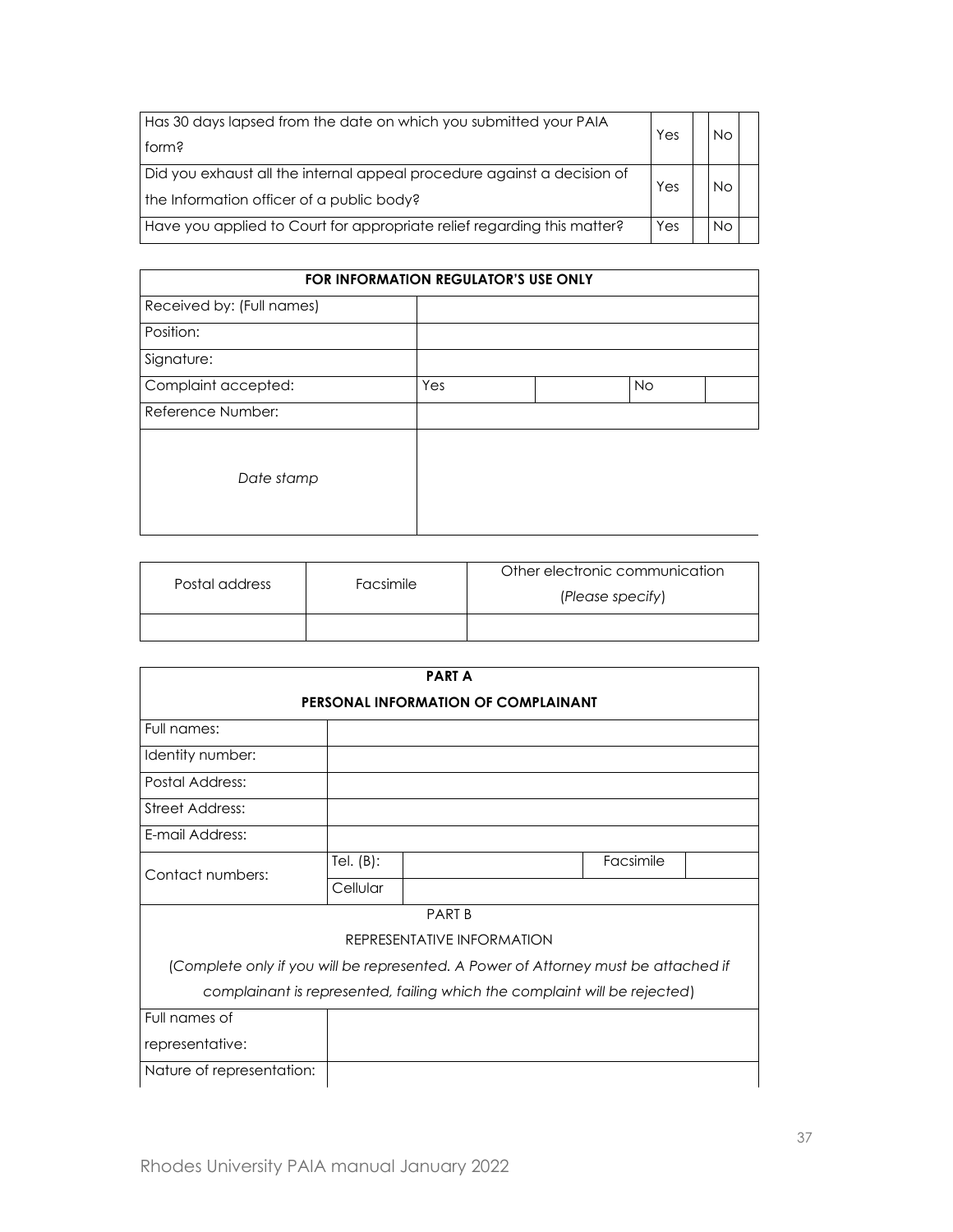| Identity                                                                    |              |                                                   |        |           |  |
|-----------------------------------------------------------------------------|--------------|---------------------------------------------------|--------|-----------|--|
| number/Registration                                                         |              |                                                   |        |           |  |
| number:                                                                     |              |                                                   |        |           |  |
| <b>Postal Address:</b>                                                      |              |                                                   |        |           |  |
| <b>Street Address:</b>                                                      |              |                                                   |        |           |  |
| E-mail Address:                                                             |              |                                                   |        |           |  |
|                                                                             | Tel. $(B)$ : |                                                   |        | Facsimile |  |
| Contact numbers:                                                            | Cellular     |                                                   |        |           |  |
|                                                                             |              | <b>PART C</b>                                     |        |           |  |
|                                                                             |              | <b>THIRD PARTY INFORMATION</b>                    |        |           |  |
|                                                                             |              | (Please attach letter of authorisation)           |        |           |  |
| Type of body:                                                               | Private      |                                                   | Public |           |  |
| Name of                                                                     |              |                                                   |        |           |  |
| *public/private                                                             |              |                                                   |        |           |  |
| body:                                                                       |              |                                                   |        |           |  |
| Registration number                                                         |              |                                                   |        |           |  |
| (if any):                                                                   |              |                                                   |        |           |  |
| Name, surname and                                                           |              |                                                   |        |           |  |
| title of person                                                             |              |                                                   |        |           |  |
| authorised to lodge                                                         |              |                                                   |        |           |  |
| complaint:                                                                  |              |                                                   |        |           |  |
| <b>Postal Address:</b>                                                      |              |                                                   |        |           |  |
|                                                                             |              |                                                   |        |           |  |
|                                                                             |              |                                                   |        |           |  |
|                                                                             |              |                                                   |        |           |  |
| <b>Street Address:</b><br>E-mail Address:                                   | Tel. $(B)$ : |                                                   |        | Facsimile |  |
| Contact numbers:                                                            | Cellular     |                                                   |        |           |  |
|                                                                             |              | <b>PART D</b>                                     |        |           |  |
|                                                                             |              | <b>BODY AGAINST WHICH THE COMPLAINT IS LODGED</b> |        |           |  |
|                                                                             | Private      |                                                   | Public |           |  |
|                                                                             |              |                                                   |        |           |  |
|                                                                             |              |                                                   |        |           |  |
|                                                                             |              |                                                   |        |           |  |
| Type of body:<br>Name of<br>*public/private<br>body:<br>Registration number |              |                                                   |        |           |  |
| (if any):                                                                   |              |                                                   |        |           |  |
| Name, surname and                                                           |              |                                                   |        |           |  |
| title of person you                                                         |              |                                                   |        |           |  |
| dealt with at the                                                           |              |                                                   |        |           |  |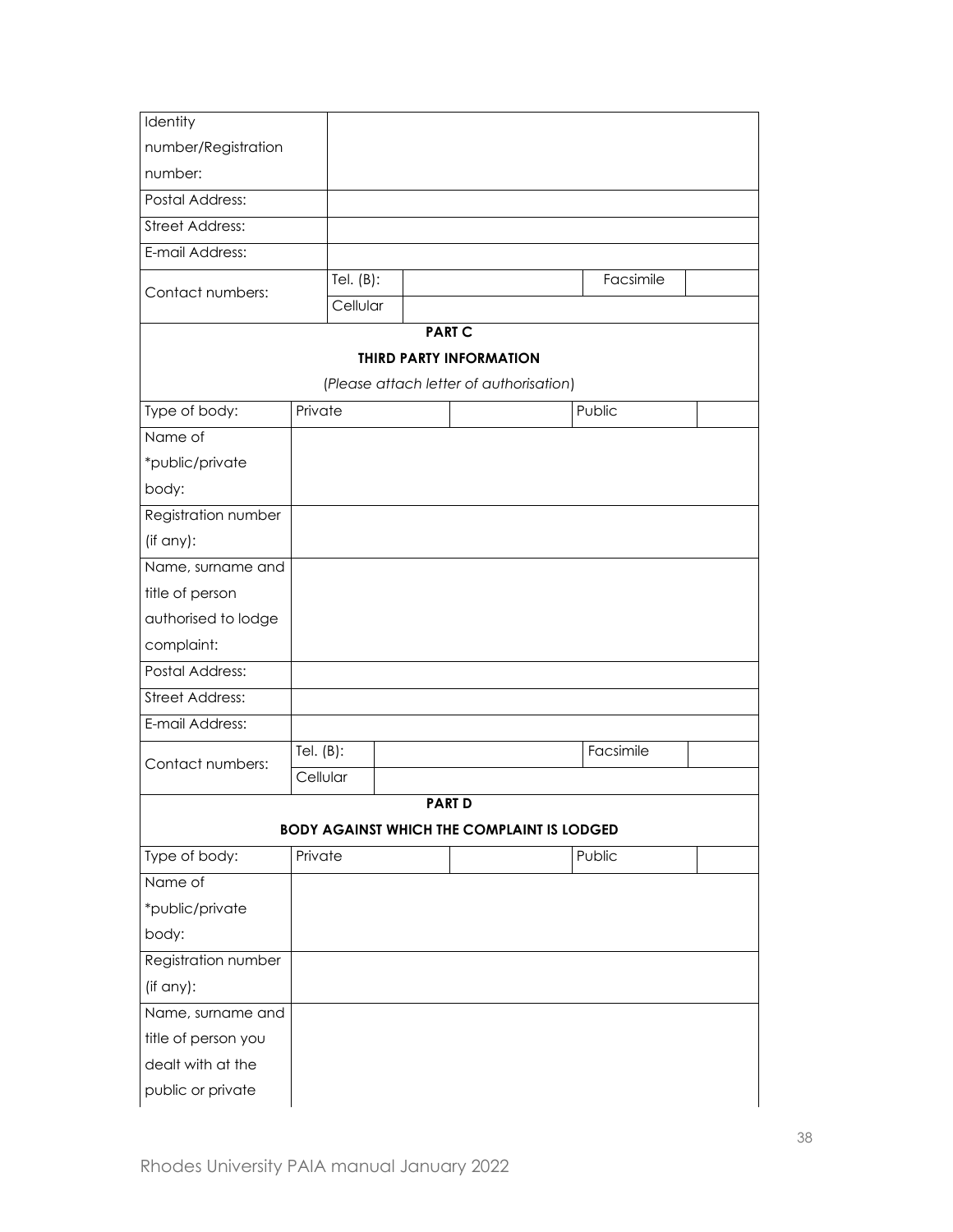| body to try to                        |                                                                                            |                         |           |           |
|---------------------------------------|--------------------------------------------------------------------------------------------|-------------------------|-----------|-----------|
| resolve your                          |                                                                                            |                         |           |           |
| complaint or request                  |                                                                                            |                         |           |           |
| to access of                          |                                                                                            |                         |           |           |
| information:                          |                                                                                            |                         |           |           |
| <b>Postal Address:</b>                |                                                                                            |                         |           |           |
| <b>Street Address:</b>                |                                                                                            |                         |           |           |
| E-mail Address:                       |                                                                                            |                         |           |           |
| Contact numbers:                      | Tel. $(B)$ :<br>Cellular                                                                   |                         | Facsimile |           |
| Reference number                      |                                                                                            |                         |           |           |
| given (if any):                       |                                                                                            |                         |           |           |
|                                       |                                                                                            | <b>PARTE</b>            |           |           |
|                                       |                                                                                            | <b>COMPLAINT</b>        |           |           |
|                                       | Tell us about the steps you have taken to try to resolve your complaint (Complaints should |                         |           |           |
|                                       |                                                                                            | are limited exceptions) |           |           |
|                                       |                                                                                            |                         |           |           |
|                                       | Date on which request for access to records                                                |                         |           |           |
| submitted:                            |                                                                                            |                         |           |           |
|                                       | Please specify the nature of the right(s) to be exercised                                  |                         |           |           |
|                                       | or protected, if a compliant is against a private body:                                    |                         |           |           |
|                                       | Have you attempted to resolve the matter with the organisation?                            |                         | Yes       | <b>No</b> |
|                                       | If yes, when did you receive it? (Please attach the                                        |                         |           |           |
| letter to this application.)          |                                                                                            |                         |           |           |
|                                       | Did you appeal against a decision of the information officer of the                        |                         |           |           |
| public body?                          |                                                                                            |                         | Yes       | No.       |
| If yes, when did you lodge an appeal? |                                                                                            |                         |           |           |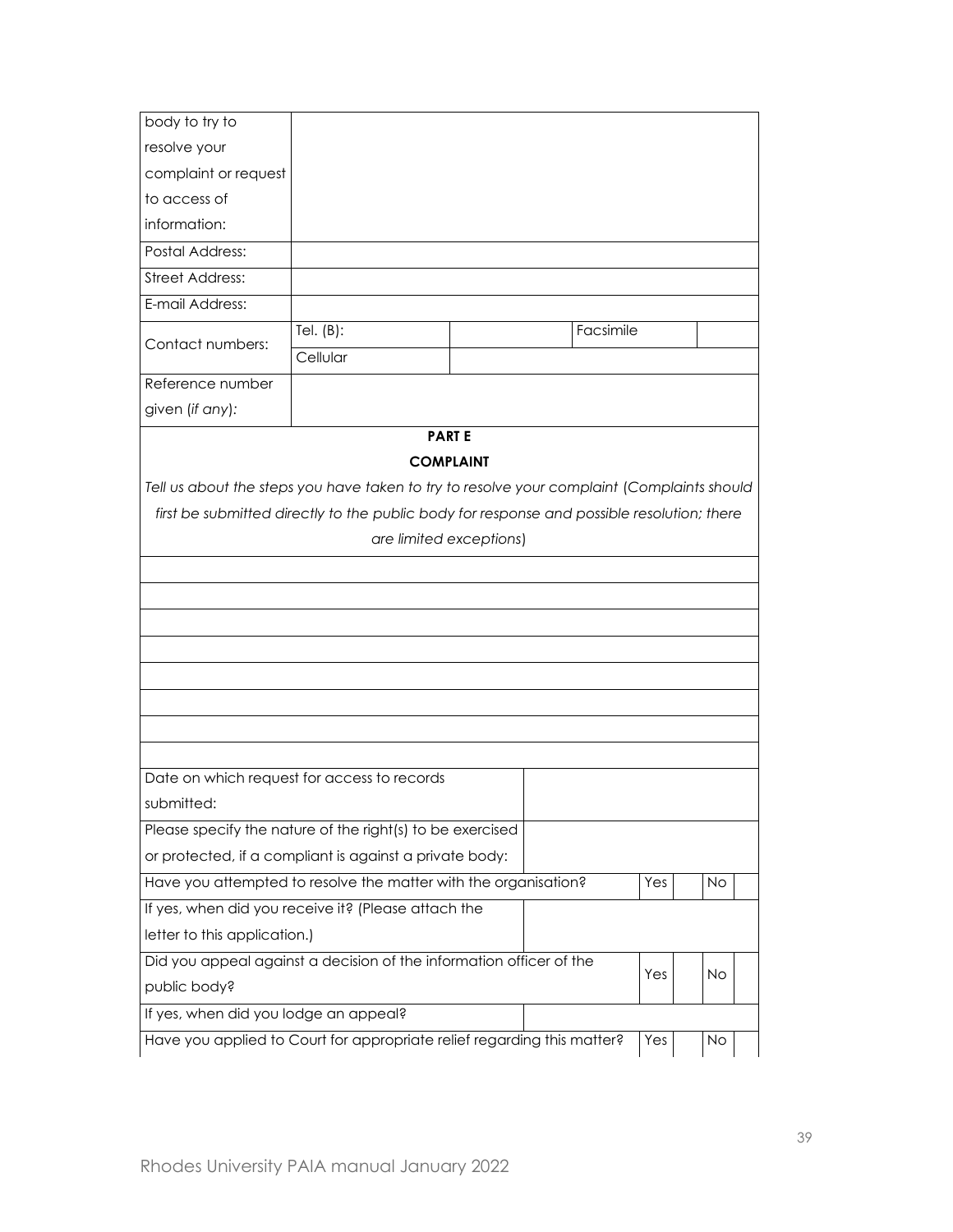| If yes, please indicate when was the matter          |                                                                                           |  |
|------------------------------------------------------|-------------------------------------------------------------------------------------------|--|
| adjudicated by the Court? Please attach Court Order, |                                                                                           |  |
| if there is any.                                     |                                                                                           |  |
|                                                      | <b>PART F</b>                                                                             |  |
|                                                      | <b>DETAILED TYPE OF ACCESS TO RECORDS</b>                                                 |  |
|                                                      | (Please select one or more of the following to describe your complaint to the Information |  |
|                                                      | Regulator)                                                                                |  |
| Unsuccessful appeal: (Section                        | I have appealed against the                                                               |  |
| 77A (2) (a) or section 77A (3) (a)                   | decision of the public body and the                                                       |  |
| of PAIA)                                             | appeal is unsuccessful.                                                                   |  |
|                                                      | I filed my appeal against the                                                             |  |
| Unsuccessful application for                         | decision of the public body late and                                                      |  |
| condonation: (Sections                               | applied for condonation. The                                                              |  |
| 77A (2) (b) and 75 (2) of PAIA)                      | condonation application was                                                               |  |
|                                                      | dismissed.                                                                                |  |
| Refusal of a request for access:                     | I requested access to information                                                         |  |
| (Section 77A (2) (c) (i) or                          | held by a body and that request                                                           |  |
| 77A (2) (d) (i) or 77A (3) (b) of                    | was refused or partially refused.                                                         |  |
| PAIA)                                                |                                                                                           |  |
| The body requires me to pay a                        | Tender or payment of the                                                                  |  |
| fee and I feel it is excessive:                      | prescribed fee.                                                                           |  |
| (Sections 22 or 54 of PAIA)                          | The tender or payment of a deposit.                                                       |  |
| Repayment of the deposit:                            | The information officer refused to                                                        |  |
| (Section 22 (4) of PAIA)                             | repay a deposit paid in respect of a                                                      |  |
|                                                      | request for access which is refused.                                                      |  |
|                                                      | The body decided to extend the                                                            |  |
|                                                      | time limit for responding to my                                                           |  |
| Disagree with time extension:                        | request, and I disagree with the                                                          |  |
| (Sections 26 or 57 of PAIA)                          | requested time limit extension or a                                                       |  |
|                                                      | time extension taken to respond to                                                        |  |
|                                                      | my access request.                                                                        |  |
| Form of access denied: (Section                      | I requested access in a particular                                                        |  |
| 29 (3) or 60 (a) of PAIA)                            | and reasonable form and such form                                                         |  |
|                                                      | of access was refused.                                                                    |  |
| Deemed refusal: (Section 27 or 58                    | It is more than 30 days since I made                                                      |  |
| of PAIA)                                             | my request and I have not received                                                        |  |
|                                                      | a decision.                                                                               |  |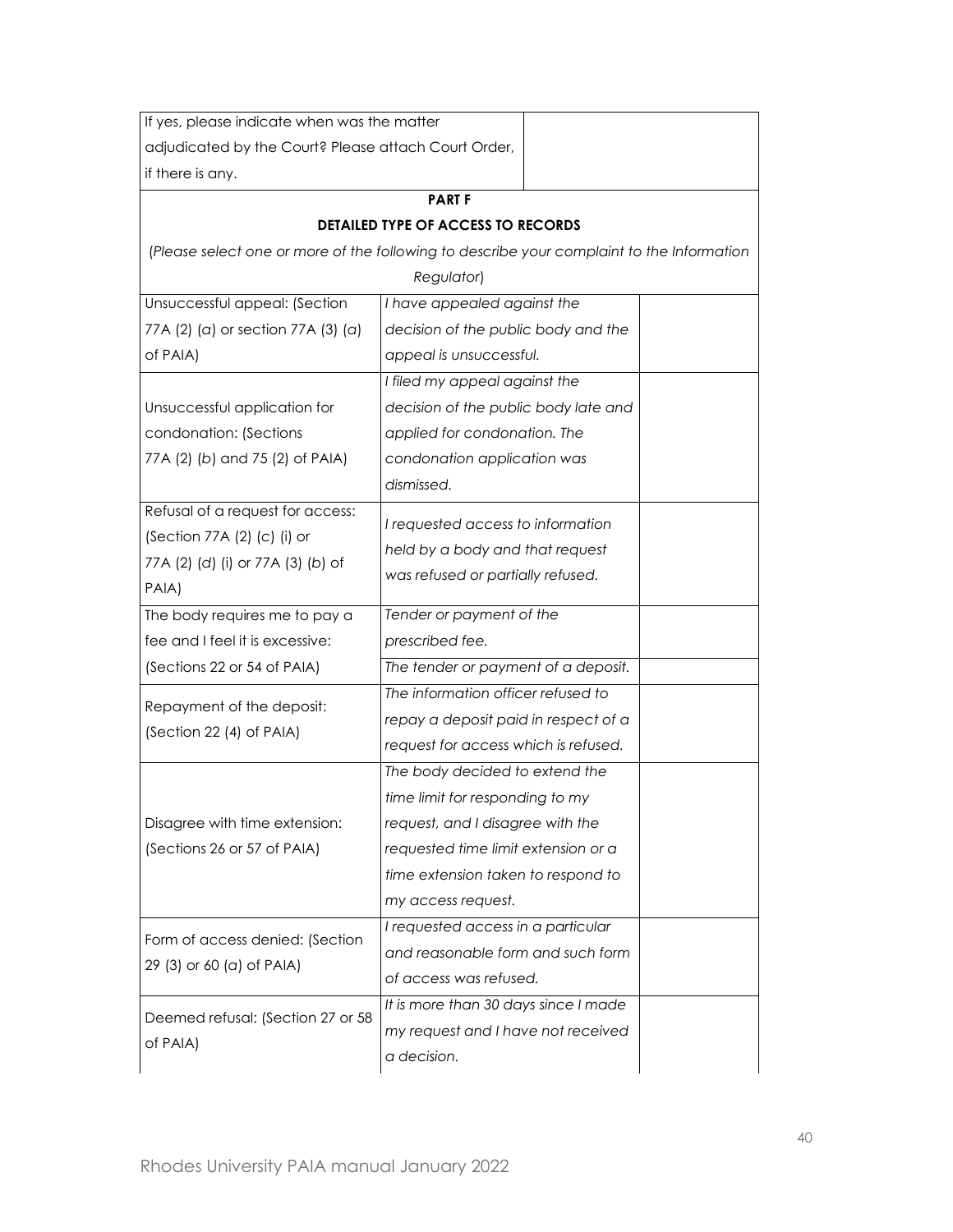| Extension period has expired and no<br>response was received.<br>Records (that are subject to the<br>Inappropriate disclosure of a<br>grounds for refusal of access) have<br>record: (Mandatory grounds for<br>inappropriately/unreasonable been<br>refusal of access to record)<br>disclosed.<br>My request for access is refused,<br>No adequate reasons for the<br>and no valid or adequate reasons<br>refusal of access: (Section<br>for the refusal, were given, including<br>the provisions of this Act which were<br>56 (3) (a) of PAIA)<br>relied upon for the refusal.<br>Access to only a part of the<br>Partial access to record: (Section<br>requested records was granted and<br>28 (2) or 59 (2) of PAIA)<br>I believe that more of the records<br>should have been disclosed.<br>I am exempt from paying any fee<br>Fee waiver: (Section 22 (8) or<br>and my request to waive the fees<br>54 (8) of PAIA)<br>was refused.<br>The Body indicated that some or all<br>Records that cannot be found or<br>of the requested records do not<br>do not exist: (Section 23 or 55 of<br>exist and I believe that more records<br>PAIA)<br>do exist.<br>The Body decided to grant me<br>Failure to disclose records:<br>access to the requested records,<br>but I have not received them.<br>No jurisdiction (exercise or<br>The Body indicated that the<br>protection of any rights): (Section<br>requested records are excluded<br>50 (1) (a) of PAIA)<br>from PAIA and I disagree.<br>The Body indicated that my request<br>Frivolous or vexatious request:<br>is manifestly frivolous or vexatious<br>(Section 45 of PAIA)<br>and I disagree.<br>Other: (Please explain):<br><b>PART G</b><br><b>EXPECTED OUTCOME</b><br>How do you think the Information Regulator can assist you? Describe the result or |                        |  |
|----------------------------------------------------------------------------------------------------------------------------------------------------------------------------------------------------------------------------------------------------------------------------------------------------------------------------------------------------------------------------------------------------------------------------------------------------------------------------------------------------------------------------------------------------------------------------------------------------------------------------------------------------------------------------------------------------------------------------------------------------------------------------------------------------------------------------------------------------------------------------------------------------------------------------------------------------------------------------------------------------------------------------------------------------------------------------------------------------------------------------------------------------------------------------------------------------------------------------------------------------------------------------------------------------------------------------------------------------------------------------------------------------------------------------------------------------------------------------------------------------------------------------------------------------------------------------------------------------------------------------------------------------------------------------------------------------------------------------------------------------------------------------------------------------------------------|------------------------|--|
|                                                                                                                                                                                                                                                                                                                                                                                                                                                                                                                                                                                                                                                                                                                                                                                                                                                                                                                                                                                                                                                                                                                                                                                                                                                                                                                                                                                                                                                                                                                                                                                                                                                                                                                                                                                                                      |                        |  |
|                                                                                                                                                                                                                                                                                                                                                                                                                                                                                                                                                                                                                                                                                                                                                                                                                                                                                                                                                                                                                                                                                                                                                                                                                                                                                                                                                                                                                                                                                                                                                                                                                                                                                                                                                                                                                      |                        |  |
|                                                                                                                                                                                                                                                                                                                                                                                                                                                                                                                                                                                                                                                                                                                                                                                                                                                                                                                                                                                                                                                                                                                                                                                                                                                                                                                                                                                                                                                                                                                                                                                                                                                                                                                                                                                                                      |                        |  |
|                                                                                                                                                                                                                                                                                                                                                                                                                                                                                                                                                                                                                                                                                                                                                                                                                                                                                                                                                                                                                                                                                                                                                                                                                                                                                                                                                                                                                                                                                                                                                                                                                                                                                                                                                                                                                      |                        |  |
|                                                                                                                                                                                                                                                                                                                                                                                                                                                                                                                                                                                                                                                                                                                                                                                                                                                                                                                                                                                                                                                                                                                                                                                                                                                                                                                                                                                                                                                                                                                                                                                                                                                                                                                                                                                                                      |                        |  |
|                                                                                                                                                                                                                                                                                                                                                                                                                                                                                                                                                                                                                                                                                                                                                                                                                                                                                                                                                                                                                                                                                                                                                                                                                                                                                                                                                                                                                                                                                                                                                                                                                                                                                                                                                                                                                      |                        |  |
|                                                                                                                                                                                                                                                                                                                                                                                                                                                                                                                                                                                                                                                                                                                                                                                                                                                                                                                                                                                                                                                                                                                                                                                                                                                                                                                                                                                                                                                                                                                                                                                                                                                                                                                                                                                                                      |                        |  |
|                                                                                                                                                                                                                                                                                                                                                                                                                                                                                                                                                                                                                                                                                                                                                                                                                                                                                                                                                                                                                                                                                                                                                                                                                                                                                                                                                                                                                                                                                                                                                                                                                                                                                                                                                                                                                      |                        |  |
|                                                                                                                                                                                                                                                                                                                                                                                                                                                                                                                                                                                                                                                                                                                                                                                                                                                                                                                                                                                                                                                                                                                                                                                                                                                                                                                                                                                                                                                                                                                                                                                                                                                                                                                                                                                                                      |                        |  |
|                                                                                                                                                                                                                                                                                                                                                                                                                                                                                                                                                                                                                                                                                                                                                                                                                                                                                                                                                                                                                                                                                                                                                                                                                                                                                                                                                                                                                                                                                                                                                                                                                                                                                                                                                                                                                      |                        |  |
|                                                                                                                                                                                                                                                                                                                                                                                                                                                                                                                                                                                                                                                                                                                                                                                                                                                                                                                                                                                                                                                                                                                                                                                                                                                                                                                                                                                                                                                                                                                                                                                                                                                                                                                                                                                                                      |                        |  |
|                                                                                                                                                                                                                                                                                                                                                                                                                                                                                                                                                                                                                                                                                                                                                                                                                                                                                                                                                                                                                                                                                                                                                                                                                                                                                                                                                                                                                                                                                                                                                                                                                                                                                                                                                                                                                      |                        |  |
|                                                                                                                                                                                                                                                                                                                                                                                                                                                                                                                                                                                                                                                                                                                                                                                                                                                                                                                                                                                                                                                                                                                                                                                                                                                                                                                                                                                                                                                                                                                                                                                                                                                                                                                                                                                                                      |                        |  |
|                                                                                                                                                                                                                                                                                                                                                                                                                                                                                                                                                                                                                                                                                                                                                                                                                                                                                                                                                                                                                                                                                                                                                                                                                                                                                                                                                                                                                                                                                                                                                                                                                                                                                                                                                                                                                      |                        |  |
|                                                                                                                                                                                                                                                                                                                                                                                                                                                                                                                                                                                                                                                                                                                                                                                                                                                                                                                                                                                                                                                                                                                                                                                                                                                                                                                                                                                                                                                                                                                                                                                                                                                                                                                                                                                                                      |                        |  |
|                                                                                                                                                                                                                                                                                                                                                                                                                                                                                                                                                                                                                                                                                                                                                                                                                                                                                                                                                                                                                                                                                                                                                                                                                                                                                                                                                                                                                                                                                                                                                                                                                                                                                                                                                                                                                      |                        |  |
|                                                                                                                                                                                                                                                                                                                                                                                                                                                                                                                                                                                                                                                                                                                                                                                                                                                                                                                                                                                                                                                                                                                                                                                                                                                                                                                                                                                                                                                                                                                                                                                                                                                                                                                                                                                                                      |                        |  |
|                                                                                                                                                                                                                                                                                                                                                                                                                                                                                                                                                                                                                                                                                                                                                                                                                                                                                                                                                                                                                                                                                                                                                                                                                                                                                                                                                                                                                                                                                                                                                                                                                                                                                                                                                                                                                      |                        |  |
|                                                                                                                                                                                                                                                                                                                                                                                                                                                                                                                                                                                                                                                                                                                                                                                                                                                                                                                                                                                                                                                                                                                                                                                                                                                                                                                                                                                                                                                                                                                                                                                                                                                                                                                                                                                                                      |                        |  |
|                                                                                                                                                                                                                                                                                                                                                                                                                                                                                                                                                                                                                                                                                                                                                                                                                                                                                                                                                                                                                                                                                                                                                                                                                                                                                                                                                                                                                                                                                                                                                                                                                                                                                                                                                                                                                      |                        |  |
|                                                                                                                                                                                                                                                                                                                                                                                                                                                                                                                                                                                                                                                                                                                                                                                                                                                                                                                                                                                                                                                                                                                                                                                                                                                                                                                                                                                                                                                                                                                                                                                                                                                                                                                                                                                                                      |                        |  |
|                                                                                                                                                                                                                                                                                                                                                                                                                                                                                                                                                                                                                                                                                                                                                                                                                                                                                                                                                                                                                                                                                                                                                                                                                                                                                                                                                                                                                                                                                                                                                                                                                                                                                                                                                                                                                      |                        |  |
|                                                                                                                                                                                                                                                                                                                                                                                                                                                                                                                                                                                                                                                                                                                                                                                                                                                                                                                                                                                                                                                                                                                                                                                                                                                                                                                                                                                                                                                                                                                                                                                                                                                                                                                                                                                                                      |                        |  |
|                                                                                                                                                                                                                                                                                                                                                                                                                                                                                                                                                                                                                                                                                                                                                                                                                                                                                                                                                                                                                                                                                                                                                                                                                                                                                                                                                                                                                                                                                                                                                                                                                                                                                                                                                                                                                      |                        |  |
|                                                                                                                                                                                                                                                                                                                                                                                                                                                                                                                                                                                                                                                                                                                                                                                                                                                                                                                                                                                                                                                                                                                                                                                                                                                                                                                                                                                                                                                                                                                                                                                                                                                                                                                                                                                                                      |                        |  |
|                                                                                                                                                                                                                                                                                                                                                                                                                                                                                                                                                                                                                                                                                                                                                                                                                                                                                                                                                                                                                                                                                                                                                                                                                                                                                                                                                                                                                                                                                                                                                                                                                                                                                                                                                                                                                      |                        |  |
|                                                                                                                                                                                                                                                                                                                                                                                                                                                                                                                                                                                                                                                                                                                                                                                                                                                                                                                                                                                                                                                                                                                                                                                                                                                                                                                                                                                                                                                                                                                                                                                                                                                                                                                                                                                                                      |                        |  |
|                                                                                                                                                                                                                                                                                                                                                                                                                                                                                                                                                                                                                                                                                                                                                                                                                                                                                                                                                                                                                                                                                                                                                                                                                                                                                                                                                                                                                                                                                                                                                                                                                                                                                                                                                                                                                      |                        |  |
|                                                                                                                                                                                                                                                                                                                                                                                                                                                                                                                                                                                                                                                                                                                                                                                                                                                                                                                                                                                                                                                                                                                                                                                                                                                                                                                                                                                                                                                                                                                                                                                                                                                                                                                                                                                                                      |                        |  |
|                                                                                                                                                                                                                                                                                                                                                                                                                                                                                                                                                                                                                                                                                                                                                                                                                                                                                                                                                                                                                                                                                                                                                                                                                                                                                                                                                                                                                                                                                                                                                                                                                                                                                                                                                                                                                      |                        |  |
|                                                                                                                                                                                                                                                                                                                                                                                                                                                                                                                                                                                                                                                                                                                                                                                                                                                                                                                                                                                                                                                                                                                                                                                                                                                                                                                                                                                                                                                                                                                                                                                                                                                                                                                                                                                                                      |                        |  |
|                                                                                                                                                                                                                                                                                                                                                                                                                                                                                                                                                                                                                                                                                                                                                                                                                                                                                                                                                                                                                                                                                                                                                                                                                                                                                                                                                                                                                                                                                                                                                                                                                                                                                                                                                                                                                      |                        |  |
|                                                                                                                                                                                                                                                                                                                                                                                                                                                                                                                                                                                                                                                                                                                                                                                                                                                                                                                                                                                                                                                                                                                                                                                                                                                                                                                                                                                                                                                                                                                                                                                                                                                                                                                                                                                                                      |                        |  |
|                                                                                                                                                                                                                                                                                                                                                                                                                                                                                                                                                                                                                                                                                                                                                                                                                                                                                                                                                                                                                                                                                                                                                                                                                                                                                                                                                                                                                                                                                                                                                                                                                                                                                                                                                                                                                      |                        |  |
|                                                                                                                                                                                                                                                                                                                                                                                                                                                                                                                                                                                                                                                                                                                                                                                                                                                                                                                                                                                                                                                                                                                                                                                                                                                                                                                                                                                                                                                                                                                                                                                                                                                                                                                                                                                                                      |                        |  |
|                                                                                                                                                                                                                                                                                                                                                                                                                                                                                                                                                                                                                                                                                                                                                                                                                                                                                                                                                                                                                                                                                                                                                                                                                                                                                                                                                                                                                                                                                                                                                                                                                                                                                                                                                                                                                      | outcome that you seek. |  |
|                                                                                                                                                                                                                                                                                                                                                                                                                                                                                                                                                                                                                                                                                                                                                                                                                                                                                                                                                                                                                                                                                                                                                                                                                                                                                                                                                                                                                                                                                                                                                                                                                                                                                                                                                                                                                      |                        |  |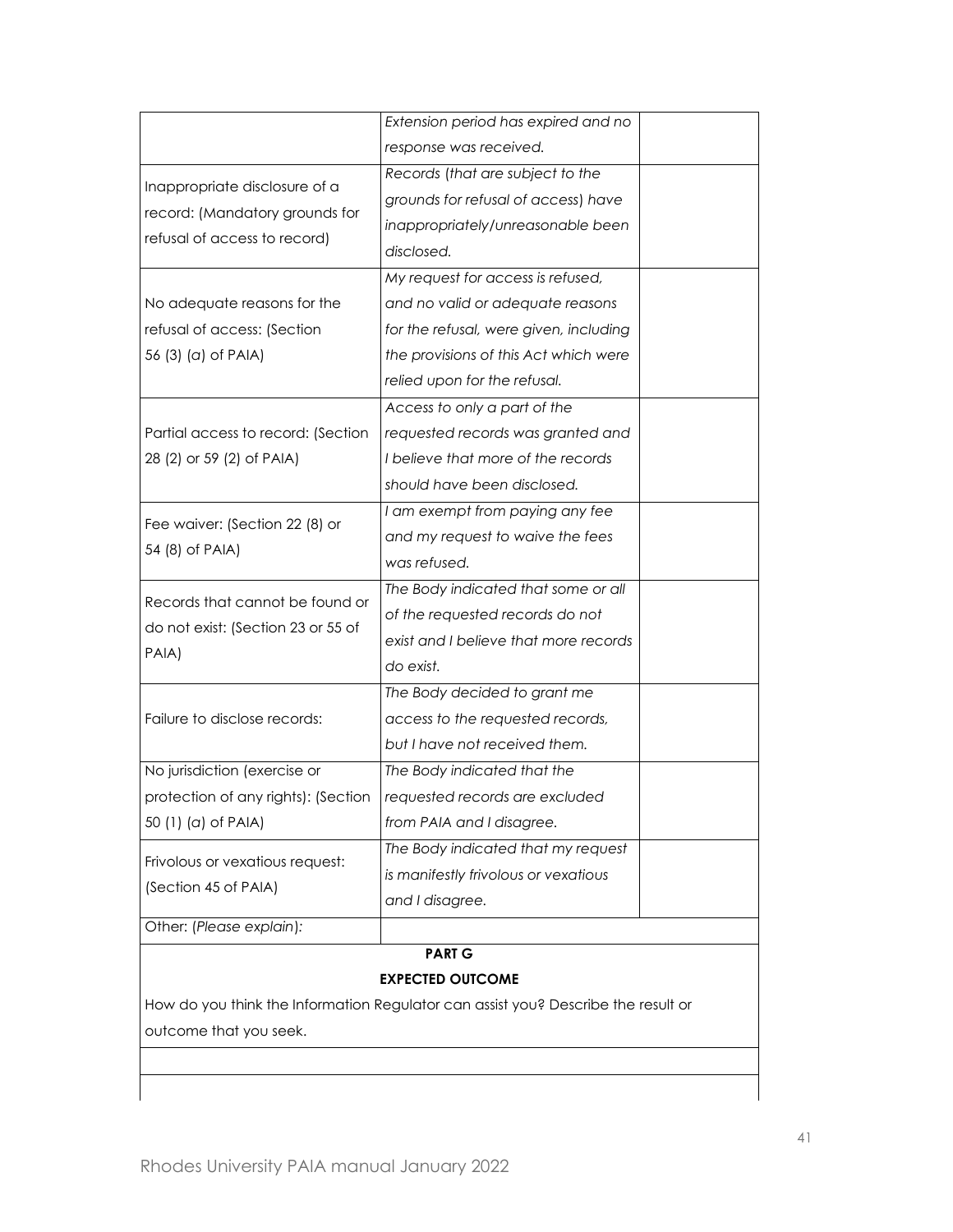# **PART H**

#### **AGREEMENTS**

*The legal basis for the following agreements is explained in the Privacy Notice on how to file your complaint document. In order for the Information Regulator to process your complaint, you need to check each one of the checkboxes below to show your agreement:*

£

*I agree that the information Regulator may use the information provided in my complaint to assist it in researching issues relating to the promotion of the right of access to information as well as the protection of the right to privacy in South Africa. I understand that the Information Regulator will never include my personal or other identifying information in any public report, and that my personal information is still protected by the Protection of Personal Information Act, 2013* (*Act No. 4 of 2013*)*. I understand that if I do not agree, the Information Regulator will still process my complaint.*

£

*The information in this Complaint Form is true to the best of my knowledge and belief.*

£

*I* authorize the Information Regulator to collect my personal complaint *information* (*such as the information about me in this complaint form*) *and use it to process my human rights complaint relating to the right of access to information and / or the protection of the right to privacy.*

£

*I authorise anyone* (*such as an employer, service provider, witness*) *who has information needed to process my complaint to share it with the information Regulator. The Information Regulator can obtain this information by talking to witnesses or asking for written records. Depending on the nature of the complaint, these records could include personnel files or employer data, medical or hospital records, and financial or taxpayer information.*

£

*If any of my contact information changes during the complaint process, it is my responsibility to inform the Information Regulator; otherwise my complaint could experience a delay or even be closed.*

Signed at *.*............................... this ................. day of ............................... 20 .................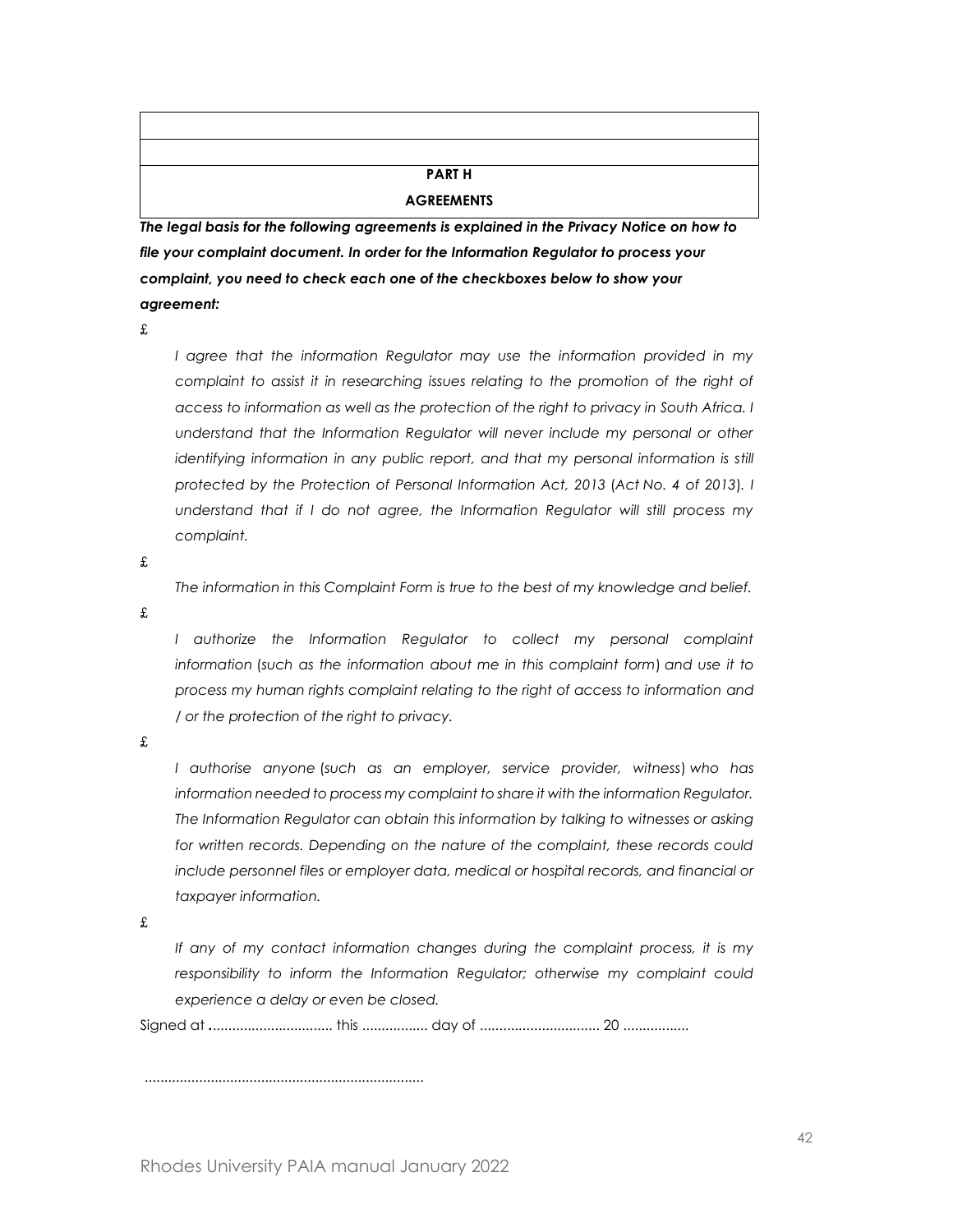*Complainant/Representative/Authorised person of Third party*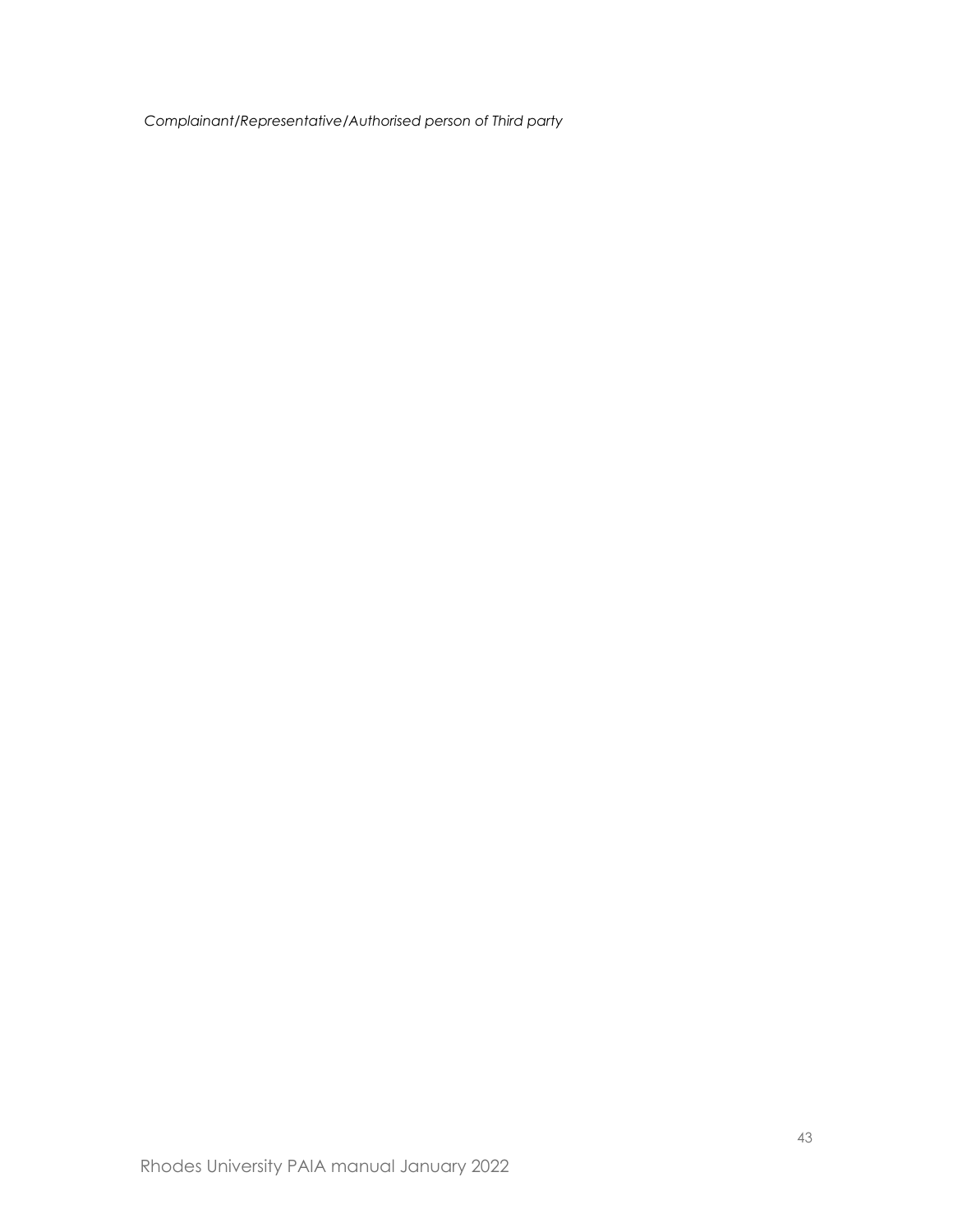#### **FORM 6**

# **ACKNOWLEDGEMENT OF RECEIPT OF COMPLAINT**

[Regulation 11 (1).]

*Note: Please use the undermentioned reference number in all future correspondence.*

Reference number: .........................................

**TO:**

.................................................. .................................................. .................................................. .................................................. ..................................................

| <b>COMPLAINT LODGED</b>                                                                                   |                                                                                                                                                                                                    |  |  |  |
|-----------------------------------------------------------------------------------------------------------|----------------------------------------------------------------------------------------------------------------------------------------------------------------------------------------------------|--|--|--|
| Receipt of your complaint, regarding:                                                                     |                                                                                                                                                                                                    |  |  |  |
| Unsuccessful appeal:                                                                                      |                                                                                                                                                                                                    |  |  |  |
| (Section 77A $(2)$ $(a)$ or                                                                               | I have appealed against the decision of the public                                                                                                                                                 |  |  |  |
| section 77A $(3)$ $(a)$ of                                                                                | body and the appeal is unsuccessful.                                                                                                                                                               |  |  |  |
| PAIA)                                                                                                     |                                                                                                                                                                                                    |  |  |  |
| Unsuccessful application<br>for condonation: (Sections<br>77A (2) (b) and 75 (2) of<br>PAIA)              | I filed my appeal against the decision of the public<br>body late and applied for condonation. The<br>condonation application was dismissed.                                                       |  |  |  |
| Refusal of a request for<br>access: (Section<br>77A (2) (c) (i) or 77A (d) (i)<br>or 77A (3) (b) of PAIA) | I requested access to information held by a body and<br>that request was refused or partially refused.                                                                                             |  |  |  |
| The body requires me to                                                                                   | Tender or payment of the prescribed request fee.                                                                                                                                                   |  |  |  |
| pay a fee and I feel it is<br>excessive: (Section 22 or<br>54 of PAIA)                                    | The tender or payment of a deposit.                                                                                                                                                                |  |  |  |
| Repayment of the<br>deposit: (Section 22 (4) of<br>PAIA)                                                  | The information officer refused to repay a deposit paid<br>in respect of a request for access which is refused.                                                                                    |  |  |  |
| Disagree with time<br>extension: (Section 26 or<br>57 of PAIA)                                            | The body decided to extend the time limit for<br>responding to my request, and I disagree with the<br>requested time limit extension or a time extension taken<br>to respond to my access request. |  |  |  |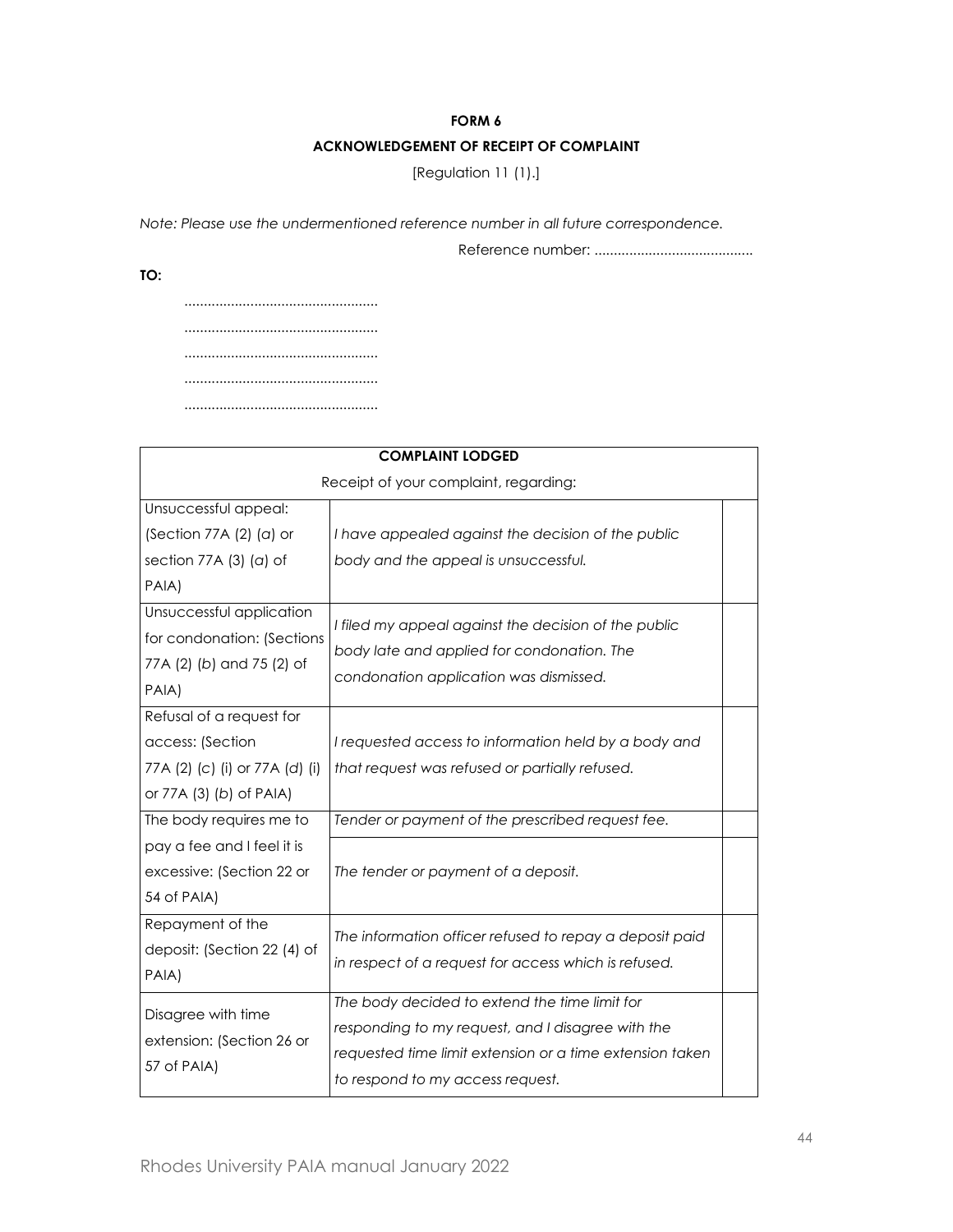| Form of access denied:       | I requested access in a particular and reasonable form    |  |
|------------------------------|-----------------------------------------------------------|--|
| (Section 29 (3) or 60 (a) of | and such form of access was refused.                      |  |
| PAIA)                        |                                                           |  |
|                              | It is more than 30 days since I made my request and I     |  |
| Deemed refusal: (Section     | have not received a decision.                             |  |
| 27 or 58 of PAIA)            | Extension period has expired and no response was          |  |
|                              | received.                                                 |  |
| Inappropriate disclosure     | Records (that are subject to the grounds for refusal of   |  |
| of a record: (Mandatory      |                                                           |  |
| grounds for refusal of       | access) have inappropriately/unreasonable been            |  |
| access to record)            | disclosed.                                                |  |
|                              | My request for access is refused, and no valid or         |  |
| No adequate reasons for      | adequate reasons for the refusal, were given, including   |  |
| the refusal of access:       | the provisions of this Act which were relied upon for the |  |
| (Section 56 (3) (a) of PAIA) | refusal.                                                  |  |
| Partial access to record:    | Access to only a part of the requested records was        |  |
| (Section 28 (2) or 59 (2) of | granted and I believe that more of the records should     |  |
| PAIA)                        | have been disclosed.                                      |  |
| Fee waiver: (Section 22 (8)  | I am exempt from paying any fee and my request to         |  |
| or 54 (8) of PAIA)           | waive the fees was refused.                               |  |
| Records that cannot be       | The Body indicated that some or all of the requested      |  |
| found or do not exist:       | records do not exist and I believe that more records do   |  |
| (Section 23 or 55 of PAIA)   | exist.                                                    |  |
|                              | The Body decided to grant me access to the requested      |  |
| Failure to disclose records: | records, but I have not received them.                    |  |
| No jurisdiction (exercise or |                                                           |  |
| protection of any rights):   | The Body indicated that the requested records are         |  |
| (Section 50 (1) (a) of PAIA) | excluded from PAIA and I disagree.                        |  |
| Frivolous or vexatious       |                                                           |  |
| request: (Section 45 of      | The Body indicated that my request is manifestly          |  |
| PAIA)                        | frivolous or vexatious and I disagree.                    |  |
| Other: (Please explain):     |                                                           |  |
|                              |                                                           |  |

is hereby acknowledged. Kindly note that the complaint will be dealt with as follows:

£

The Information Regulator will investigate the complaint further.

£

The complaint will be referred to the Enforcement Committee